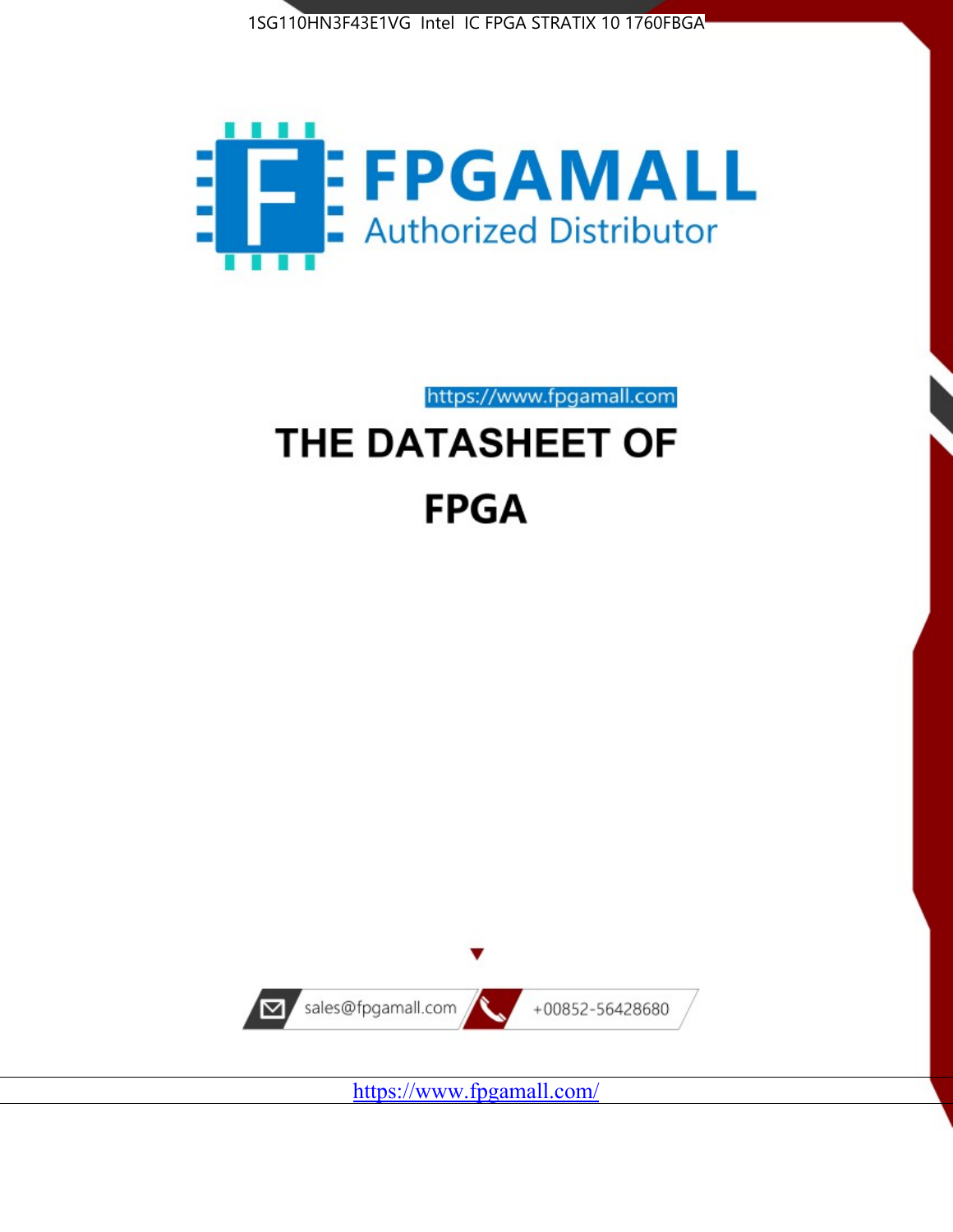1SG110HN3F43E1VG Intel IC FPGA STRATIX 10 1760FBGA



# **Intel® Stratix® 10 GX/SX Device Overview**



**S10-OVERVIEW | 2020.04.30** Latest document on the web: **[PDF](https://www.intel.com/content/dam/www/programmable/us/en/pdfs/literature/hb/stratix-10/s10-overview.pdf)** | **[HTML](https://www.intel.com/content/www/us/en/programmable/documentation/joc1442261161666.html)**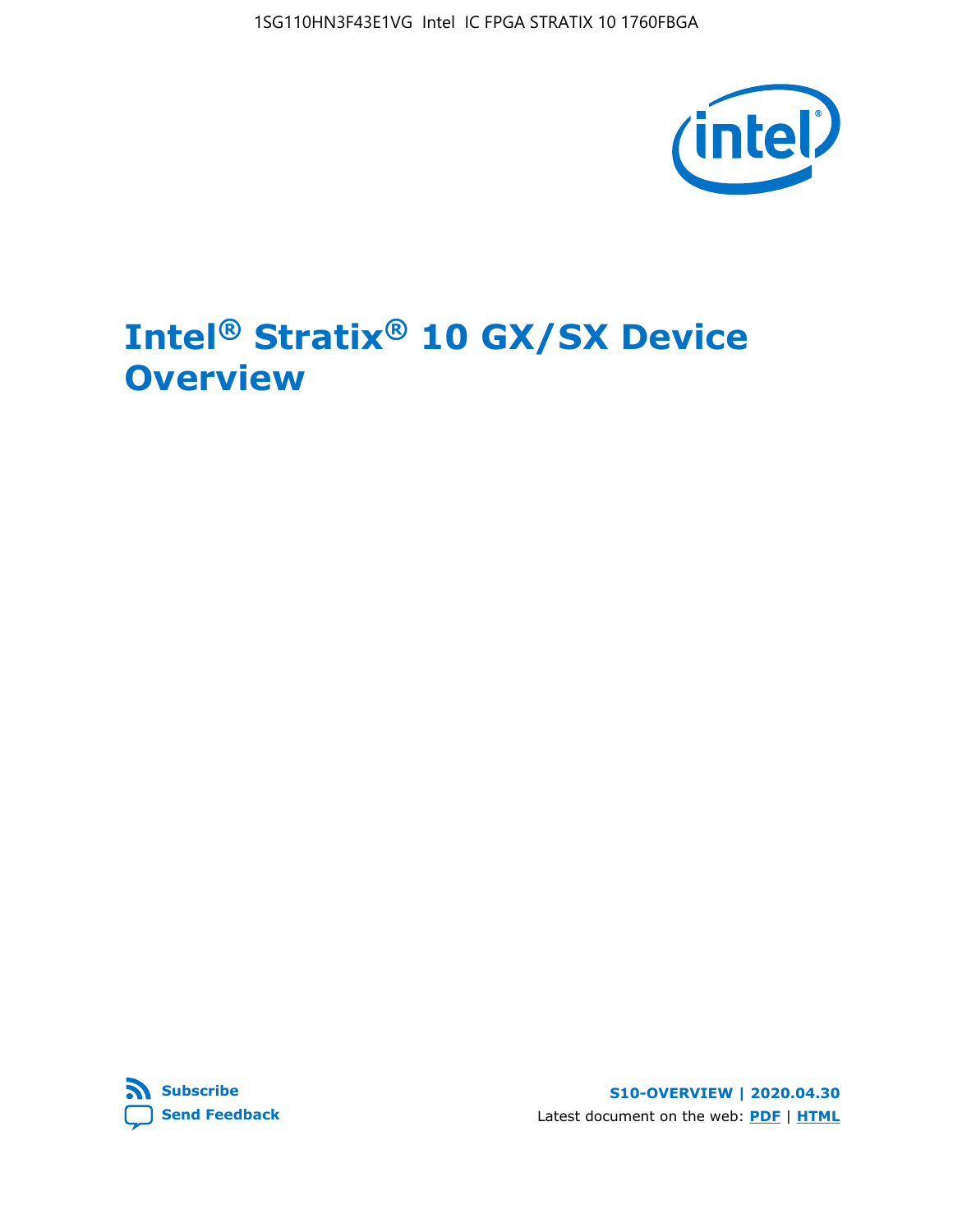

*Contents*

# **Contents**

| 1.26. Document Revision History for the Intel Stratix 10 GX/SX Device Overview36 |  |
|----------------------------------------------------------------------------------|--|

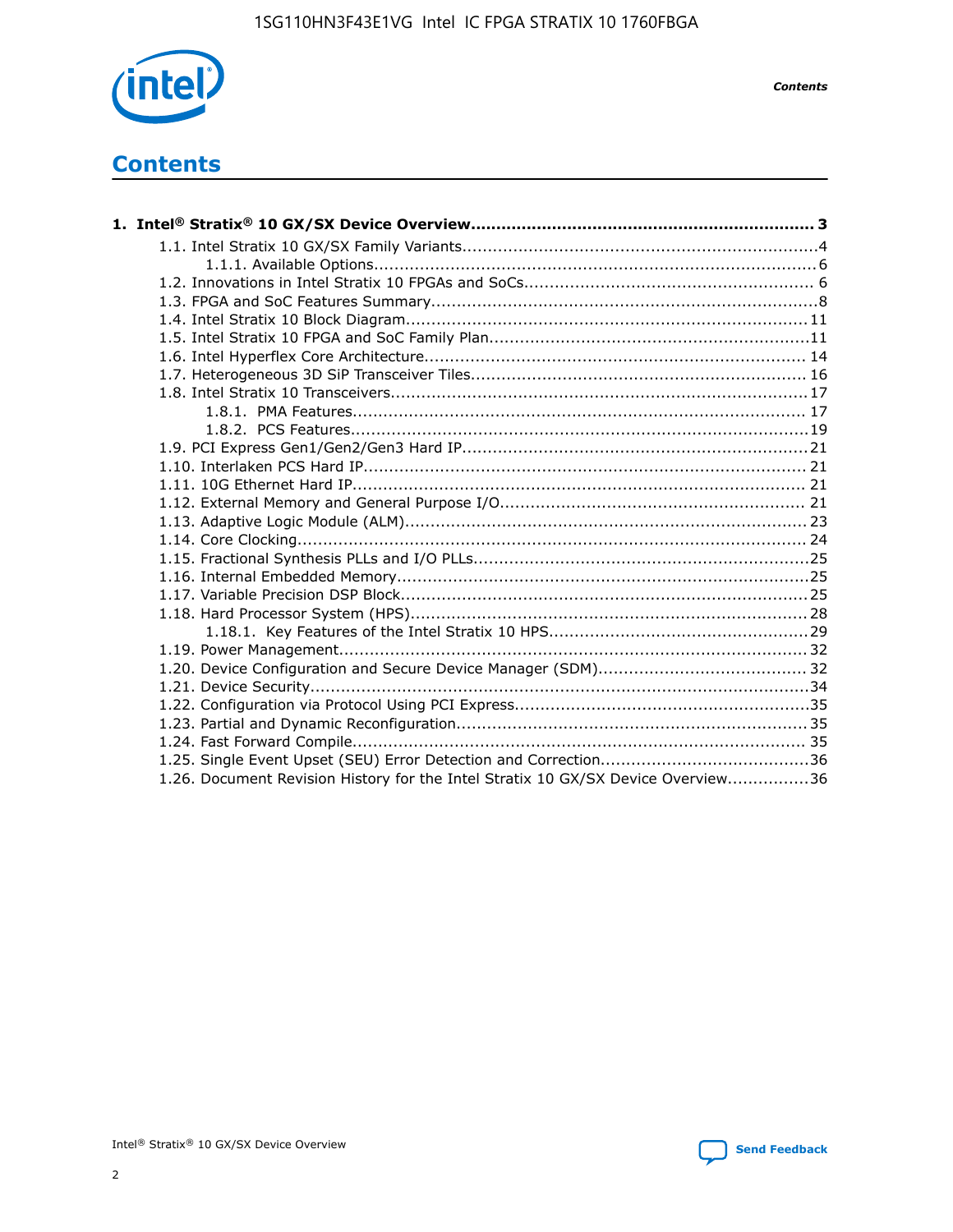**S10-OVERVIEW | 2020.04.30**

**[Send Feedback](mailto:FPGAtechdocfeedback@intel.com?subject=Feedback%20on%20Intel%20Stratix%2010%20GX/SX%20Device%20Overview%20(S10-OVERVIEW%202020.04.30)&body=We%20appreciate%20your%20feedback.%20In%20your%20comments,%20also%20specify%20the%20page%20number%20or%20paragraph.%20Thank%20you.)**



# **1. Intel® Stratix® 10 GX/SX Device Overview**

Intel's 14 nm Intel® Stratix® 10 GX FPGAs and SX SoCs deliver 2X the core performance and up to 70% lower power over previous generation high-performance FPGAs.

Featuring several groundbreaking innovations, including the all new Intel Hyperflex™ core architecture, this device family enables you to meet the demand for everincreasing bandwidth and processing performance in your most advanced applications, while meeting your power budget.

With an embedded hard processor system (HPS) based on a quad-core 64 bit Arm\* Cortex\*-A53, the Intel Stratix 10 SoC devices deliver power efficient, application-class processing and allow designers to extend hardware virtualization into the FPGA fabric. Intel Stratix 10 SoC devices demonstrate Intel's commitment to high-performance SoCs and extend Intel's leadership in programmable devices featuring an Arm-based processor system.

Important innovations in Intel Stratix 10 FPGAs and SoCs include:

- All new Intel Hyperflex core architecture delivering 2X the core performance compared to previous generation high-performance FPGAs
- Intel 14 nm tri-gate (FinFET) technology
- Heterogeneous 3D System-in-Package (SiP) technology
- Core fabric with up to 10.2 million logic elements (LEs)
- Up to 96 full duplex transceiver channels on heterogeneous 3D SiP transceiver tiles
- Transceiver data rates up to 28.3 Gbps chip-to-chip/module and backplane performance
- M20K (20 Kb) internal SRAM memory blocks
- Fractional synthesis and ultra-low jitter LC tank based transmit phase locked loops (PLLs)
- Hard PCI Express<sup>®</sup> Gen3 x16 intellectual property (IP) blocks
- Hard 10GBASE-KR/40GBASE-KR4 Forward Error Correction (FEC) in every transceiver channel
- Hard memory controllers and PHY supporting DDR4 rates up to 2666 Mbps per pin
- Hard fixed-point and IEEE 754 compliant hard floating-point variable precision digital signal processing (DSP) blocks with up to 10 TFLOP compute performance with a power efficiency of 80 GFLOP per Watt
- Quad-core 64 bit Arm Cortex-A53 embedded processor running up to 1.5 GHz in SoC family variants
- Programmable clock tree synthesis for flexible, low power, low skew clock trees

Intel Corporation. All rights reserved. Agilex, Altera, Arria, Cyclone, Enpirion, Intel, the Intel logo, MAX, Nios, Quartus and Stratix words and logos are trademarks of Intel Corporation or its subsidiaries in the U.S. and/or other countries. Intel warrants performance of its FPGA and semiconductor products to current specifications in accordance with Intel's standard warranty, but reserves the right to make changes to any products and services at any time without notice. Intel assumes no responsibility or liability arising out of the application or use of any information, product, or service described herein except as expressly agreed to in writing by Intel. Intel customers are advised to obtain the latest version of device specifications before relying on any published information and before placing orders for products or services. \*Other names and brands may be claimed as the property of others.

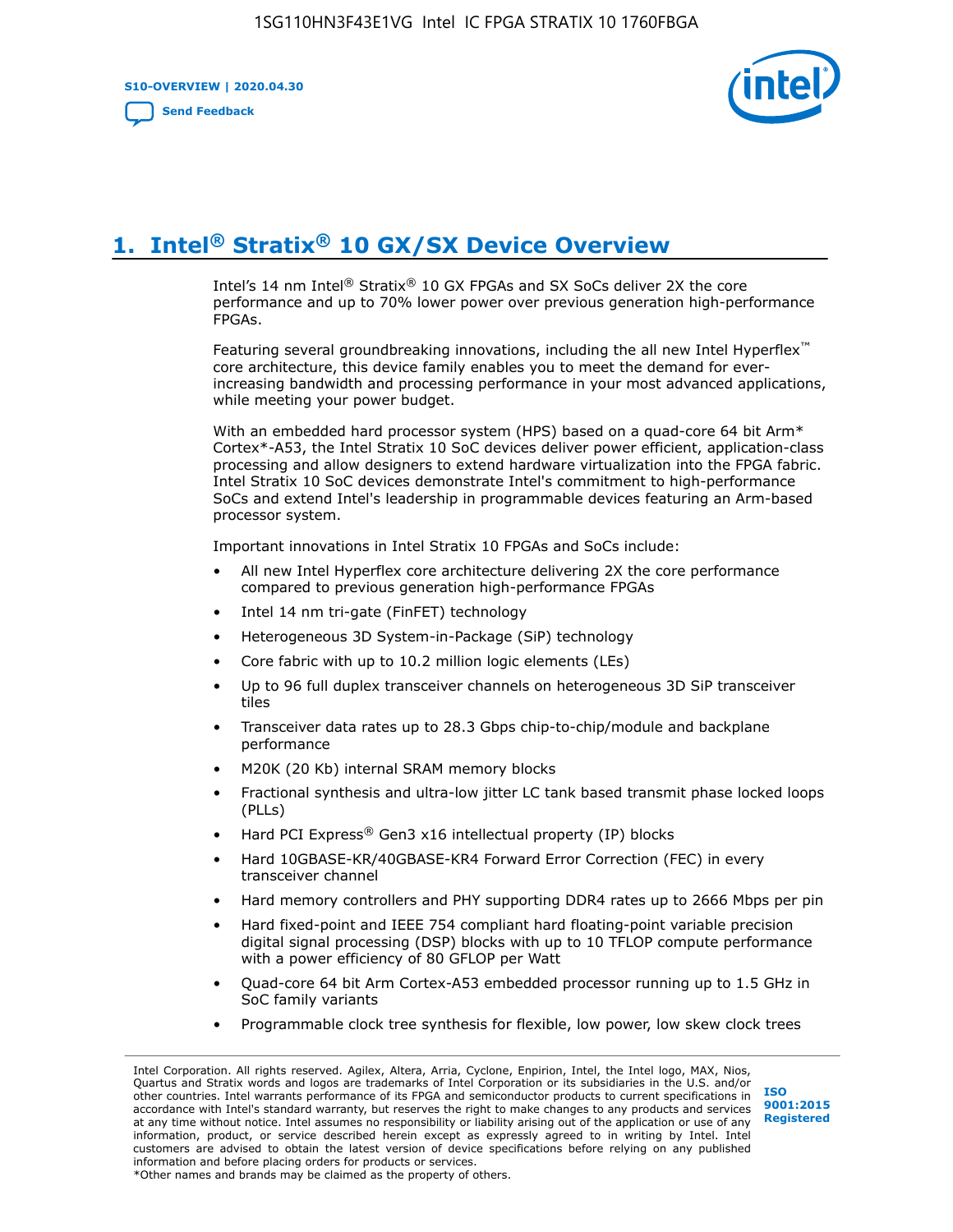

- Dedicated secure device manager (SDM) for:
	- Enhanced device configuration and security
	- AES-256, SHA-256/384 and ECDSA-256/384 encrypt/decrypt accelerators and authentication
	- Multi-factor authentication
	- Physically Unclonable Function (PUF) service and software programmable device configuration capability
- Comprehensive set of advanced power saving features delivering up to 70% lower power compared to previous generation high-performance FPGAs
- Non-destructive register state readback and writeback, to support ASIC prototyping and other applications

With these capabilities, Intel Stratix 10 FPGAs and SoCs are ideally suited for the most demanding applications in diverse markets such as:

- **Compute and Storage**—for custom servers, cloud computing and datacenter acceleration
- **Networking**—for Terabit, 400G and multi-100G bridging, aggregation, packet processing and traffic management
- **Optical Transport Networks**—for OTU4, 2xOTU4, 4xOTU4
- **Broadcast**—for high-end studio distribution, head end encoding/decoding, edge quadrature amplitude modulation (QAM)
- **Military**—for radar, electronic warfare, and secure communications
- **Medical**—for diagnostic scanners and diagnostic imaging
- **Test and Measurement**—for protocol and application testers
- **Wireless**—for next-generation 5G networks
- **ASIC Prototyping**—for designs that require the largest FPGA fabric with the highest I/O count

## **1.1. Intel Stratix 10 GX/SX Family Variants**

Intel Stratix 10 devices are available in FPGA (GX) and SoC (SX) variants.

- **Intel Stratix 10 GX** devices deliver up to 1 GHz core fabric performance and contain up to 10.2 million LEs in the fabric. They also feature up to 96 general purpose transceivers on separate transceiver tiles, and 2666 Mbps DDR4 external memory interface performance. The transceivers are capable of up to 28.3 Gbps short reach and across the backplane. These devices are optimized for FPGA applications that require the highest transceiver bandwidth and core fabric performance, with the power efficiency of Intel's 14 nm tri-gate process technology.
- **Intel Stratix 10 SX** devices have a feature set that is identical to Intel Stratix 10 GX devices, with the addition of an embedded quad-core 64 bit Arm Cortex A53 hard processor system.

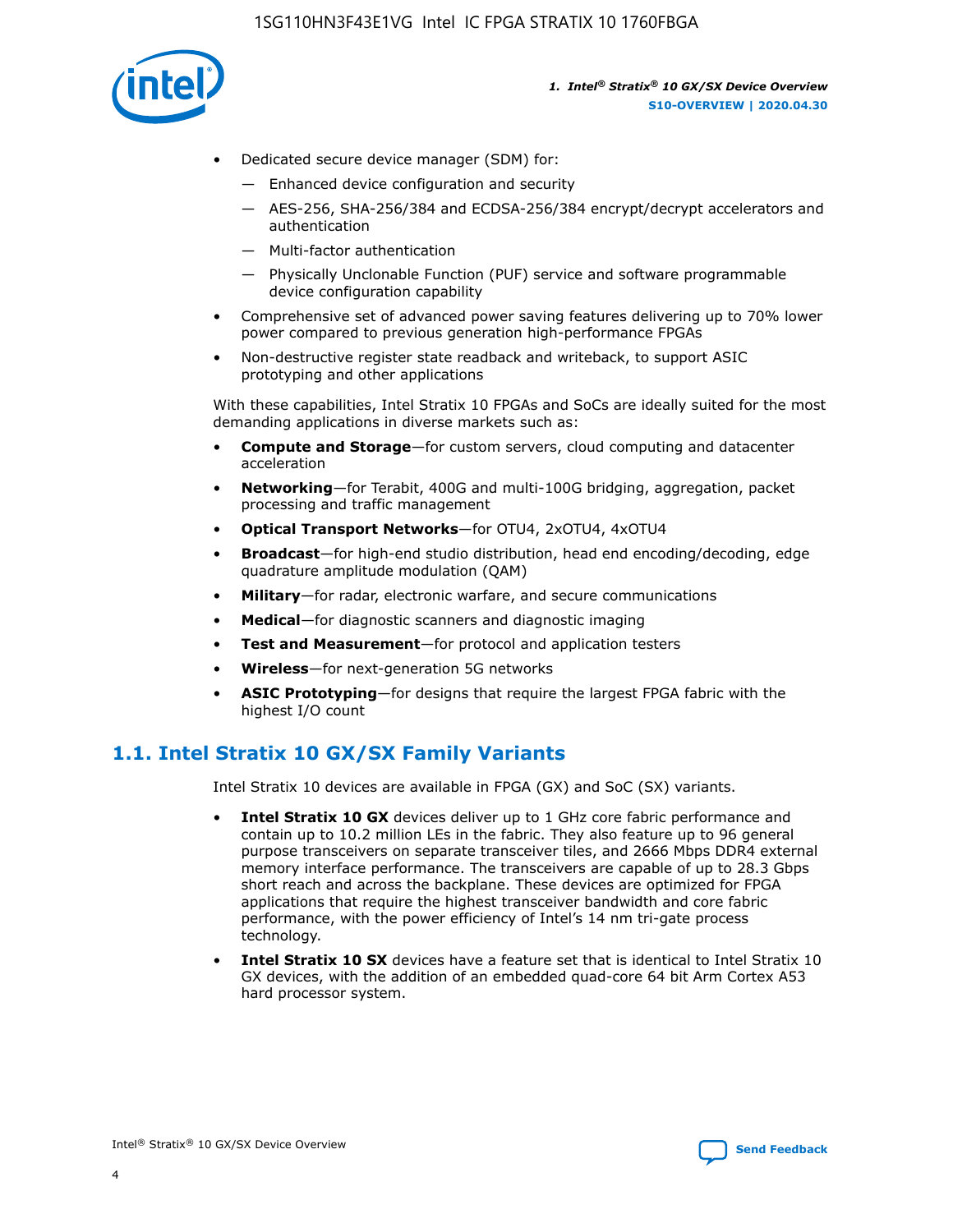

Common to all Intel Stratix 10 family variants is a high-performance fabric based on the new Intel Hyperflex core architecture that includes additional Hyper-Registers throughout the interconnect routing and at the inputs of all functional blocks. The core fabric also contains an enhanced logic array utilizing Intel's adaptive logic module (ALM) and a rich set of high performance building blocks including:

- M20K (20 Kb) embedded memory blocks
- Variable precision DSP blocks with hard IEEE 754 compliant floating-point units
- Fractional synthesis and integer PLLs
- Hard memory controllers and PHY for external memory interfaces
- General purpose IO cells

To clock these building blocks, Intel Stratix 10 devices use programmable clock tree synthesis, which uses dedicated clock tree routing to synthesize only those branches of the clock trees required for the application. All devices support in-system, finegrained partial reconfiguration of the logic array, allowing logic to be added and subtracted from the system while it is operating.

All family variants also contain high speed serial transceivers, containing both the physical medium attachment (PMA) and the physical coding sublayer (PCS), which can be used to implement a variety of industry standard and proprietary protocols. In addition to the hard PCS, Intel Stratix 10 devices contain multiple instantiations of PCI Express hard IP that supports Gen1/Gen2/Gen3 rates in x1/x2/x4/x8/x16 lane configurations, and hard 10GBASE-KR/40GBASE-KR4 FEC for every transceiver. The hard PCS, FEC, and PCI Express IP free up valuable core logic resources, save power, and increase your productivity.

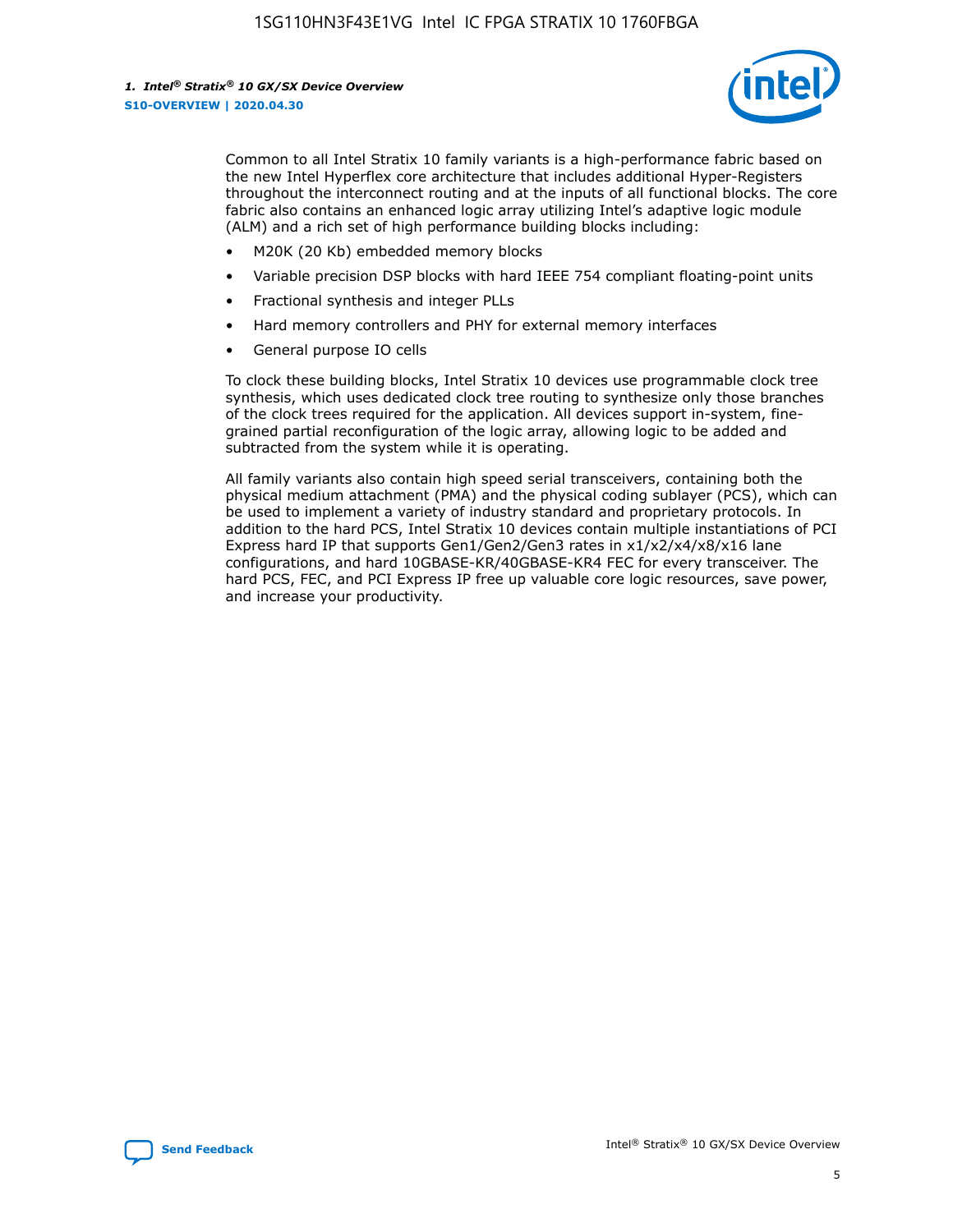

## **1.1.1. Available Options**

#### **Figure 1. Sample Ordering Code and Available Options for Intel Stratix 10 Devices**



### **Related Information**

[My Intel Support](https://www.intel.com/content/www/us/en/programmable/my-intel/mal-home.html)

## **1.2. Innovations in Intel Stratix 10 FPGAs and SoCs**

Intel Stratix 10 FPGAs and SoCs deliver many significant improvements over the previous generation high-performance Stratix V FPGAs.

#### **Table 1. Key Features of Intel Stratix 10 Devices Compared to Stratix V Devices**

| <b>Feature</b>            | <b>Stratix V FPGAs</b>                                           | <b>Intel Stratix 10 FPGAs and SoCs</b>                                        |  |
|---------------------------|------------------------------------------------------------------|-------------------------------------------------------------------------------|--|
| <b>Process technology</b> | 28 nm TSMC (planar<br>transistor)                                | 14 nm Intel tri-gate (FinFET)                                                 |  |
| Hard processor core       | None                                                             | Quad-core 64 bit Arm Cortex-A53<br>(SoC only)                                 |  |
| Core architecture         | Conventional core architecture<br>with conventional interconnect | Intel Hyperflex core architecture with<br>Hyper-Registers in the interconnect |  |
|                           |                                                                  | continued                                                                     |  |

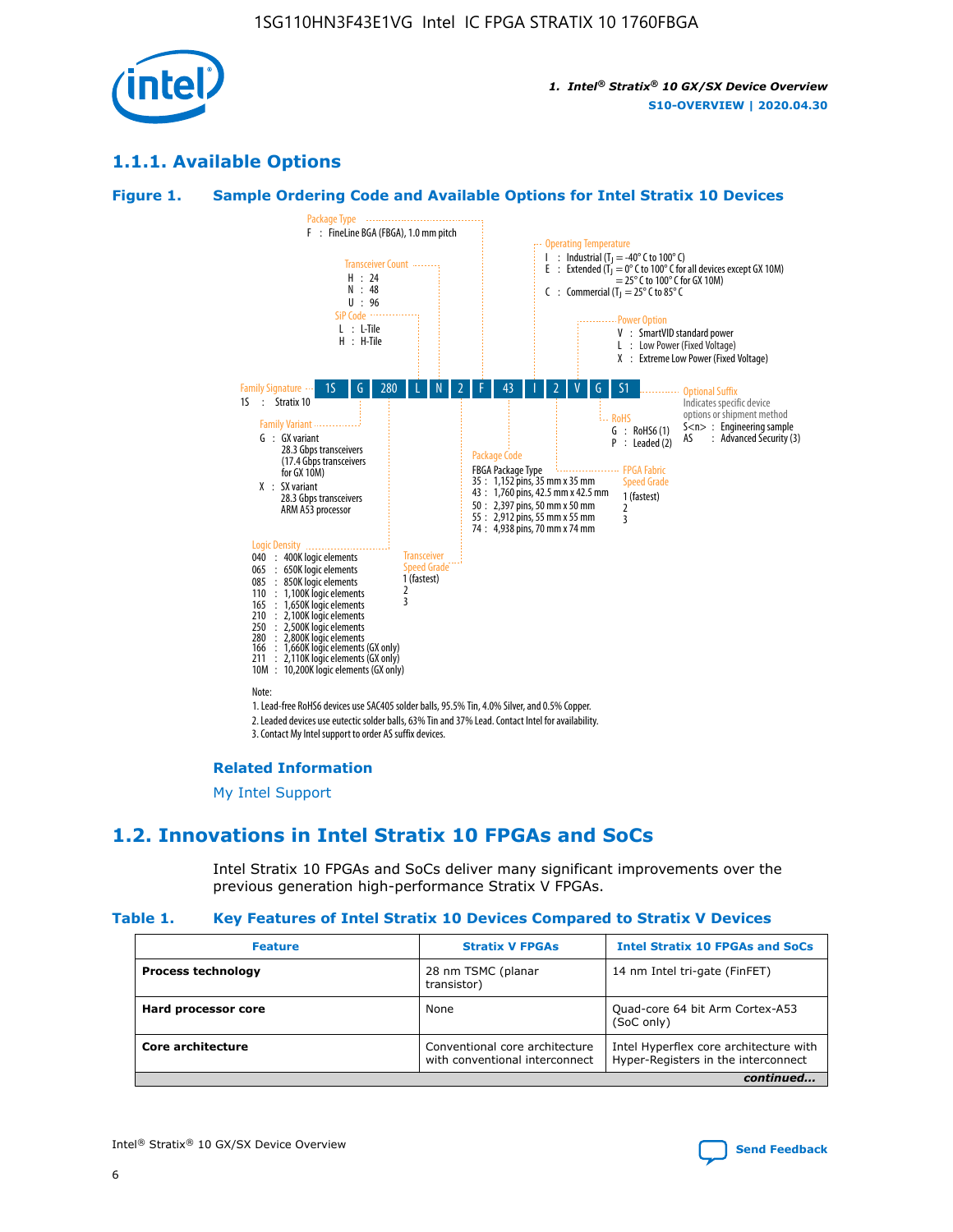

| <b>Feature</b>                                   | <b>Stratix V FPGAs</b>                                                              | <b>Intel Stratix 10 FPGAs and SoCs</b>                                                                                                       |
|--------------------------------------------------|-------------------------------------------------------------------------------------|----------------------------------------------------------------------------------------------------------------------------------------------|
| Core performance                                 | 500 MHz                                                                             | 1 GHz                                                                                                                                        |
| <b>Power dissipation</b>                         | 1x                                                                                  | As low as $0.3x$                                                                                                                             |
| Logic density                                    | <b>952 KLE</b>                                                                      | 10,200 KLE                                                                                                                                   |
| <b>Embedded memory (M20K)</b>                    | 52 Mbits                                                                            | 253 Mbits                                                                                                                                    |
| 18x19 multipliers                                | 3,926                                                                               | 11,520                                                                                                                                       |
|                                                  | Note: Multiplier is 18x18 in<br>Stratix V devices.                                  | Note: Multiplier is 18x19 in Intel<br>Stratix 10 devices.                                                                                    |
| <b>Floating point DSP capability</b>             | Up to 1 TFLOP, requires soft<br>floating point adder and<br>multiplier              | Up to 10 TFLOP, hard IEEE 754<br>compliant single precision floating<br>point adder and multiplier                                           |
| <b>Maximum transceivers</b>                      | 66                                                                                  | 96                                                                                                                                           |
| Maximum transceiver data rate (chip-to-<br>chip) | 28.05 Gbps                                                                          | 26.6 Gbps L-Tile<br>28.3 Gbps H-Tile                                                                                                         |
| Maximum transceiver data rate (backplane)        | 12.5 Gbps                                                                           | 12.5 Gbps L-Tile<br>28.3 Gbps H-Tile                                                                                                         |
| Hard memory controller                           | None                                                                                | DDR4 @ 1333 MHz/2666 Mbps<br>DDR3 @ 1067 MHz/2133 Mbps                                                                                       |
| <b>Hard protocol IP</b>                          | PCIe* Gen3 x8 (up to 4<br>instances)                                                | PCIe Gen3 x16 (up to 4 instances)<br>SR-IOV (4 physical functions / 2k<br>virtual functions) on H-Tile devices<br>10GBASE-KR/40GBASE-KR4 FEC |
| <b>Core clocking and PLLs</b>                    | Global, quadrant and regional<br>clocks supported by fractional-<br>synthesis fPLLs | Programmable clock tree synthesis<br>supported by fractional synthesis<br>fPLLs and integer IO PLLs                                          |
| Register state readback and writeback            | Not available                                                                       | Non-destructive register state<br>readback and writeback for ASIC<br>prototyping and other applications                                      |

These innovations result in the following improvements:

- **Improved Core Logic Performance**: The Intel Hyperflex core architecture combined with 14 nm Intel tri-gate technology allows Intel Stratix 10 devices to achieve 2X the core performance compared to the previous generation
- **Lower Power**: Intel Stratix 10 devices use up to 70% lower power compared to the previous generation, enabled by 14 nm Intel tri-gate technology, the Intel Hyperflex core architecture, and optional power saving features built into the architecture
- **Higher Density**: Intel Stratix 10 devices offer three times the level of integration, with up to 10.2 million logic elements (LEs), over 253 Mbits of embedded memory blocks (M20K), and 11,520 18x19 multipliers
- **Embedded Processing**: Intel Stratix 10 SoCs feature a Quad-Core 64 bit Arm Cortex-A53 processor optimized for power efficiency and software compatible with previous generation Arria® and Cyclone® SoC devices
- **Improved Transceiver Performance**: With up to 96 transceiver channels implemented in heterogeneous 3D SiP transceiver tiles, Intel Stratix 10 GX and SX devices support data rates up to 28.3 Gbps chip-to-chip and 28.3 Gbps across the backplane with signal conditioning circuits capable of equalizing over 30 dB of system loss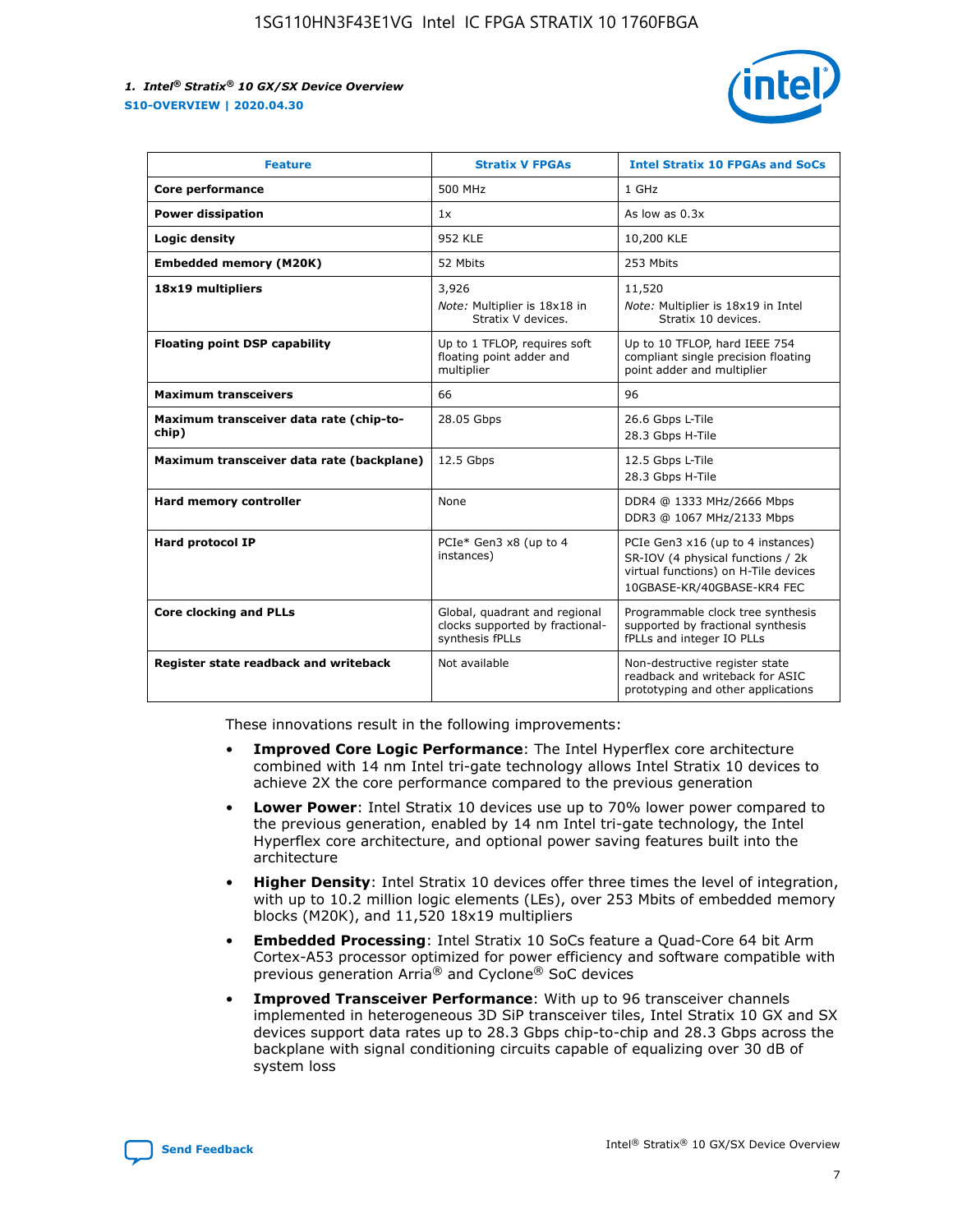

- **Improved DSP Performance**: The variable precision DSP block in Intel Stratix 10 devices features hard fixed and floating point capability, with up to 10 TFLOP IEEE754 single-precision floating point performance
- **Additional Hard IP**: Intel Stratix 10 devices include many more hard IP blocks than previous generation devices, with a hard memory controller included in each bank of 48 general purpose IOs, a hard PCIe Gen3 x16 full protocol stack in each transceiver tile, and a hard 10GBASE-KR/40GBASE-KR4 FEC in every transceiver channel
- **Enhanced Core Clocking**: Intel Stratix 10 devices feature programmable clock tree synthesis; clock trees are only synthesized where needed, increasing the flexibility and reducing the power dissipation of the clocking solution
- **Additional Core PLLs**: The core fabric in Intel Stratix 10 devices is supported by both integer IO PLLs and fractional synthesis fPLLs, resulting in a greater total number of PLLs available than the previous generation

## **1.3. FPGA and SoC Features Summary**

## **Table 2. Intel Stratix 10 FPGA and SoC Common Device Features**

| <b>Feature</b>                   | <b>Description</b>                                                                                                                                                                                                                                                                                                                                                                                                                                                                                                                                                                                                                                                                                  |
|----------------------------------|-----------------------------------------------------------------------------------------------------------------------------------------------------------------------------------------------------------------------------------------------------------------------------------------------------------------------------------------------------------------------------------------------------------------------------------------------------------------------------------------------------------------------------------------------------------------------------------------------------------------------------------------------------------------------------------------------------|
| Technology                       | 14 nm Intel tri-gate (FinFET) process technology<br>$\bullet$<br>SmartVID controlled core voltage, standard power devices<br>0.85-V fixed core voltage, low static power devices available<br>٠                                                                                                                                                                                                                                                                                                                                                                                                                                                                                                     |
| Low power serial<br>transceivers | Up to 96 total transceivers available<br>٠<br>Continuous operating range of 1 Gbps to 28.3 Gbps for Intel Stratix 10 GX/SX devices<br>Backplane support up to 28.3 Gbps for Intel Stratix 10 GX/SX devices<br>$\bullet$<br>Extended range down to 125 Mbps with oversampling<br>ATX transmit PLLs with user-configurable fractional synthesis capability<br>$\bullet$<br>XFP, SFP+, QSFP/QSFP28, CFP/CFP2/CFP4 optical module support<br>$\bullet$<br>• Adaptive linear and decision feedback equalization<br>Transmit pre-emphasis and de-emphasis<br>Dynamic partial reconfiguration of individual transceiver channels<br>On-chip instrumentation (Eye Viewer non-intrusive data eye monitoring) |
| General purpose I/Os             | Up to 2,304 total GPIO available<br>$\bullet$<br>1.6 Gbps LVDS-every pair can be configured as an input or output<br>1333 MHz/2666 Mbps DDR4 external memory interface<br>1067 MHz/2133 Mbps DDR3 external memory interface<br>• 1.2 V to 3.3 $V^{(1)}$ single-ended LVCMOS/LVTTL interfacing<br>• On-chip termination (OCT)                                                                                                                                                                                                                                                                                                                                                                        |
| Embedded hard IP                 | PCIe Gen1/Gen2/Gen3 complete protocol stack, x1/x2/x4/x8/x16 end point and root<br>$\bullet$<br>port<br>DDR4/DDR3 hard memory controller (RLDRAM3/QDR II+/QDR IV using soft memory<br>controller)<br>Multiple hard IP instantiations in each device<br>• Single Root I/O Virtualization (SR-IOV)                                                                                                                                                                                                                                                                                                                                                                                                    |
| Transceiver hard IP              | 10GBASE-KR/40GBASE-KR4 Forward Error Correction (FEC)<br>$\bullet$<br>10G Ethernet PCS<br>٠<br>PCI Express PIPE interface<br>continued                                                                                                                                                                                                                                                                                                                                                                                                                                                                                                                                                              |
|                                  |                                                                                                                                                                                                                                                                                                                                                                                                                                                                                                                                                                                                                                                                                                     |

<sup>(1)</sup> Available in some configurations only

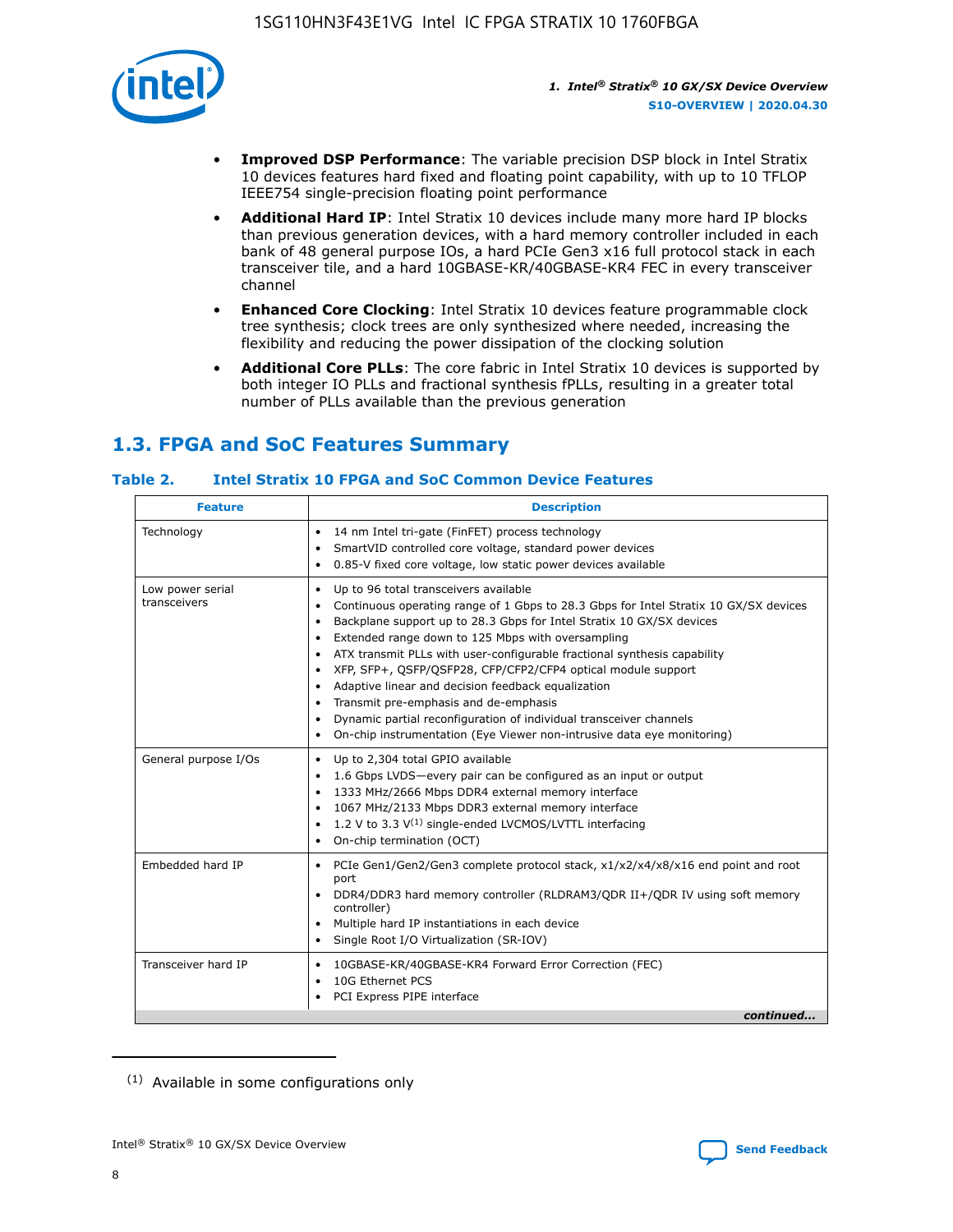

| <b>Feature</b>                   | <b>Description</b>                                                                                                                                                                                                                                                                                                                                                                                                                                            |
|----------------------------------|---------------------------------------------------------------------------------------------------------------------------------------------------------------------------------------------------------------------------------------------------------------------------------------------------------------------------------------------------------------------------------------------------------------------------------------------------------------|
|                                  | Interlaken PCS<br>$\bullet$<br>Gigabit Ethernet PCS<br>$\bullet$<br>Deterministic latency support for Common Public Radio Interface (CPRI) PCS<br>$\bullet$<br>Fast lock-time support for Gigabit Passive Optical Networking (GPON) PCS<br>٠<br>8B/10B, 64B/66B, 64B/67B encoders and decoders<br>Custom mode support for proprietary protocols<br>۰                                                                                                          |
| Power management                 | SmartVID controlled core voltage, standard power devices<br>$\bullet$<br>0.85-V fixed core voltage, low static power devices available<br>$\bullet$<br>Intel Quartus <sup>®</sup> Prime Pro Edition integrated power analysis<br>٠                                                                                                                                                                                                                            |
| High performance core fabric     | Intel Hyperflex core architecture with Hyper-Registers throughout the interconnect<br>routing and at the inputs of all functional blocks<br>Enhanced adaptive logic module (ALM)<br>Improved multi-track routing architecture reduces congestion and improves compile<br>times<br>Hierarchical core clocking architecture with programmable clock tree synthesis<br>$\bullet$<br>Fine-grained partial reconfiguration                                         |
| Internal memory blocks           | M20K-20 Kb with hard ECC support<br>٠<br>MLAB-640 bit distributed LUTRAM<br>$\bullet$                                                                                                                                                                                                                                                                                                                                                                         |
| Variable precision DSP<br>blocks | IEEE 754-compliant hard single-precision floating point capability<br>$\bullet$<br>Supports signal processing with precision ranging from 18x19 up to 54x54<br>$\bullet$<br>Native 27x27 and 18x19 multiply modes<br>٠<br>64 bit accumulator and cascade for systolic FIRs<br>Internal coefficient memory banks<br>Pre-adder/subtractor improves efficiency<br>$\bullet$<br>Additional pipeline register increases performance and reduces power<br>$\bullet$ |
| Phase locked loops (PLL)         | Fractional synthesis PLLs (fPLL) support both fractional and integer modes<br>$\bullet$<br>Fractional mode with third-order delta-sigma modulation<br>Precision frequency synthesis<br>$\bullet$<br>Integer PLLs adjacent to general purpose I/Os, support external memory, and LVDS<br>$\bullet$<br>interfaces, clock delay compensation, zero delay buffering                                                                                               |
| Core clock networks              | 1 GHz fabric clocking<br>٠<br>667 MHz external memory interface clocking, supports 2666 Mbps DDR4 interface<br>$\bullet$<br>800 MHz LVDS interface clocking, supports 1600 Mbps LVDS interface<br>$\bullet$<br>Programmable clock tree synthesis, backwards compatible with global, regional and<br>$\bullet$<br>peripheral clock networks<br>Clocks only synthesized where needed, to minimize dynamic power<br>continued                                    |

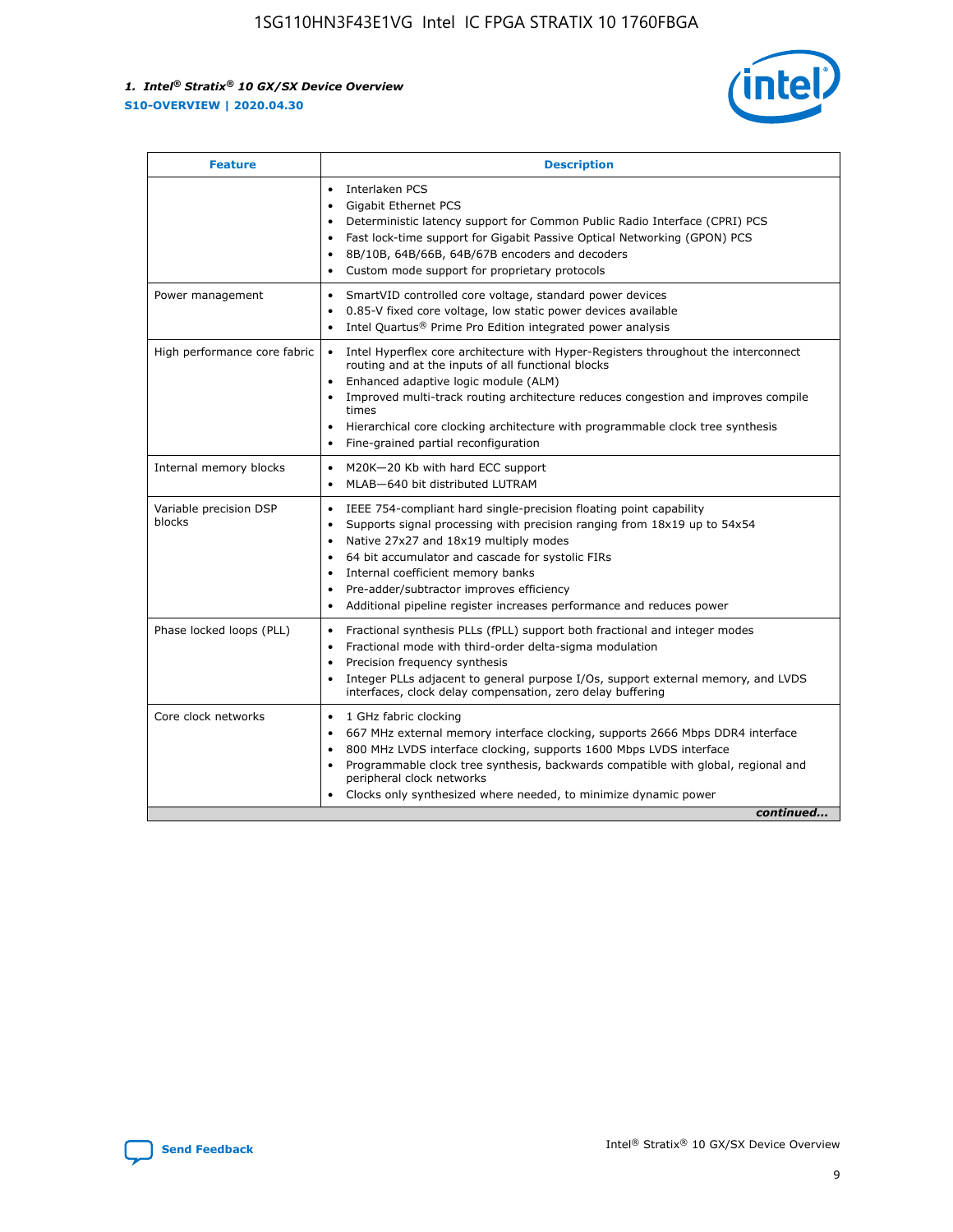

| <b>Feature</b>     | <b>Description</b>                                                                                                                                                                                                                                                                                                                                                                                                                                                                                                                                                   |
|--------------------|----------------------------------------------------------------------------------------------------------------------------------------------------------------------------------------------------------------------------------------------------------------------------------------------------------------------------------------------------------------------------------------------------------------------------------------------------------------------------------------------------------------------------------------------------------------------|
| Configuration      | Dedicated Secure Device Manager<br>$\bullet$<br>Software programmable device configuration<br>٠<br>Serial and parallel flash interface<br>٠<br>Configuration via protocol (CvP) using PCI Express Gen1/Gen2/Gen3<br>٠<br>Fine-grained partial reconfiguration of core fabric<br>$\bullet$<br>Dynamic reconfiguration of transceivers and PLLs<br>$\bullet$<br>Comprehensive set of security features including AES-256, SHA-256/384, and<br>ECDSA-256/384 accelerators, and multi-factor authentication<br>Physically Unclonable Function (PUF) service<br>$\bullet$ |
| Packaging          | Intel Embedded Multi-die Interconnect Bridge (EMIB) packaging technology<br>٠<br>Multiple devices with identical package footprints allows seamless migration across<br>$\bullet$<br>different device densities<br>1.0 mm ball-pitch FBGA packaging<br>$\bullet$<br>Lead and lead-free package options                                                                                                                                                                                                                                                               |
| Software and tools | Intel Quartus Prime Pro Edition design suite with new compiler and Hyper-Aware design<br>flow<br>Fast Forward compiler to allow Intel Hyperflex architecture performance exploration<br>$\bullet$<br>Transceiver toolkit<br>$\bullet$<br>Platform designer integration tool<br>DSP Builder advanced blockset<br>OpenCL <sup>™</sup> support<br>SoC Embedded Design Suite (EDS)                                                                                                                                                                                       |

## **Table 3. Intel Stratix 10 SoC Specific Device Features**

| <b>Hard Processor</b><br>Multi-processor unit (MPU) core<br>Quad-core Arm Cortex-A53 MPCore processor with Arm<br>$\bullet$<br>CoreSight* debug and trace technology<br>System<br>Scalar floating-point unit supporting single and double<br>$\bullet$<br>precision<br>Arm Neon* media processing engine for each processor<br>$\bullet$<br><b>System Controllers</b><br>System Memory Management Unit (SMMU)<br>$\bullet$<br>Cache Coherency Unit (CCU)<br>$\bullet$<br>Layer 1 Cache<br>32 KB L1 instruction cache with parity<br>$\bullet$<br>32 KB L1 data cache with ECC<br>$\bullet$<br>Layer 2 Cache<br>1 MB Shared L2 Cache with ECC<br>$\bullet$<br>On-Chip Memory<br>256 KB On-Chip RAM<br>٠<br>Direct memory access (DMA) controller<br>8-Channel DMA<br>$\bullet$<br>Ethernet media access controller<br>Three 10/100/1000 EMAC with integrated DMA<br>$\bullet$<br>(EMAC)<br>USB On-The-Go controller (OTG)<br>2 USB OTG with integrated DMA<br>$\bullet$<br><b>UART</b> controller<br>2 UART 16550 compatible<br>$\bullet$<br>Serial Peripheral Interface (SPI)<br>4 SPI<br>$\bullet$<br>controller<br>$I2C$ controller<br>5 I <sup>2</sup> C controllers<br>$\bullet$<br>SD/SDIO/MMC controller<br>1 eMMC version 4.5 with DMA and CE-ATA support<br>$\bullet$<br>SD, including eSD, version 3.0<br>$\bullet$<br>SDIO, including eSDIO, version 3.0<br>$\bullet$<br>CE-ATA - version 1.1 | <b>SoC Subsystem</b> | <b>Feature</b> | <b>Description</b> |  |  |
|---------------------------------------------------------------------------------------------------------------------------------------------------------------------------------------------------------------------------------------------------------------------------------------------------------------------------------------------------------------------------------------------------------------------------------------------------------------------------------------------------------------------------------------------------------------------------------------------------------------------------------------------------------------------------------------------------------------------------------------------------------------------------------------------------------------------------------------------------------------------------------------------------------------------------------------------------------------------------------------------------------------------------------------------------------------------------------------------------------------------------------------------------------------------------------------------------------------------------------------------------------------------------------------------------------------------------------------------------------------------------------------------------------|----------------------|----------------|--------------------|--|--|
|                                                                                                                                                                                                                                                                                                                                                                                                                                                                                                                                                                                                                                                                                                                                                                                                                                                                                                                                                                                                                                                                                                                                                                                                                                                                                                                                                                                                         |                      |                |                    |  |  |
|                                                                                                                                                                                                                                                                                                                                                                                                                                                                                                                                                                                                                                                                                                                                                                                                                                                                                                                                                                                                                                                                                                                                                                                                                                                                                                                                                                                                         |                      |                |                    |  |  |
|                                                                                                                                                                                                                                                                                                                                                                                                                                                                                                                                                                                                                                                                                                                                                                                                                                                                                                                                                                                                                                                                                                                                                                                                                                                                                                                                                                                                         |                      |                |                    |  |  |
|                                                                                                                                                                                                                                                                                                                                                                                                                                                                                                                                                                                                                                                                                                                                                                                                                                                                                                                                                                                                                                                                                                                                                                                                                                                                                                                                                                                                         |                      |                |                    |  |  |
|                                                                                                                                                                                                                                                                                                                                                                                                                                                                                                                                                                                                                                                                                                                                                                                                                                                                                                                                                                                                                                                                                                                                                                                                                                                                                                                                                                                                         |                      |                |                    |  |  |
|                                                                                                                                                                                                                                                                                                                                                                                                                                                                                                                                                                                                                                                                                                                                                                                                                                                                                                                                                                                                                                                                                                                                                                                                                                                                                                                                                                                                         |                      |                |                    |  |  |
|                                                                                                                                                                                                                                                                                                                                                                                                                                                                                                                                                                                                                                                                                                                                                                                                                                                                                                                                                                                                                                                                                                                                                                                                                                                                                                                                                                                                         |                      |                |                    |  |  |
|                                                                                                                                                                                                                                                                                                                                                                                                                                                                                                                                                                                                                                                                                                                                                                                                                                                                                                                                                                                                                                                                                                                                                                                                                                                                                                                                                                                                         |                      |                |                    |  |  |
|                                                                                                                                                                                                                                                                                                                                                                                                                                                                                                                                                                                                                                                                                                                                                                                                                                                                                                                                                                                                                                                                                                                                                                                                                                                                                                                                                                                                         |                      |                |                    |  |  |
|                                                                                                                                                                                                                                                                                                                                                                                                                                                                                                                                                                                                                                                                                                                                                                                                                                                                                                                                                                                                                                                                                                                                                                                                                                                                                                                                                                                                         |                      |                |                    |  |  |
|                                                                                                                                                                                                                                                                                                                                                                                                                                                                                                                                                                                                                                                                                                                                                                                                                                                                                                                                                                                                                                                                                                                                                                                                                                                                                                                                                                                                         |                      |                |                    |  |  |
| continued                                                                                                                                                                                                                                                                                                                                                                                                                                                                                                                                                                                                                                                                                                                                                                                                                                                                                                                                                                                                                                                                                                                                                                                                                                                                                                                                                                                               |                      |                |                    |  |  |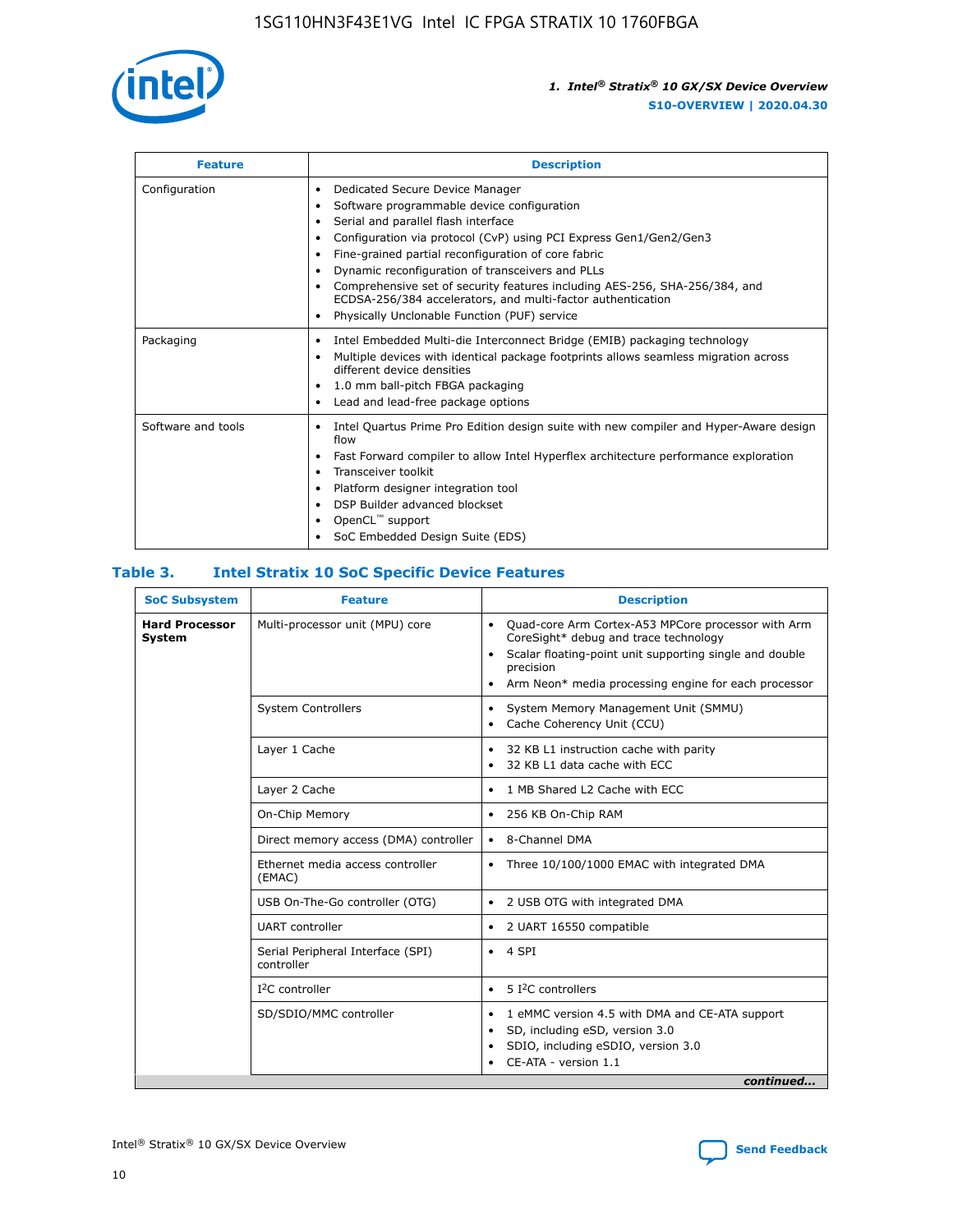

| <b>SoC Subsystem</b>                   | <b>Feature</b>             | <b>Description</b>                                                                                    |  |  |
|----------------------------------------|----------------------------|-------------------------------------------------------------------------------------------------------|--|--|
|                                        | NAND flash controller      | 1 ONFI 1.0, 8- and 16-bit support<br>$\bullet$                                                        |  |  |
|                                        | General-purpose I/O (GPIO) | Maximum of 48 software programmable GPIO<br>$\bullet$                                                 |  |  |
|                                        | Timers                     | 4 general-purpose timers<br>4 watchdog timers<br>٠                                                    |  |  |
| <b>Secure Device</b><br>Manager        | Security                   | Secure boot<br>$\bullet$<br>Advanced Encryption Standard (AES) and authentication<br>٠<br>(SHA/ECDSA) |  |  |
| External<br>Memory<br><b>Interface</b> | External Memory Interface  | Hard Memory Controller with DDR4 and DDR3<br>$\bullet$                                                |  |  |

## **1.4. Intel Stratix 10 Block Diagram**

## **Figure 2. Intel Stratix 10 FPGA and SoC Architecture Block Diagram**



HPS: Quad ARM Cortex-A53 Hard Processor System SDM: Secure Device Manager

## **1.5. Intel Stratix 10 FPGA and SoC Family Plan**

<sup>(2)</sup> The number of 27x27 multipliers is one-half the number of 18x19 multipliers.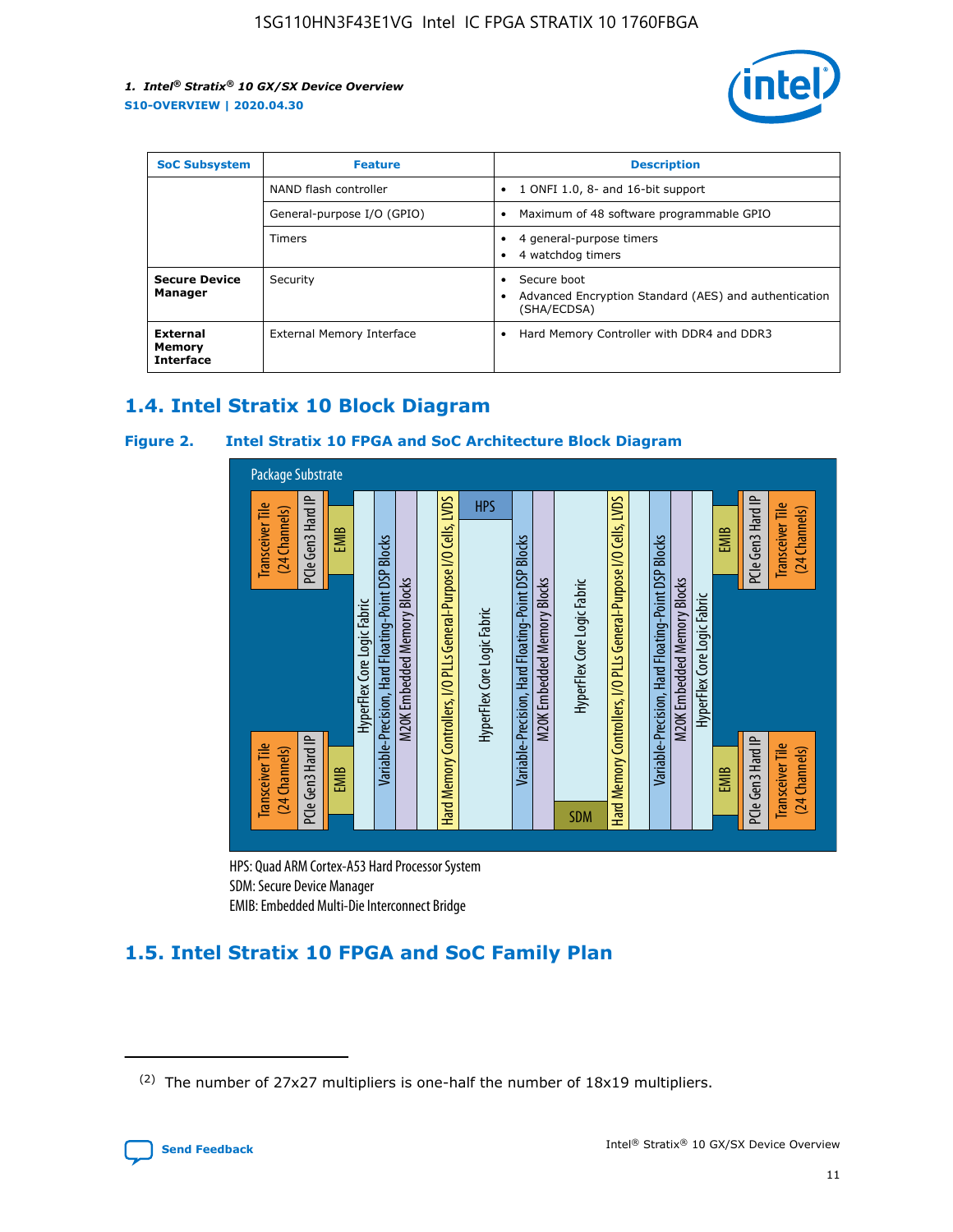

## **Table 4. Intel Stratix 10 GX/SX FPGA and SoC Family Plan—FPGA Core (part 1)**

| <b>Intel Stratix 10</b><br><b>GX/SX Device</b><br><b>Name</b> | <b>Logic Elements</b><br>(KLE) | <b>M20K Blocks</b> | <b>M20K Mbits</b> | <b>MLAB Counts</b> | <b>MLAB Mbits</b> | <b>18x19 Multi-</b><br>pliers <sup>(2)</sup> |
|---------------------------------------------------------------|--------------------------------|--------------------|-------------------|--------------------|-------------------|----------------------------------------------|
| GX 400/<br>SX 400                                             | 378                            | 1,537              | 30                | 3,276              | 2                 | 1,296                                        |
| GX 650/<br>SX 650                                             | 612                            | 2,489              | 49                | 5,364              | 3                 | 2,304                                        |
| GX 850/<br>SX 850                                             | 841                            | 3,477              | 68                | 7,124              | $\overline{4}$    | 4,032                                        |
| GX 1100/<br>SX 1100                                           | 1,325                          | 5,461              | 107               | 11,556             | $\overline{7}$    | 5,184                                        |
| GX 1650/<br>SX 1650                                           | 1,624                          | 5,851              | 114               | 13,764             | 8                 | 6,290                                        |
| GX 2100/<br>SX 2100                                           | 2,005                          | 6,501              | 127               | 17,316             | 11                | 7,488                                        |
| GX 2500/<br>SX 2500                                           | 2,422                          | 9,963              | 195               | 20,529             | 13                | 10,022                                       |
| GX 2800/<br>SX 2800                                           | 2,753                          | 11,721             | 229               | 23,796             | 15                | 11,520                                       |
| GX 1660                                                       | 1,679                          | 6,162              | 120               | 14,230             | 9                 | 6,652                                        |
| GX 2110                                                       | 2,073                          | 6,847              | 134               | 17,856             | 11                | 7,920                                        |
| <b>GX 10M</b>                                                 | 10,200                         | 12,950             | 253               | 87,984             | 55                | 6,912                                        |

#### **Table 5. Intel Stratix 10 GX/SX FPGA and SoC Family Plan—Interconnects, PLLs and Hard IP (part 2)**

| <b>Intel Stratix 10</b>            | <b>Interconnects</b> |                     | <b>PLLs</b>  |          | <b>Hard IP</b>                       |  |
|------------------------------------|----------------------|---------------------|--------------|----------|--------------------------------------|--|
| <b>GX/SX Device</b><br><b>Name</b> | <b>Maximum GPIOs</b> | <b>Maximum XCVR</b> | <b>fPLLs</b> | I/O PLLs | <b>PCIe Hard IP</b><br><b>Blocks</b> |  |
| GX 400/<br>SX 400                  | 374                  | 24                  | 8            | 8        | $\mathbf{1}$                         |  |
| GX 650/<br>SX 650                  | 392                  | 24                  | 8            | 8        | $\mathbf{1}$                         |  |
| GX 850/<br>SX 850                  | 688                  | 48                  | 16           | 16       | 2                                    |  |
| GX 1100/<br>SX 1100                | 688                  | 48                  | 16           | 16       | 2                                    |  |
| GX 1650/<br>SX 1650                | 704                  | 96                  | 32           | 24       | $\overline{4}$                       |  |
| GX 2100/<br>SX 2100                | 704                  | 96                  | 32           | 24       | $\overline{4}$                       |  |
| GX 2500/<br>SX 2500                | 1,160                | 96                  | 32           | 24       | $\overline{4}$                       |  |
| GX 2800/<br>SX 2800                | 1,160                | 96                  | 32           | 24       | $\overline{4}$                       |  |
| continued                          |                      |                     |              |          |                                      |  |

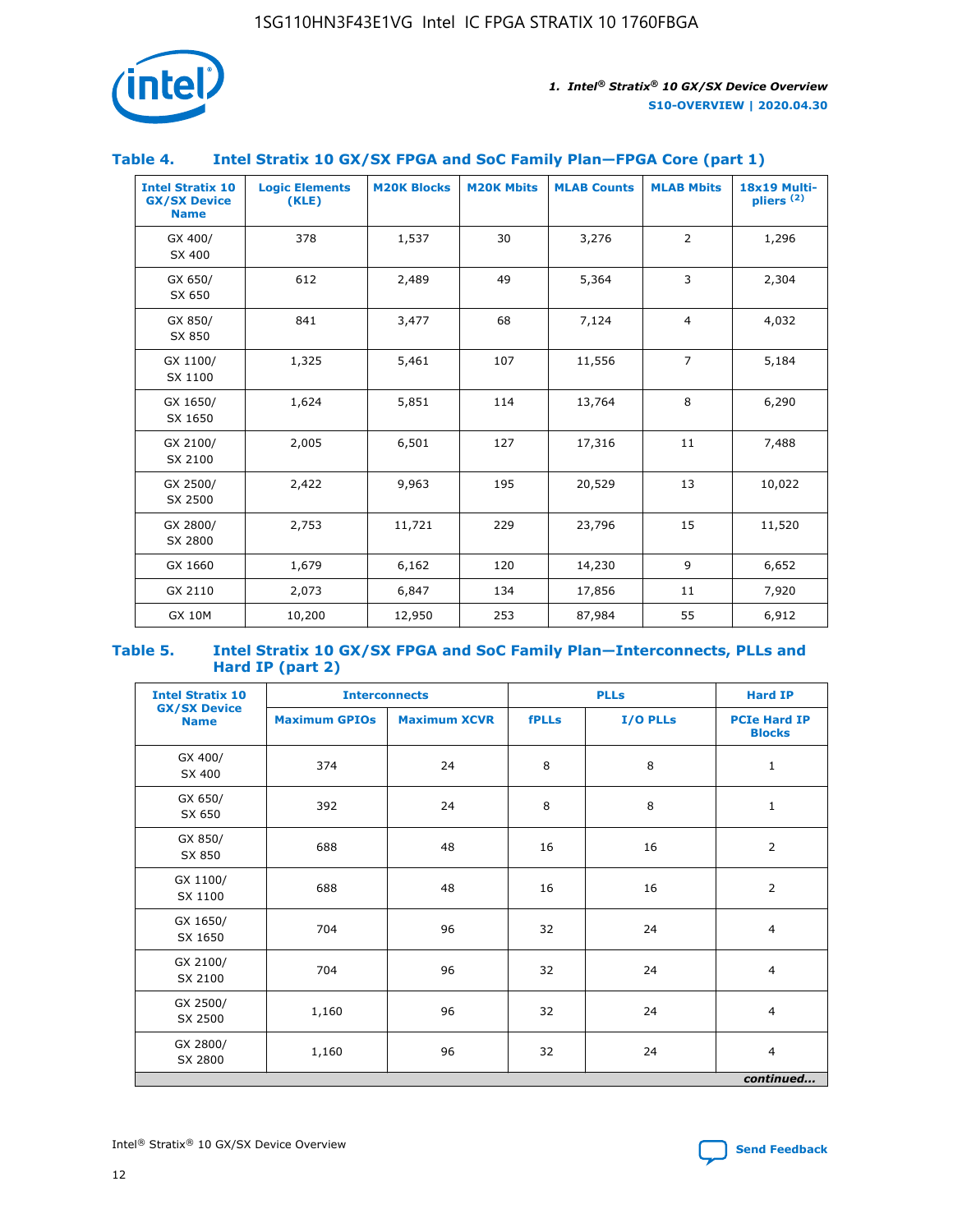

| <b>Intel Stratix 10</b>            | <b>Interconnects</b> |                     |              | <b>PLLs</b>     | <b>Hard IP</b>                       |
|------------------------------------|----------------------|---------------------|--------------|-----------------|--------------------------------------|
| <b>GX/SX Device</b><br><b>Name</b> | <b>Maximum GPIOs</b> | <b>Maximum XCVR</b> | <b>fPLLs</b> | <b>I/O PLLs</b> | <b>PCIe Hard IP</b><br><b>Blocks</b> |
| GX 1660                            | 688                  | 48                  | 16           | 16              |                                      |
| GX 2110                            | 688                  | 48                  | 16           | 16              |                                      |
| <b>GX 10M</b>                      | 2,304                | 48                  | 24           | 48              | 4                                    |

## **Table 6. Intel Stratix 10 GX/SX FPGA and SoC Family Package Plan**

Cell legend: General Purpose I/Os, High-Voltage I/Os, LVDS Pairs, Transceivers (3) (4) (5) (6) (7) (8)

| <b>Intel Stratix 10</b><br><b>GX/SX Device</b><br><b>Name</b> | F1152<br><b>HF35</b><br>$(35x35)$ mm <sup>2</sup> ) | <b>F1760</b><br><b>NF43</b><br>(42.5x42.5<br>$mm2$ ) | F2397<br><b>UF50</b><br>$(50x50 \text{ mm}^2)$ | F2912<br><b>HF55</b><br>$(55x55 \text{ mm}^2)$ | F4938<br><b>NF74</b><br>$(70x74)$ mm <sup>2</sup> |
|---------------------------------------------------------------|-----------------------------------------------------|------------------------------------------------------|------------------------------------------------|------------------------------------------------|---------------------------------------------------|
| GX 400/<br>SX 400                                             | 374, 56, 120, 24 <sup>(9)</sup>                     | $\overline{\phantom{a}}$                             | $\overline{\phantom{a}}$                       |                                                |                                                   |
| GX 650/<br>SX 650                                             | 392, 8, 192, 24                                     | ٠                                                    | $\qquad \qquad \blacksquare$                   |                                                |                                                   |
| GX 850/<br>SX 850                                             | $\overline{\phantom{a}}$                            | 688, 16, 336, 48                                     | $\overline{\phantom{a}}$                       |                                                |                                                   |
| GX 1100/<br>SX 1100                                           | -                                                   | 688, 16, 336, 48                                     |                                                |                                                |                                                   |
| GX 1650/<br>SX 1650                                           |                                                     | 688, 16, 336, 48                                     | 704, 32, 336, 96                               | $\overline{\phantom{a}}$                       | $\overline{\phantom{0}}$                          |
| GX 2100/<br>SX 2100                                           |                                                     | 688, 16, 336, 48                                     | 704, 32, 336, 96                               | $\overline{\phantom{a}}$                       | ٠                                                 |
| GX 2500/<br>SX 2500                                           |                                                     | 688, 16, 336, 48                                     | 704, 32, 336, 96                               | 1160, 8, 576, 24                               |                                                   |
| GX 2800/                                                      | -                                                   | 688, 16, 336, 48                                     | 704, 32, 336, 96                               | 1160, 8, 576, 24                               | continued                                         |

- (3) All packages are ball grid arrays with 1.0 mm pitch.
- (4) High-Voltage I/O pins are used for 3 V and 2.5 V interfacing.
- $(5)$  Each LVDS pair can be configured as either a differential input or a differential output.
- $(6)$  High-Voltage I/O pins and LVDS pairs are included in the General Purpose I/O count. Transceivers are counted separately.
- $(7)$  Each package column offers pin migration (common circuit board footprint) for all devices in the column.
- $(8)$  Intel Stratix 10 GX devices are pin migratable with Intel Stratix 10 SX devices in the same package.
- $(9)$  The Intel Stratix 10 SX/GX 400 device has a level shifter, and this imposes some restrictions on the number of LVDS pairs and I/O banks available (see "Intel Stratix 10 SX/GX 400 Device Level Shifter Details").

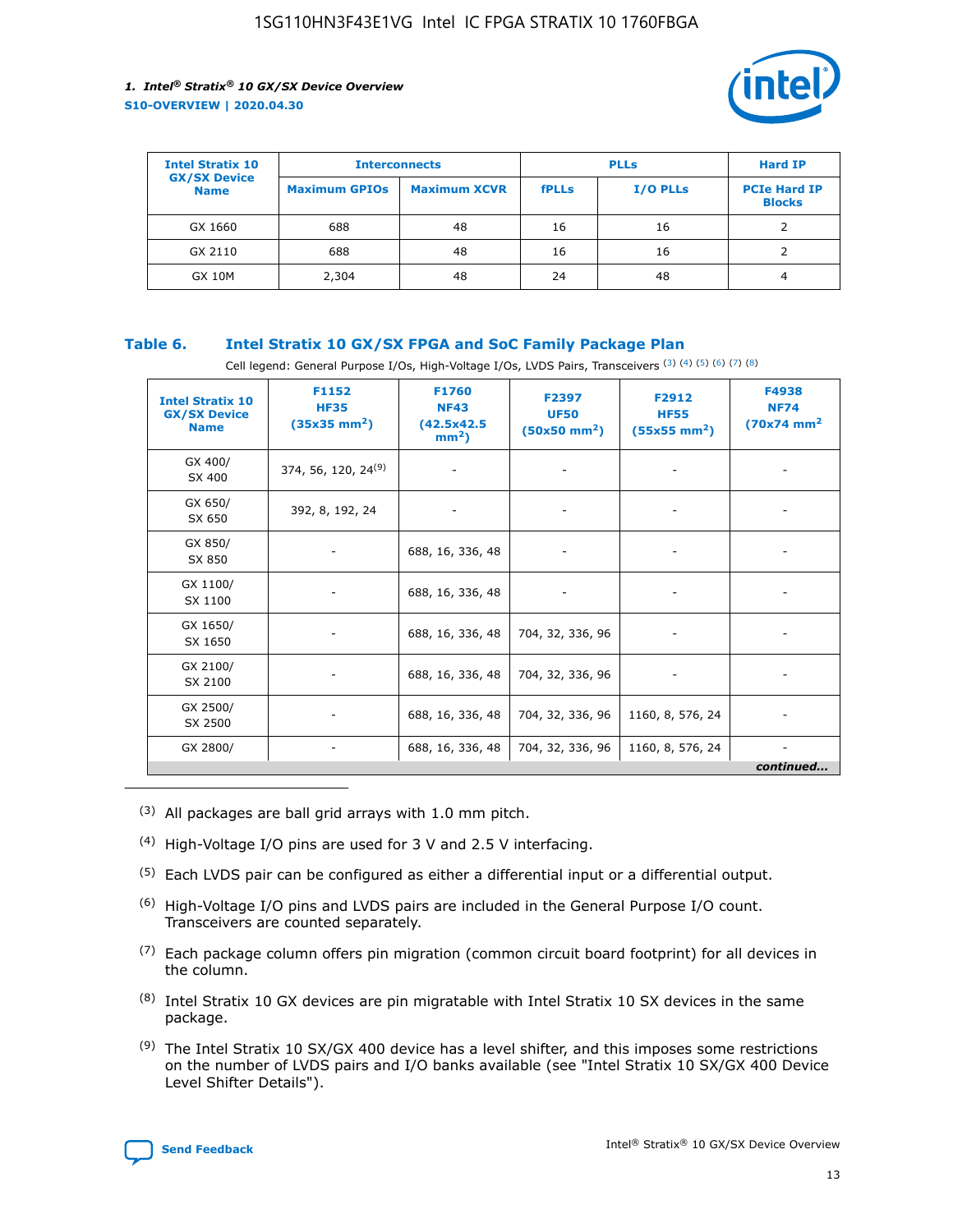

| <b>Intel Stratix 10</b><br><b>GX/SX Device</b><br><b>Name</b> | F1152<br><b>HF35</b><br>$(35x35 \text{ mm}^2)$ | F1760<br><b>NF43</b><br>(42.5x42.5<br>$mm2$ ) | F2397<br><b>UF50</b><br>$(50x50 \text{ mm}^2)$ | F2912<br><b>HF55</b><br>$(55x55$ mm <sup>2</sup> ) | F4938<br><b>NF74</b><br>$(70x74)$ mm <sup>2</sup> |
|---------------------------------------------------------------|------------------------------------------------|-----------------------------------------------|------------------------------------------------|----------------------------------------------------|---------------------------------------------------|
| SX 2800                                                       |                                                |                                               |                                                |                                                    |                                                   |
| GX 1660                                                       | ٠                                              | 688, 16, 336, 48                              | ٠                                              |                                                    |                                                   |
| GX 2110                                                       |                                                | 688, 16, 336, 48                              | $\overline{\phantom{a}}$                       |                                                    |                                                   |
| <b>GX 10M</b>                                                 | ۰                                              | -                                             | -                                              |                                                    | 2304, 32, 1152,<br>48                             |





## **1.6. Intel Hyperflex Core Architecture**

Intel Stratix 10 FPGAs and SoCs are based on a core fabric featuring the new Intel Hyperflex core architecture. The Intel Hyperflex core architecture delivers 2X the clock frequency performance and up to 70% lower power compared to previous generation high-end FPGAs. Along with this performance breakthrough, the Intel Hyperflex core architecture delivers a number of advantages including:

- **Higher Throughput**—Capitalizes on 2X core clock frequency performance to obtain throughput breakthroughs
- **Improved Power Efficiency**—Uses reduced IP size, enabled by Intel Hyperflex, to consolidate designs which previously spanned multiple devices into a single device, thereby reducing power by up to 70% versus previous generation devices
- **Greater Design Functionality**—Uses faster clock frequency to reduce bus widths and reduce IP size, freeing up additional FPGA resources to add greater functionality
- **Increased Designer Productivity**—Boosts performance with less routing congestion and fewer design iterations using Hyper-Aware design tools, obtaining greater timing margin for more rapid timing closure

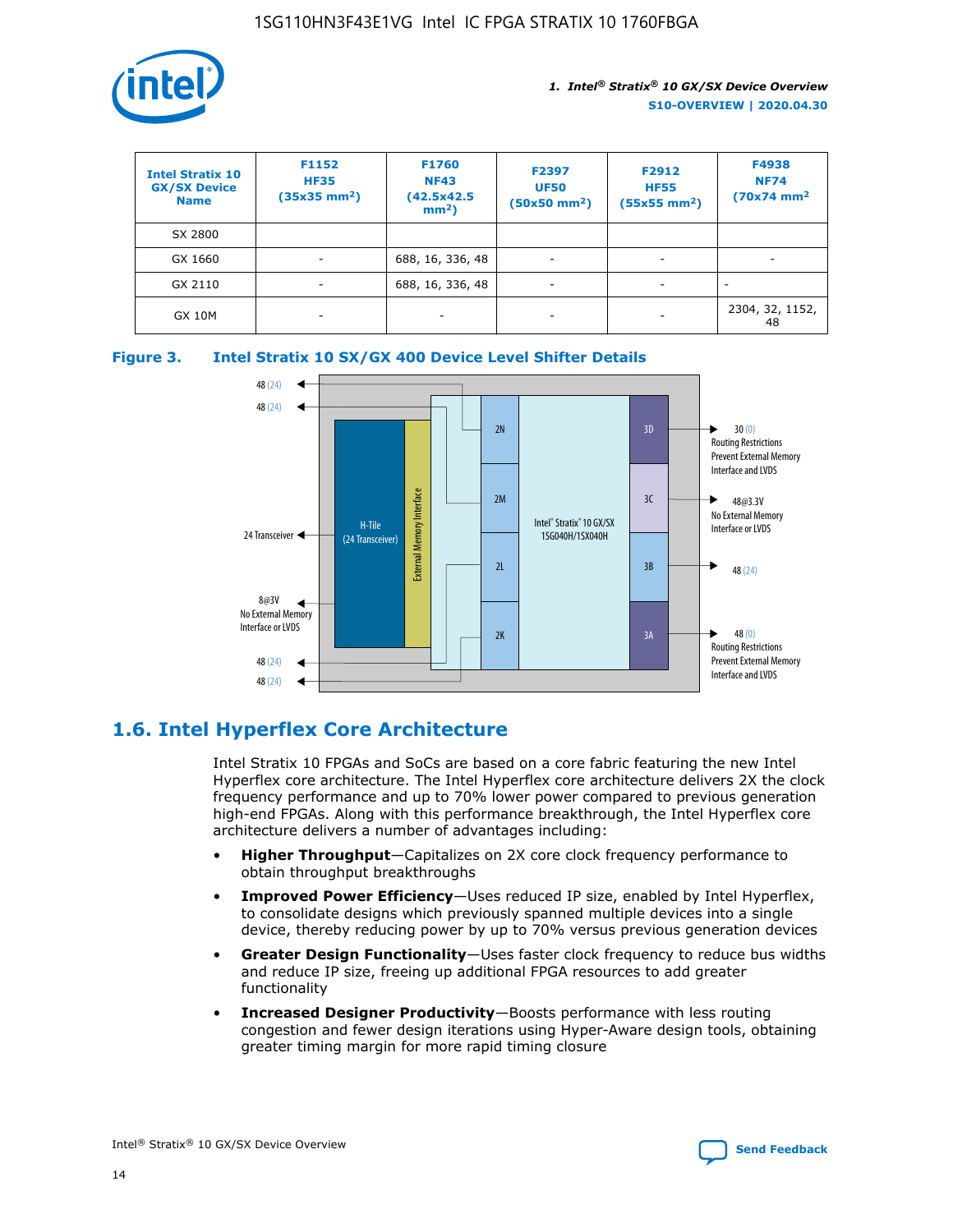

In addition to the traditional user registers found in the Adaptive Logic Modules (ALM), the Intel Hyperflex core architecture introduces additional bypassable registers everywhere throughout the fabric of the FPGA. These additional registers, called Hyper-Registers are available on every interconnect routing segment and at the inputs of all functional blocks.

#### **Figure 4. Bypassable Hyper-Register**



The Hyper-Registers enable the following key design techniques to achieve the 2X core performance increases:

- Fine grain Hyper-Retiming to eliminate critical paths
- Zero latency Hyper-Pipelining to eliminate routing delays
- Flexible Hyper-Optimization for best-in-class performance

By implementing these techniques in your design, the Hyper-Aware design tools automatically make use of the Hyper-Registers to achieve maximum core clock frequency.



## **Figure 5. Intel Hyperflex Core Architecture**

New Hyper-Registers throughout the core fabric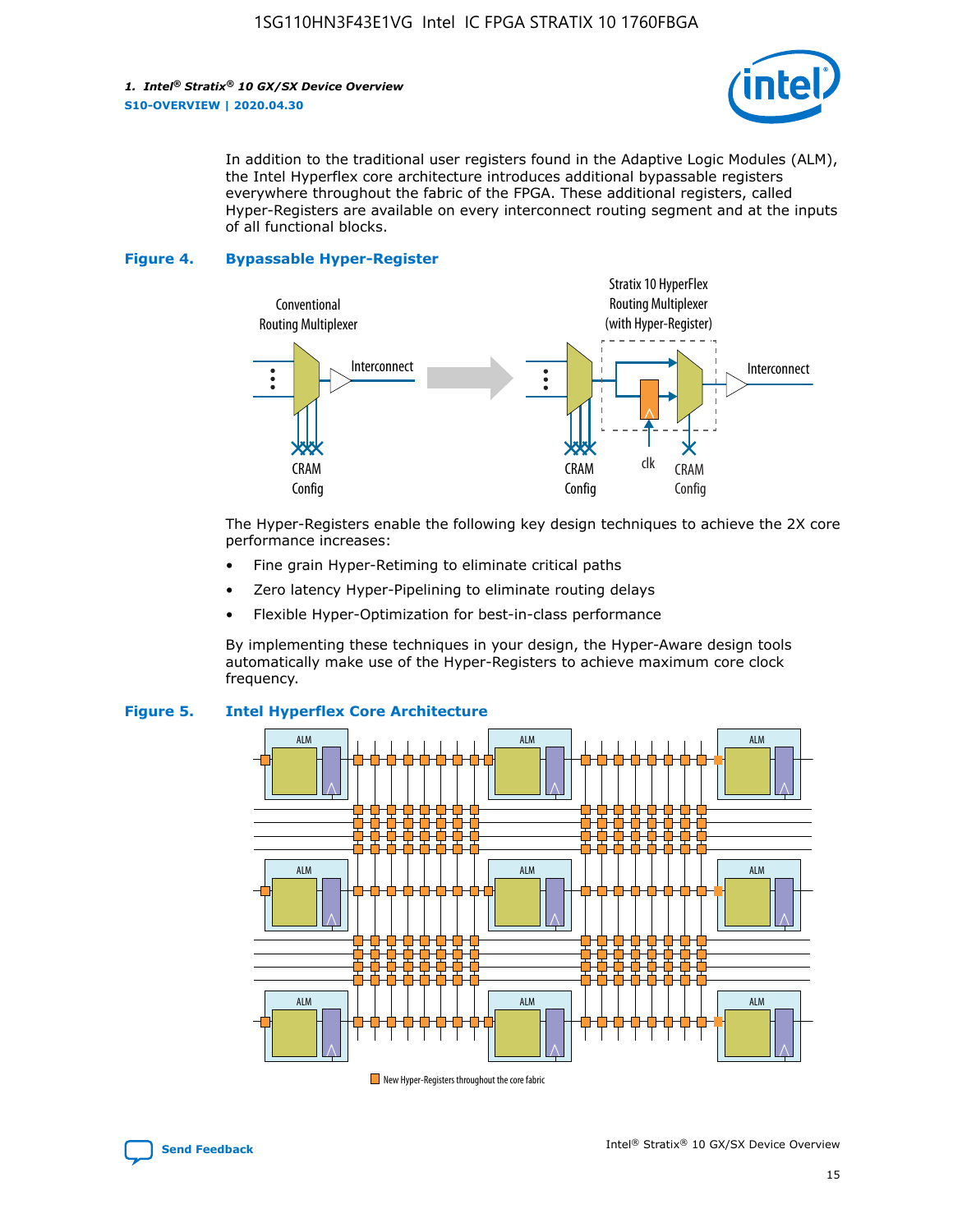

## **1.7. Heterogeneous 3D SiP Transceiver Tiles**

Intel Stratix 10 FPGAs and SoCs feature power efficient, high bandwidth, low latency transceivers. The transceivers are implemented on heterogeneous 3D System-in-Package (SiP) transceiver tiles, each containing 24 full-duplex transceiver channels. In addition to providing a high-performance transceiver solution to meet current connectivity needs, this allows for future flexibility and scalability as data rates, modulation schemes, and protocol IPs evolve.

## **Figure 6. Monolithic Core Fabric and Heterogeneous 3D SiP Transceiver Tiles**



## **Figure 7. Dual Core Fabric and Heterogeneous 3D SiP Transceiver Tiles (for the Intel Stratix 10 GX 10M Variant Only)**



Each transceiver tile contains:

- 24 full-duplex transceiver channels (PMA and PCS) $(10)$
- Reference clock distribution network
- Transmit PLLs
- High-speed clocking and bonding networks
- One instance of PCI Express hard IP

16



 $(10)$  12 full-duplex transceiver channels for the Intel Stratix 10 GX 10M variant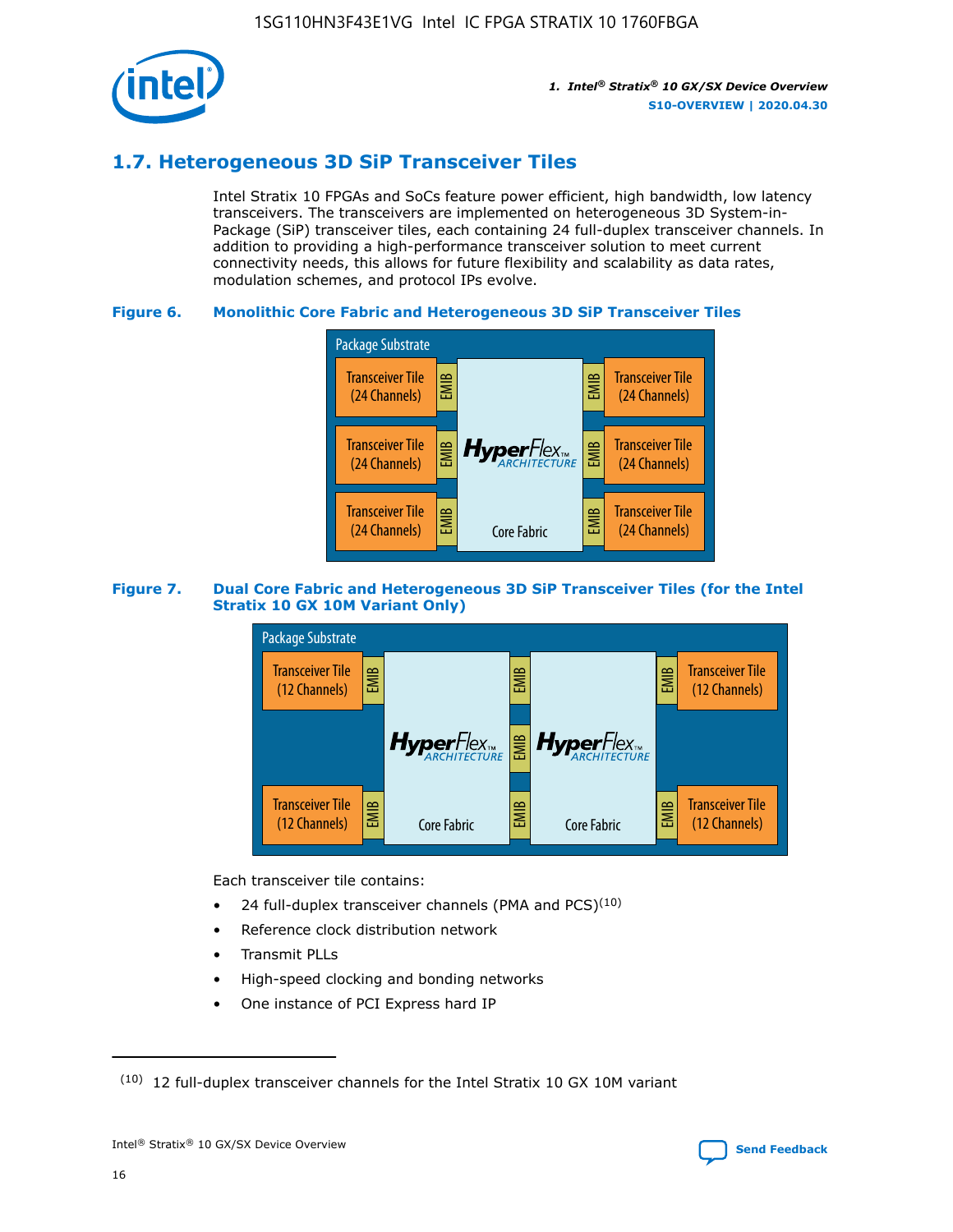



## **Figure 8. Heterogeneous 3D SiP Transceiver Tile Architecture**

## **1.8. Intel Stratix 10 Transceivers**

Intel Stratix 10 devices offer up to 96 total full-duplex transceiver channels. These channels provide continuous data rates from 1 Gbps to 28.3 Gbps for chip-to-chip, chip-to-module, and backplane applications. In each device,two thirds of the transceivers can be configured up to the maximum data rate of 28.3 Gbps to drive 100G interfaces and C form-factor pluggable CFP2/CFP4 optical modules. For longerreach backplane driving applications, advanced adaptive equalization circuits are used to equalize over 30 dB of system loss.

All transceiver channels feature a dedicated Physical Medium Attachment (PMA) and a hardened Physical Coding Sublayer (PCS).

- The PMA provides primary interfacing capabilities to physical channels.
- The PCS typically handles encoding/decoding, word alignment, and other preprocessing functions before transferring data to the FPGA core fabric.

Within each transceiver tile, the transceivers are arranged in four banks of six PMA-PCS groups. A wide variety of bonded and non-bonded data rate configurations are possible within each bank, and within each tile, using a highly configurable clock distribution network.

## **1.8.1. PMA Features**

PMA channels are comprised of transmitter (TX), receiver (RX), and high speed clocking resources.

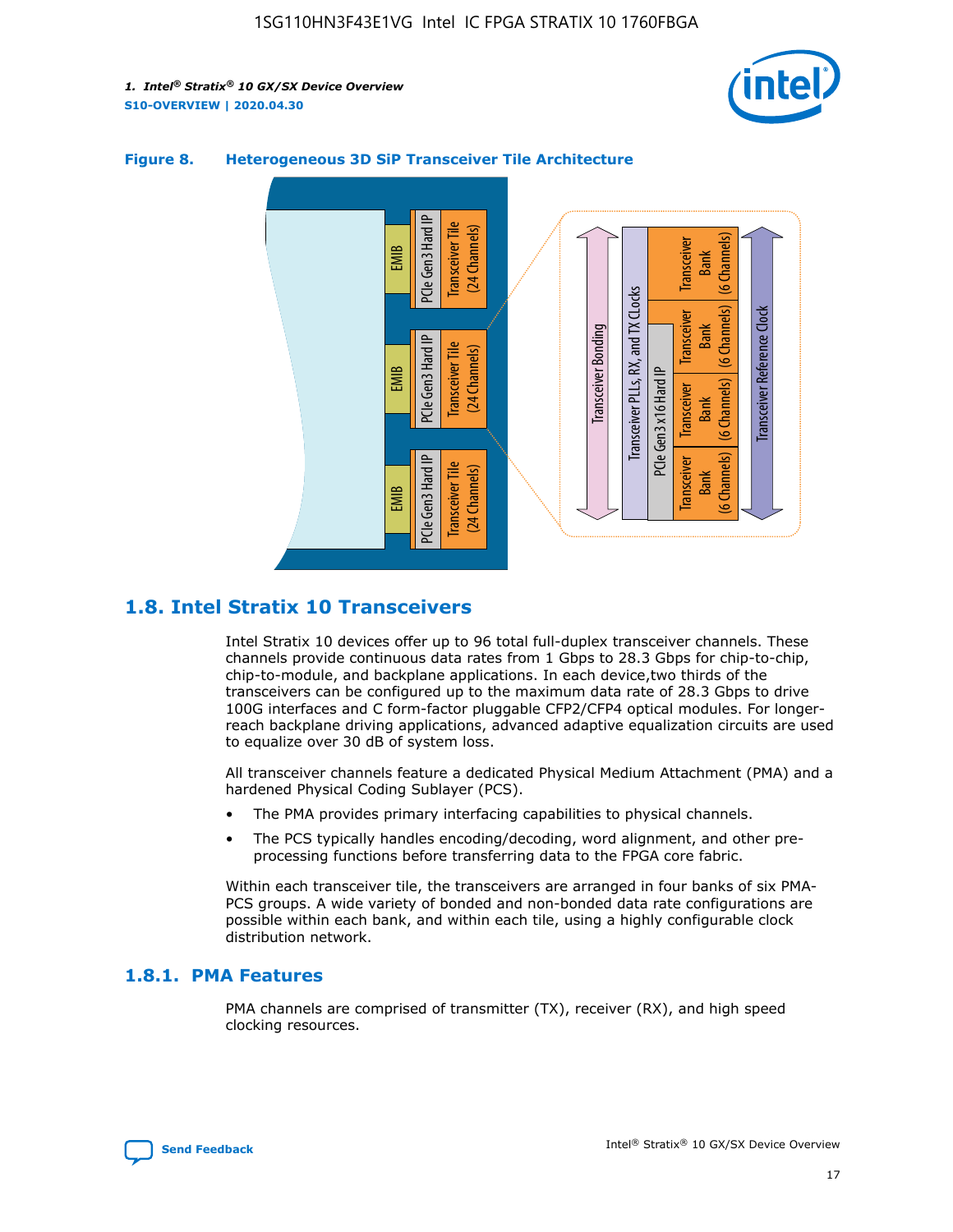

Intel Stratix 10 device features provide exceptional signal integrity at data rates up to 28.3 Gbps. Clocking options include ultra-low jitter LC tank-based (ATX) PLLs with optional fractional synthesis capability, channel PLLs operating as clock multiplier units (CMUs), and fractional synthesis PLLs (fPLLs).

- **ATX PLL**—can be configured in integer mode, or optionally, in a new fractional synthesis mode. Each ATX PLL spans the full frequency range of the supported data rate range providing a stable, flexible clock source with the lowest jitter.
- **CMU PLL**—when not being used as a transceiver, select PMA channels can be configured as channel PLLs operating as CMUs to provide an additional master clock source within the transceiver bank.
- **fPLL**—In addition, dedicated fPLLs are available with precision frequency synthesis capabilities. fPLLs can be used to synthesize multiple clock frequencies from a single reference clock source and replace multiple reference oscillators for multiprotocol and multi-rate applications.

On the receiver side, each PMA has an independent channel PLL that allows analog tracking for clock-data recovery. Each PMA also has advanced equalization circuits that compensate for transmission losses across a wide frequency spectrum.

- **Variable Gain Amplifier (VGA)**—to optimize the receiver's dynamic range
- **Continuous Time Linear Equalizer (CTLE)**—to compensate for channel losses with lowest power dissipation
- **Decision Feedback Equalizer (DFE)**—to provide additional equalization capability on backplanes even in the presence of crosstalk and reflections
- **On-Die Instrumentation (ODI)**—to provide on-chip eye monitoring capabilities (Eye Viewer). This capability helps to optimize link equalization parameters during board bring-up and supports in-system link diagnostics and equalization margin testing

#### **Figure 9. Intel Stratix 10 Receiver Block Features**



All link equalization parameters feature automatic adaptation using the new Advanced Digital Adaptive Parametric Tuning (ADAPT) circuit. This circuit is used to dynamically set DFE tap weights, adjust CTLE parameters, and optimize VGA gain and threshold voltage. Finally, optimal and consistent signal integrity is ensured by using the new



Intel<sup>®</sup> Stratix<sup>®</sup> 10 GX/SX Device Overview **[Send Feedback](mailto:FPGAtechdocfeedback@intel.com?subject=Feedback%20on%20Intel%20Stratix%2010%20GX/SX%20Device%20Overview%20(S10-OVERVIEW%202020.04.30)&body=We%20appreciate%20your%20feedback.%20In%20your%20comments,%20also%20specify%20the%20page%20number%20or%20paragraph.%20Thank%20you.)** Send Feedback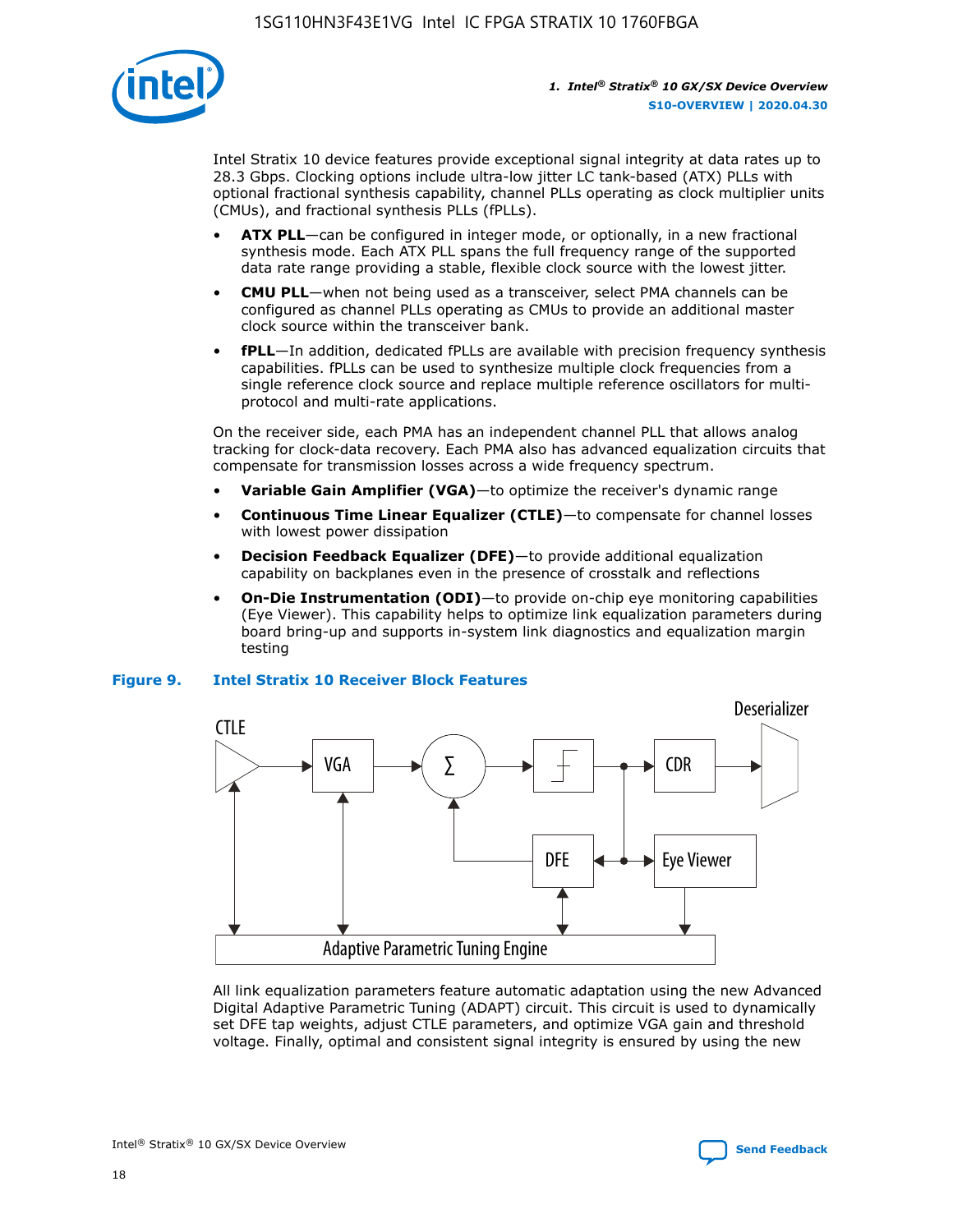

hardened Precision Signal Integrity Calibration Engine (PreSICE) to automatically calibrate all transceiver circuit blocks on power-up. This gives the most link margin and ensures robust, reliable, and error-free operation.

#### **Table 7. Transceiver PMA Features**

| <b>Feature</b>                                                       | <b>Capability</b>                                                                                                                                                                                         |
|----------------------------------------------------------------------|-----------------------------------------------------------------------------------------------------------------------------------------------------------------------------------------------------------|
| Chip-to-Chip Data Rates                                              | 1 Gbps (11) to 28.3 Gbps (Intel Stratix 10 GX/SX devices)                                                                                                                                                 |
| <b>Backplane Support</b>                                             | Drive backplanes at data rates up to 28.3 Gbps, including 10GBASE-KR compliance                                                                                                                           |
| Optical Module Support                                               | SFP+/SFP, XFP, CXP, QSFP/QSFP28, QSFPDD, CFP/CFP2/CFP4                                                                                                                                                    |
| Cable Driving Support                                                | SFP+ Direct Attach, PCI Express over cable, eSATA                                                                                                                                                         |
| <b>Transmit Pre-Emphasis</b>                                         | 5-tap transmit pre-emphasis and de-emphasis to compensate for system channel loss                                                                                                                         |
| Continuous Time Linear<br>Equalizer (CTLE)                           | Dual mode, high-gain, and high-data rate, linear receive equalization to compensate for<br>system channel loss                                                                                            |
| Decision Feedback Equalizer<br>(DFE)                                 | 15 fixed tap DFE to equalize backplane channel loss in the presence of crosstalk and noisy<br>environments                                                                                                |
| Advanced Digital Adaptive<br>Parametric Tuning (ADAPT)               | Fully digital adaptation engine to automatically adjust all link equalization parameters-<br>including CTLE, DFE, and VGA blocks-that provide optimal link margin without intervention<br>from user logic |
| Precision Signal Integrity<br>Calibration Engine (PreSICE)           | Hardened calibration controller to quickly calibrate all transceiver control parameters on<br>power-up, which provides the optimal signal integrity and jitter performance                                |
| <b>ATX Transmit PLLs</b>                                             | Low jitter ATX (inductor-capacitor) transmit PLLs with continuous tuning range to cover a<br>wide range of standard and proprietary protocols, with optional fractional frequency<br>synthesis capability |
| <b>Fractional PLLs</b>                                               | On-chip fractional frequency synthesizers to replace on-board crystal oscillators and reduce<br>system cost                                                                                               |
| Digitally Assisted Analog<br>CDR.                                    | Superior jitter tolerance with fast lock time                                                                                                                                                             |
| On-Die Instrumentation-<br>Eye Viewer and Jitter Margin<br>Tool      | Simplify board bring-up, debug, and diagnostics with non-intrusive, high-resolution eye<br>monitoring (Eye Viewer). Also inject jitter from transmitter to test link margin in system.                    |
| Dynamic Reconfiguration                                              | Allows for independent control of each transceiver channel Avalon memory-mapped<br>interface for the most transceiver flexibility.                                                                        |
| Multiple PCS-PMA and PCS-<br>Core to FPGA fabric interface<br>widths | 8, 10, 16, 20, 32, 40, or 64 bit interface widths for flexibility of deserialization width,<br>encoding, and reduced latency                                                                              |

## **1.8.2. PCS Features**

Intel Stratix 10 PMA channels interface with core logic through configurable and bypassable PCS interface layers.

The PCS contains multiple gearbox implementations to decouple the PMA and PCS interface widths. This feature provides the flexibility to implement a wide range of applications with 8, 10, 16, 20, 32, 40, or 64 bit interface width between each transceiver and the core logic.

 $(11)$  Stratix 10 transceivers can support data rates below 1 Gbps with over sampling.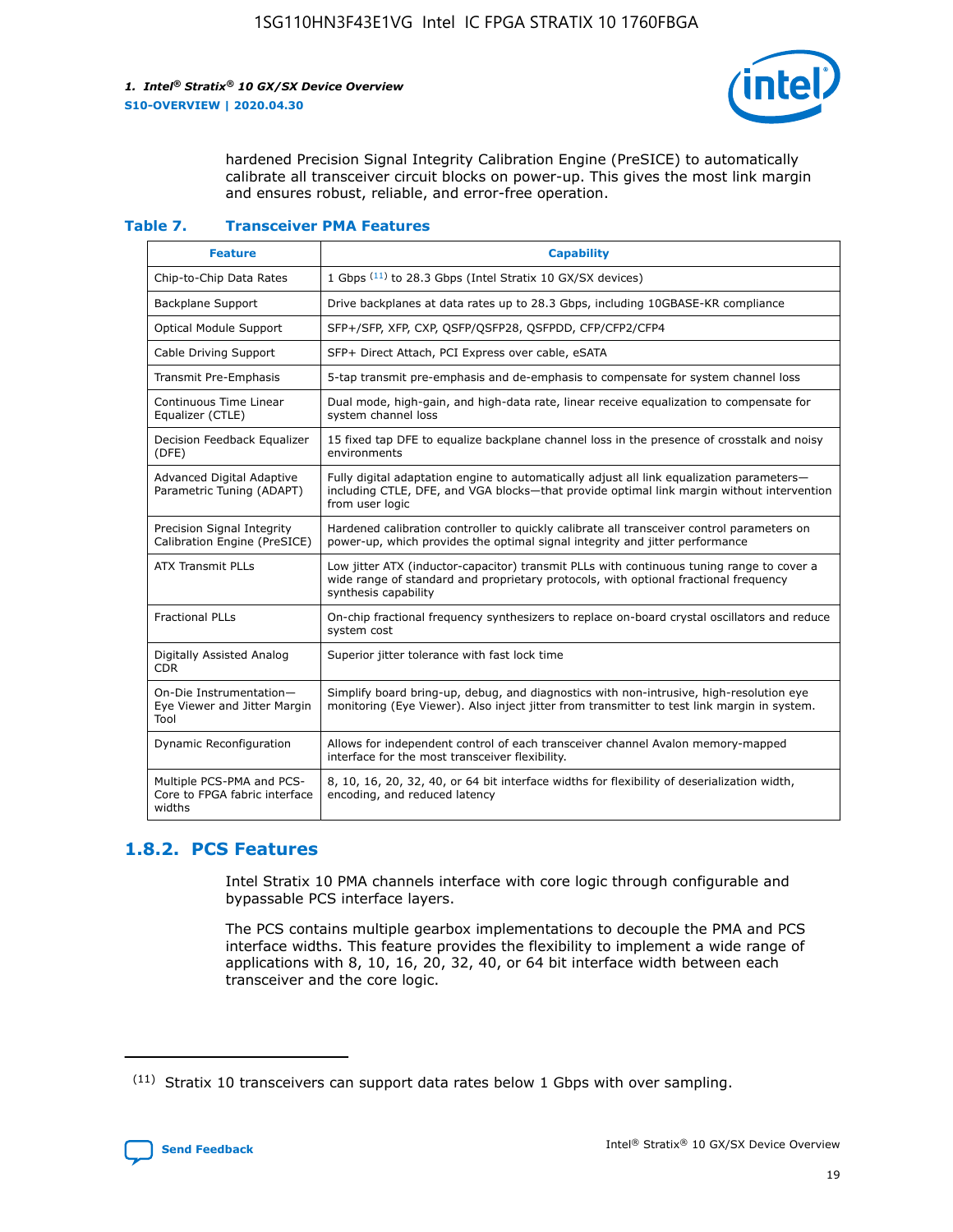

The PCS also contains hard IP to support a variety of standard and proprietary protocols across a wide range of data rates and encoding schemes. The Standard PCS mode provides support for 8B/10B encoded applications up to 12.5 Gbps. The Enhanced PCS mode supports 64B/66B and 64B/67B encoded applications up to 17.4 Gbps. The enhanced PCS mode also includes an integrated 10GBASE-KR/40GBASE-KR4 Forward Error Correction (FEC) circuit. For highly customized implementations, a PCS Direct mode provides an interface up to 64 bits wide to allow for custom encoding and support for data rates up to 28.3 Gbps.

For more information about the PCS-Core interface or the double rate transfer mode, refer to the *Intel Stratix 10 L- and H-Tile Transceiver PHY User Guide*, and the *Intel Stratix 10 E-Tile Transceiver PHY User Guide*.

| <b>PCS Protocol</b><br><b>Support</b>                  | <b>Data Rate (Gbps)</b> | <b>Transmitter Data Path</b>                                                                                                                                              | <b>Receiver Data Path</b>                                                                                                                                                                                      |
|--------------------------------------------------------|-------------------------|---------------------------------------------------------------------------------------------------------------------------------------------------------------------------|----------------------------------------------------------------------------------------------------------------------------------------------------------------------------------------------------------------|
| Standard PCS                                           | 1 to 12.5               | Phase compensation FIFO, byte<br>serializer, 8B/10B encoder, bit-slipper,<br>channel bonding                                                                              | Rate match FIFO, word-aligner, 8B/10B<br>decoder, byte deserializer, byte<br>ordering                                                                                                                          |
| <b>PCI Express</b><br>Gen1/Gen2 x1,<br>x2, x4, x8, x16 | $2.5$ and $5.0$         | Same as Standard PCS plus PIPE 2.0<br>interface to core                                                                                                                   | Same as Standard PCS plus PIPE 2.0<br>interface to core                                                                                                                                                        |
| PCI Express Gen3<br>x1, x2, x4, x8,<br>x16             | 8.0                     | Phase compensation FIFO, byte<br>serializer, encoder, scrambler, bit-<br>slipper, gear box, channel bonding, and<br>PIPE 3.0 interface to core, auto speed<br>negotiation | Rate match FIFO (0-600 ppm mode),<br>word-aligner, decoder, descrambler,<br>phase compensation FIFO, block sync,<br>byte deserializer, byte ordering, PIPE<br>3.0 interface to core, auto speed<br>negotiation |
| CPRI                                                   | 0.6144 to 9.8           | Same as Standard PCS plus<br>deterministic latency serialization                                                                                                          | Same as Standard PCS plus<br>deterministic latency deserialization                                                                                                                                             |
| <b>Enhanced PCS</b>                                    | 2.5 to 17.4             | FIFO, channel bonding, bit-slipper, and<br>gear box                                                                                                                       | FIFO, block sync, bit-slipper, and gear<br>box                                                                                                                                                                 |
| 10GBASE-R                                              | 10.3125                 | FIFO, 64B/66B encoder, scrambler,<br>FEC, and gear box                                                                                                                    | FIFO, 64B/66B decoder, descrambler,<br>block sync, FEC, and gear box                                                                                                                                           |
| Interlaken                                             | 4.9 to 17.4             | FIFO, channel bonding, frame<br>generator, CRC-32 generator,<br>scrambler, disparity generator, bit-<br>slipper, and gear box                                             | FIFO, CRC-32 checker, frame sync,<br>descrambler, disparity checker, block<br>sync, and gear box                                                                                                               |
| SFI-S/SFI-5.2                                          | 11.3                    | FIFO, channel bonding, bit-slipper, and<br>gear box                                                                                                                       | FIFO, bit-slipper, and gear box                                                                                                                                                                                |
| <b>IEEE 1588</b>                                       | 1.25 to 10.3125         | FIFO (fixed latency), 64B/66B encoder,<br>scrambler, and gear box                                                                                                         | FIFO (fixed latency), 64B/66B decoder,<br>descrambler, block sync, and gear box                                                                                                                                |
| SDI                                                    | up to 12.5              | FIFO and gear box                                                                                                                                                         | FIFO, bit-slipper, and gear box                                                                                                                                                                                |
| GigE                                                   | 1.25                    | Same as Standard PCS plus GigE state<br>machine                                                                                                                           | Same as Standard PCS plus GigE state<br>machine                                                                                                                                                                |
| <b>PCS Direct</b>                                      | up to 28.3              | Custom                                                                                                                                                                    | Custom                                                                                                                                                                                                         |

## **Table 8. Transceiver PCS Features**

#### **Related Information**

[Intel Stratix 10 L- and H-Tile Transceiver PHY User Guide](https://www.altera.com/documentation/wry1479165198810.html)

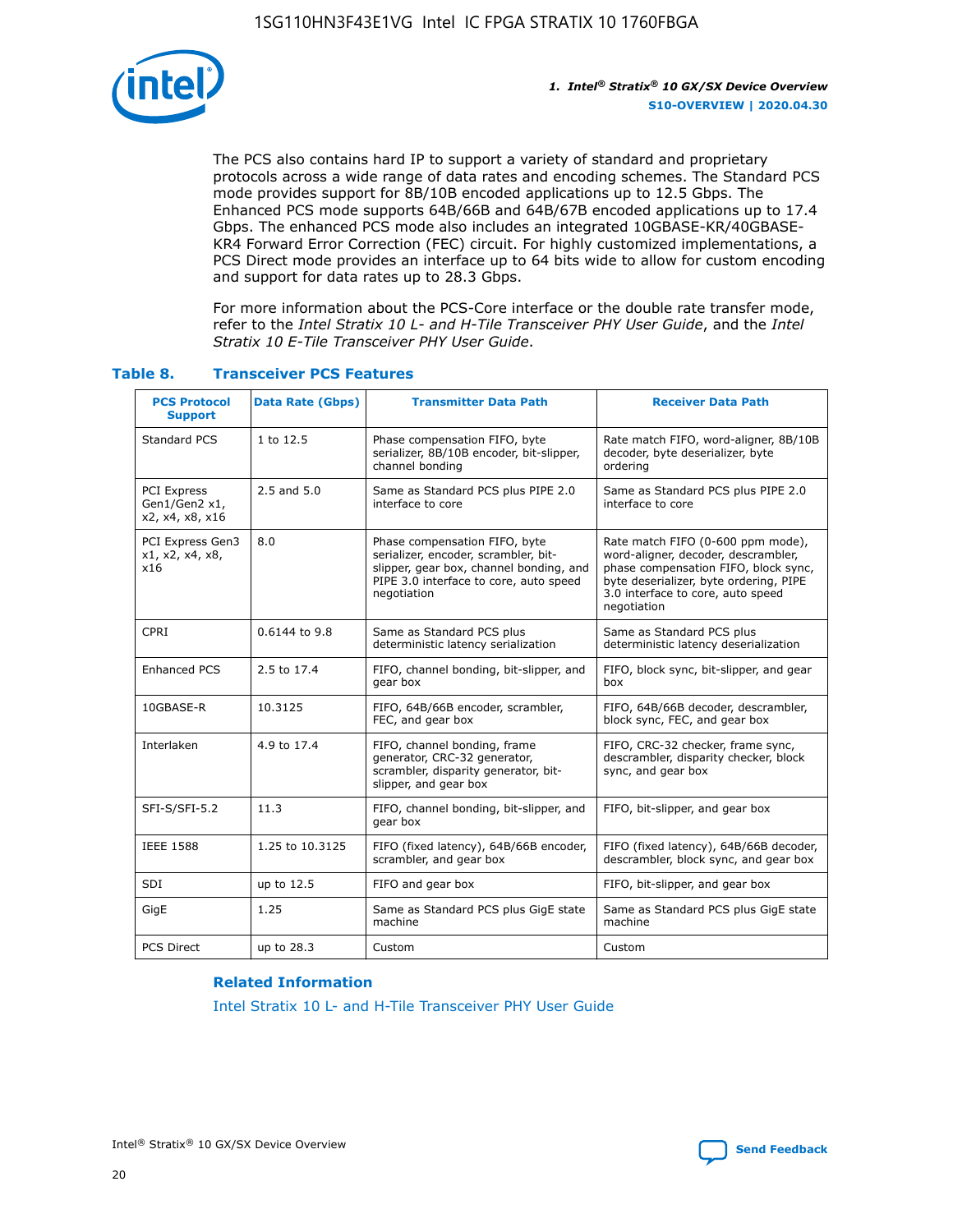

## **1.9. PCI Express Gen1/Gen2/Gen3 Hard IP**

Intel Stratix 10 devices contain embedded PCI Express hard IP designed for performance, ease-of-use, increased functionality, and designer productivity.

The PCI Express hard IP consists of the PHY, Data Link, and Transaction layers. It also supports PCI Express Gen1/Gen2/Gen3 end point and root port, in x1/x2/x4/x8/x16 lane configurations. The PCI Express hard IP is capable of operating independently from the core logic (autonomous mode). This feature allows the PCI Express link to power up and complete link training in less than 100 ms, while the rest of the device is still in the process of being configured. The hard IP also provides added functionality, which makes it easier to support emerging features such as Single Root I/O Virtualization (SR-IOV) and optional protocol extensions.

The PCI Express hard IP has improved end-to-end data path protection using Error Checking and Correction (ECC). In addition, the hard IP supports configuration of the device via protocol (CvP) across the PCI Express bus at Gen1/Gen2/Gen3 rates.

## **1.10. Interlaken PCS Hard IP**

Intel Stratix 10 devices have integrated Interlaken PCS hard IP supporting rates up to 17.4 Gbps per lane.

The Interlaken PCS hard IP is based on the proven functionality of the PCS developed for Intel's previous generation FPGAs, which has demonstrated interoperability with Interlaken ASSP vendors and third-party IP suppliers. The Interlaken PCS hard IP is present in every transceiver channel in Intel Stratix 10 devices.

## **1.11. 10G Ethernet Hard IP**

Intel Stratix 10 devices include IEEE 802.3 10-Gbps Ethernet (10GbE) compliant 10GBASE-R PCS and PMA hard IP. The scalable 10GbE hard IP supports multiple independent 10GbE ports while using a single PLL for all the 10GBASE-R PCS instantiations, which saves on core logic resources and clock networks.

The integrated serial transceivers simplify multi-port 10GbE systems compared to 10 GbE Attachment Unit Interface (XAUI) interfaces that require an external XAUI-to-10G PHY. Furthermore, the integrated transceivers incorporate signal conditioning circuits, which enable direct connection to standard 10G XFP and SFP+ pluggable optical modules. The transceivers also support backplane Ethernet applications and include a hard 10GBASE-KR/40GBASE-KR4 Forward Error Correction (FEC) circuit that can be used for both 10G and 40G applications. The integrated 10G Ethernet hard IP and 10G transceivers save external PHY cost, board space and system power. The 10G Ethernet PCS hard IP and 10GBASE-KR FEC are present in every transceiver channel.

## **1.12. External Memory and General Purpose I/O**

Intel Stratix 10 devices offer substantial external memory bandwidth, with up to ten 72 bit wide DDR4 memory interfaces running at up to 2666 Mbps. For external memory interface and LVDS restrictions, see [AN 906: Intel Stratix 10 GX 400, SX 400,](https://www.intel.com/content/www/us/en/programmable/documentation/sjf1574667190623.html#bft1574667627484) [and TX 400 Routing and Designing Floorplan Guidelines.](https://www.intel.com/content/www/us/en/programmable/documentation/sjf1574667190623.html#bft1574667627484)

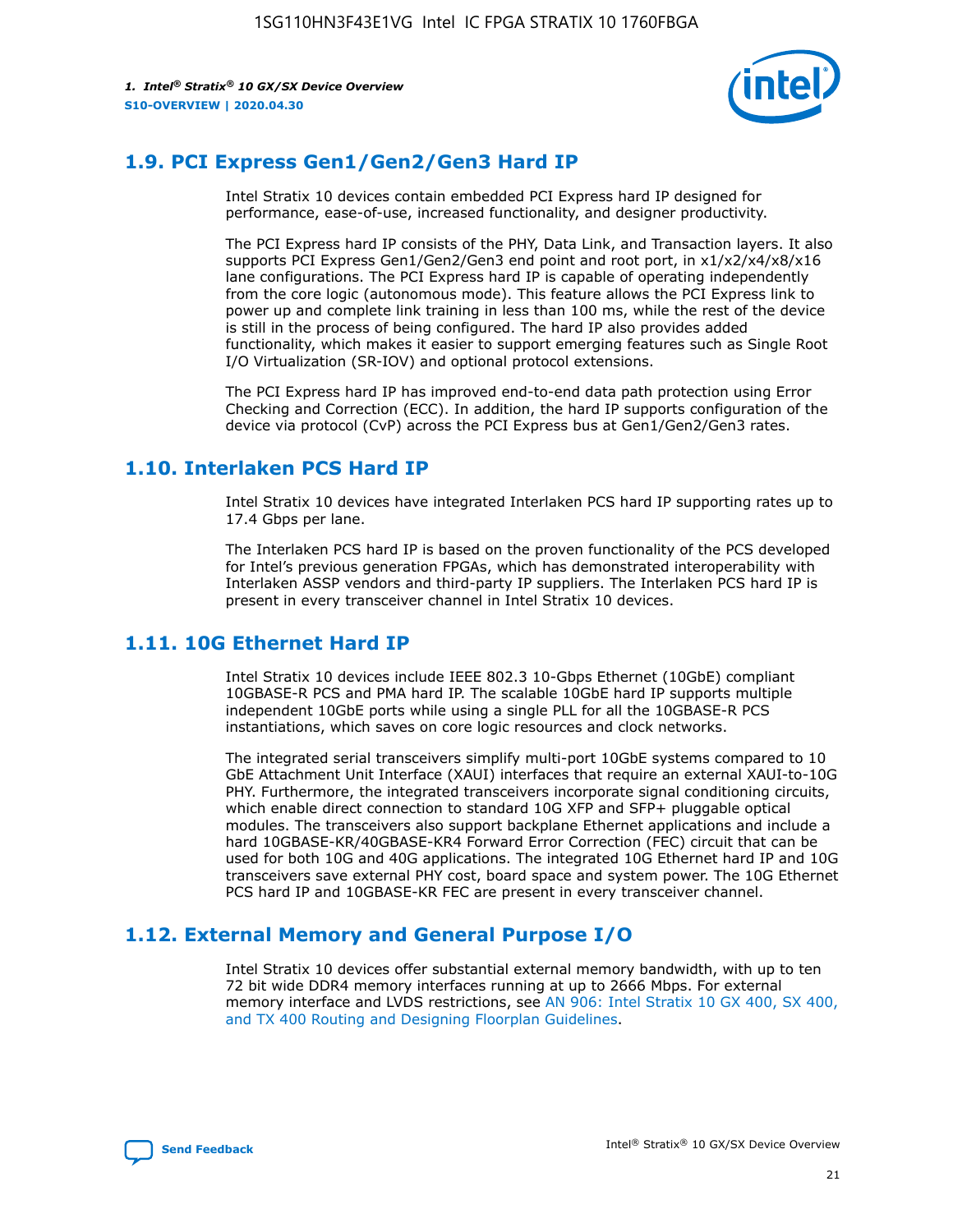

This bandwidth is provided along with the ease of design, lower power, and resource efficiencies of hardened high-performance memory controllers. The external memory interfaces can be configured up to a maximum width of 144 bits when using either hard or soft memory controllers.

#### **Figure 10. Hard Memory Controller**



Each I/O bank contains 48 general purpose I/Os and a high-efficiency hard memory controller capable of supporting many different memory types, each with different performance capabilities. The hard memory controller is also capable of being bypassed and replaced by a soft controller implemented in user logic. The I/Os each have a hardened double data rate (DDR) read/write path (PHY) capable of performing key memory interface functionality such as:

- Read/write leveling
- FIFO buffering to lower latency and improve margin
- Timing calibration
- On-chip termination

The timing calibration is aided by the inclusion of hard microcontrollers based on Intel's Nios® II technology, specifically tailored to control the calibration of multiple memory interfaces. This calibration allows the Intel Stratix 10 device to compensate for any changes in process, voltage, or temperature either within the Intel Stratix 10 device itself, or within the external memory device. The advanced calibration algorithms ensure maximum bandwidth and robust timing margin across all operating conditions.

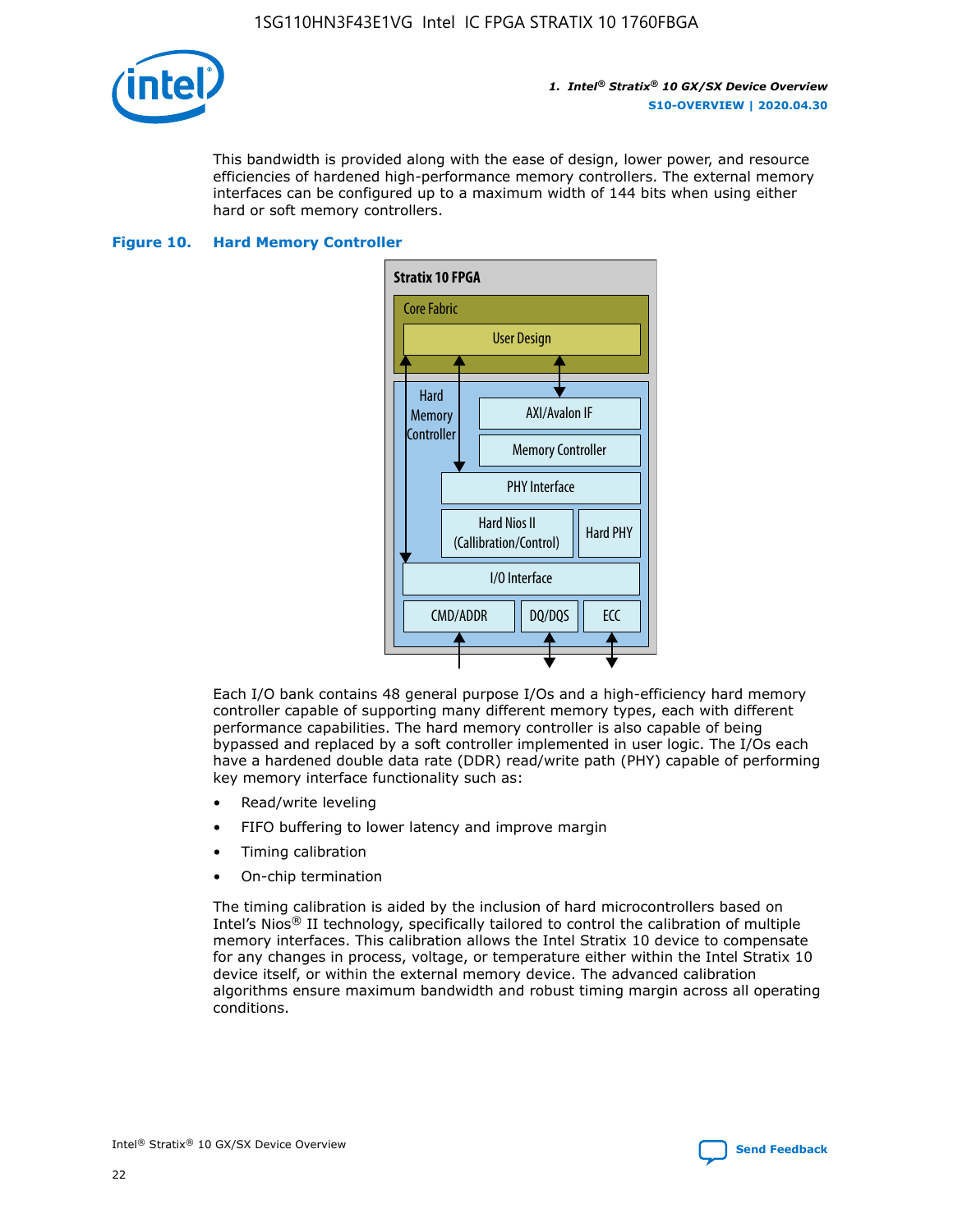

#### **Table 9. External Memory Interface Performance**

The listed speeds are for the 1-rank case.

| <b>Interface</b>     | <b>Controller Type</b> | <b>Performance</b><br>(maximum rate possible) |
|----------------------|------------------------|-----------------------------------------------|
| DDR4                 | Hard                   | 2666 Mbps                                     |
| DDR <sub>3</sub>     | Hard                   | 2133 Mbps                                     |
| QDRII+               | Soft                   | 1,100 Mtps                                    |
| <b>ODRII+ Xtreme</b> | Soft                   | 1,266 Mtps                                    |
| <b>ODRIV</b>         | Soft                   | 2,133 Mtps                                    |
| RLDRAM III           | Soft                   | 2400 Mbps                                     |
| <b>RLDRAM II</b>     | Soft                   | 533 Mbps                                      |

In addition to parallel memory interfaces, Intel Stratix 10 devices support serial memory technologies such as the Hybrid Memory Cube (HMC). The HMC is supported by the Intel Stratix 10 high-speed serial transceivers, which connect up to four HMC links, with each link running at data rates of 15 Gbps (HMC short reach specification).

Intel Stratix 10 devices also feature general purpose I/Os capable of supporting a wide range of single-ended and differential I/O interfaces. LVDS rates up to 1.6 Gbps are supported, with each pair of pins having both a differential driver and a differential input buffer. This enables configurable direction for each LVDS pair.

## **1.13. Adaptive Logic Module (ALM)**

Intel Stratix 10 devices use a similar adaptive logic module (ALM) as the previous generation Intel Arria 10 and Stratix V FPGAs, allowing for efficient implementation of logic functions and easy conversion of IP between the devices.

The ALM block diagram shown in the following figure has eight inputs with a fracturable look-up table (LUT), two dedicated embedded adders, and four dedicated registers.

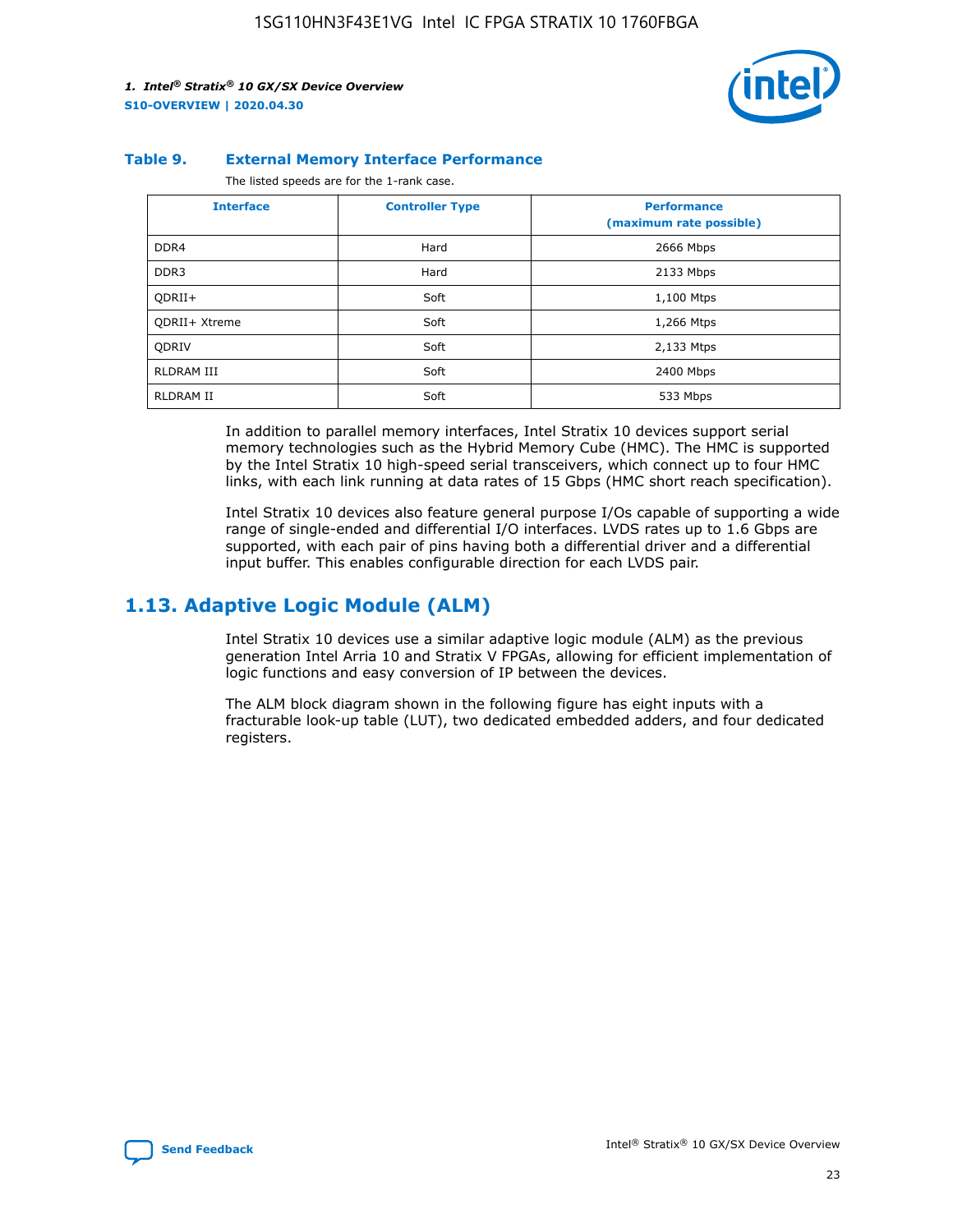

## **Figure 11. Intel Stratix 10 FPGA and SoC ALM Block Diagram**



Key features and capabilities of the ALM include:

- High register count with 4 registers per 8-input fracturable LUT, operating in conjunction with the new Intel Hyperflex architecture, enables Intel Stratix 10 devices to maximize core performance at very high core logic utilization
- Implements select 7-input logic functions, all 6-input logic functions, and two independent functions consisting of smaller LUT sizes (such as two independent 4 input LUTs) to optimize core logic utilization

The Intel Quartus Prime software takes advantage of the ALM logic structure to deliver the highest performance, optimal logic utilization, and lowest compile times. The Intel Quartus Prime software simplifies design reuse as it automatically maps legacy designs into the Intel Stratix 10 ALM architecture.

## **1.14. Core Clocking**

Core clocking in Intel Stratix 10 devices makes use of programmable clock tree synthesis.

This technique uses dedicated clock tree routing and switching circuits, and allows the Intel Quartus Prime software to create the exact clock trees required for your design. Clock tree synthesis minimizes clock tree insertion delay, reduces dynamic power dissipation in the clock tree and allows greater clocking flexibility in the core while still maintaining backwards compatibility with legacy global and regional clocking schemes.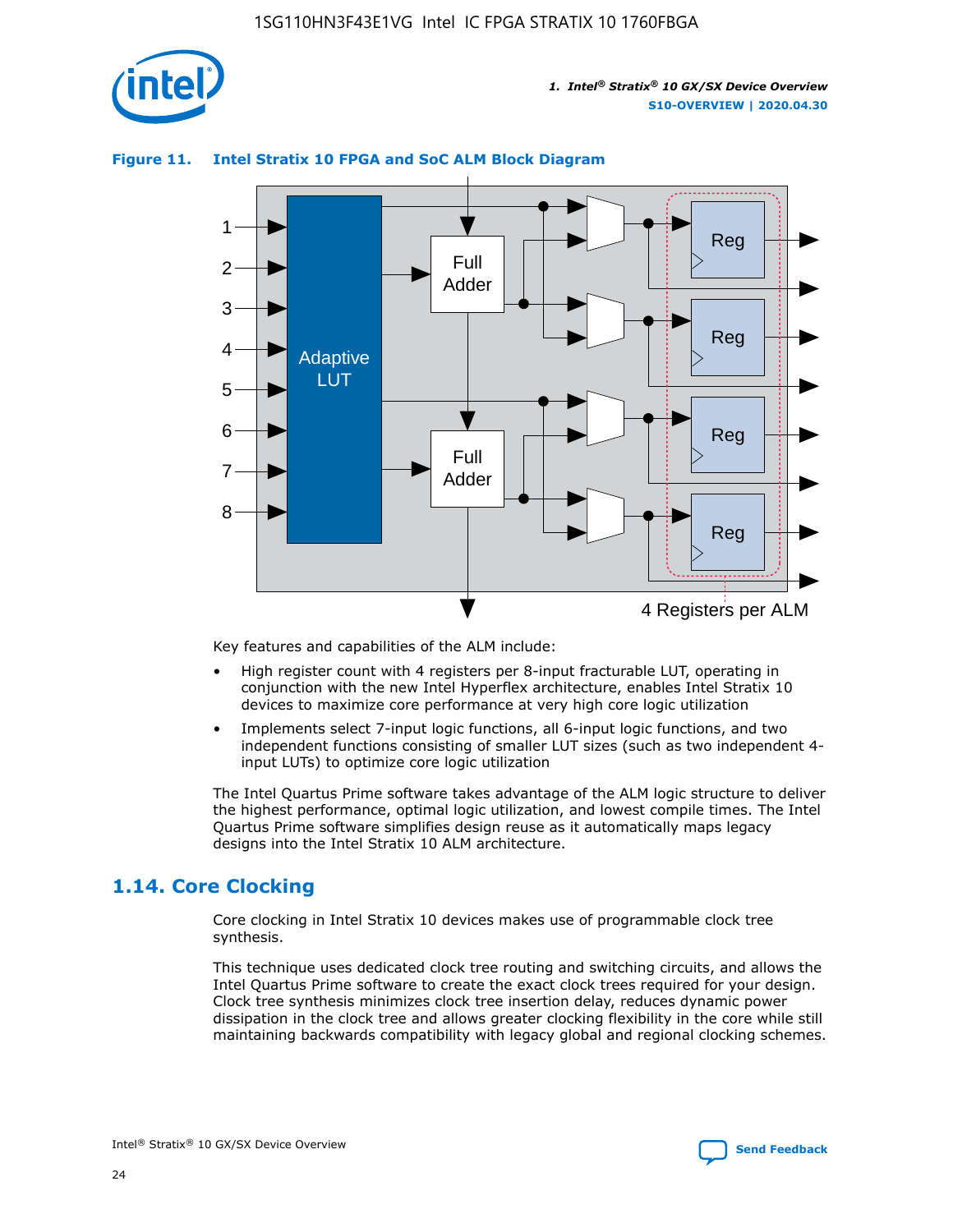

The core clock network in Intel Stratix 10 devices supports the new Intel Hyperflex core architecture at clock rates up to 1 GHz. It also supports the hard memory controllers up to 2666 Mbps with a quarter rate transfer to the core. The core clock network is supported by dedicated clock input pins, fractional clock synthesis PLLs, and integer I/O PLLs.

## **1.15. Fractional Synthesis PLLs and I/O PLLs**

Intel Stratix 10 devices have up to 32 fractional synthesis PLLs (fPLL) available for use with transceivers or in the core fabric.

The fPLLs are located in the 3D SiP transceiver L-tiles and H-tiles, eight per tile, adjacent to the transceiver channels. The fPLLs can be used to reduce both the number of oscillators required on the board and the number of clock pins required, by synthesizing multiple clock frequencies from a single reference clock source. In addition to synthesizing reference clock frequencies for the transceiver transmit PLLs, the fPLLs can also be used directly for transmit clocking. Each fPLL can be independently configured for conventional integer mode, or enhanced fractional synthesis mode with third-order delta-sigma modulation.

In addition to the fPLLs, Intel Stratix 10 devices contain up to 24 integer I/O PLLs (IOPLLs) available for general purpose use in the core fabric and for simplifying the design of external memory interfaces and high-speed LVDS interfaces. The IOPLLs are located in each bank of 48 general purpose I/O, 1 per I/O bank, adjacent to the hard memory controllers and LVDS SerDes in each I/O bank. This makes it easier to close timing because the IOPLLs are tightly coupled with the I/Os that need to use them. The IOPLLs can be used for general purpose applications in the core such as clock network delay compensation and zero-delay clock buffering.

## **1.16. Internal Embedded Memory**

Intel Stratix 10 devices contain two types of embedded memory blocks: M20K (20 Kb) and MLAB (640 bit).

The M20K and MLAB blocks are familiar block sizes carried over from previous Intel device families. The MLAB blocks are ideal for wide and shallow memories, while the M20K blocks are intended to support larger memory configurations and include hard ECC. Both M20K and MLAB embedded memory blocks can be configured as a singleport or dual-port RAM, FIFO, ROM, or shift register. These memory blocks are highly flexible and support a number of memory configurations as shown in Table 10 on page 25.

#### **Table 10. Internal Embedded Memory Block Configurations**

| MLAB (640 bits)                                                | <b>M20K (20 Kb)</b>                                                                    |
|----------------------------------------------------------------|----------------------------------------------------------------------------------------|
| $64 \times 10$ (supported through emulation)<br>$32 \times 20$ | $2K \times 10$ (or $x8$ )<br>$1K \times 20$ (or $x16$ )<br>$512 \times 40$ (or $x32$ ) |

## **1.17. Variable Precision DSP Block**

The Intel Stratix 10 DSP blocks are based upon the Variable Precision DSP Architecture used in Intel's previous generation devices. They feature hard fixed point and IEEE 754 compliant floating point capability.

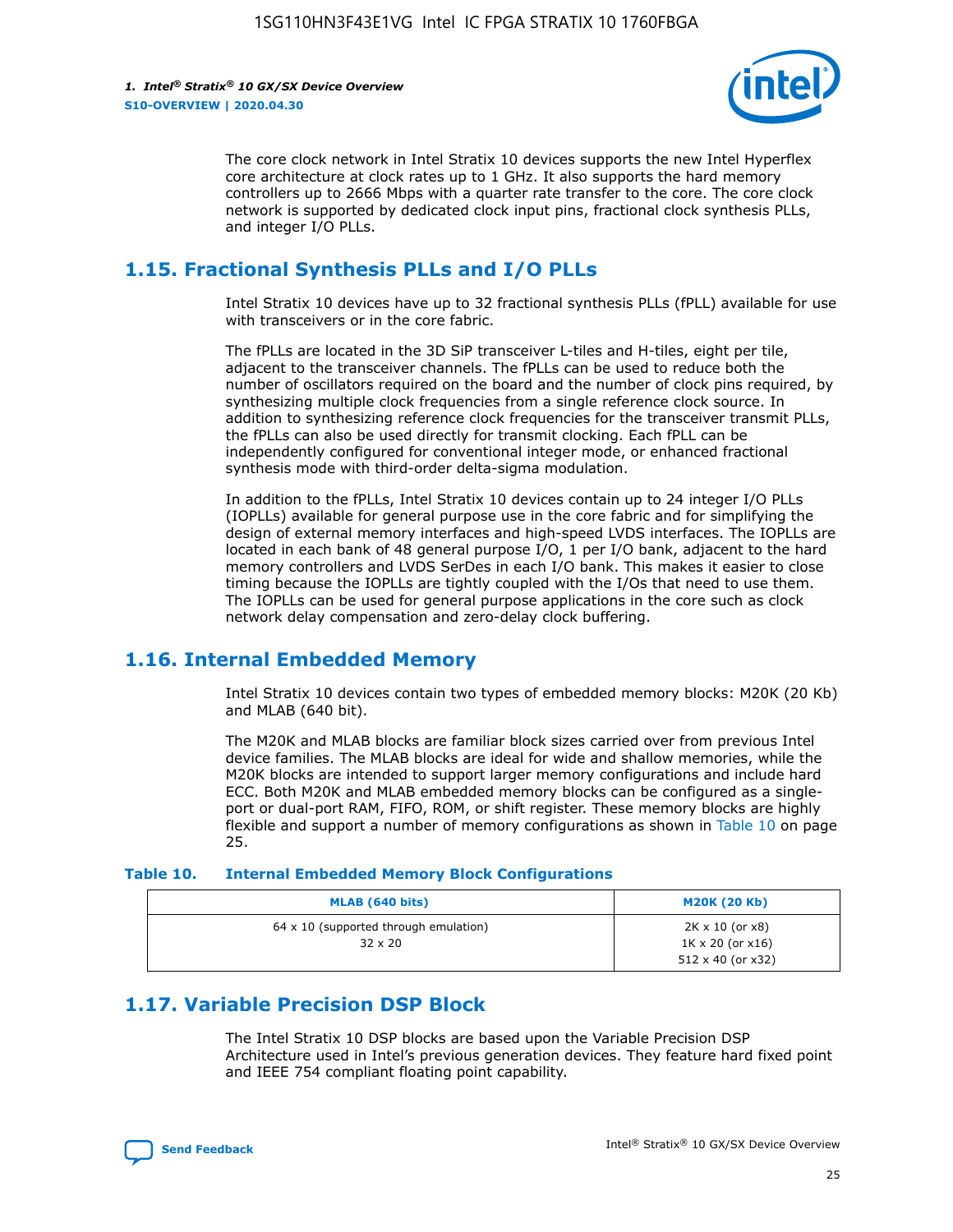

The DSP blocks can be configured to support signal processing with precision ranging from 18x19 up to 54x54. A pipeline register has been added to increase the maximum operating frequency of the DSP block and reduce power consumption.





#### **Figure 13. DSP Block: High Precision Fixed Point Mode**

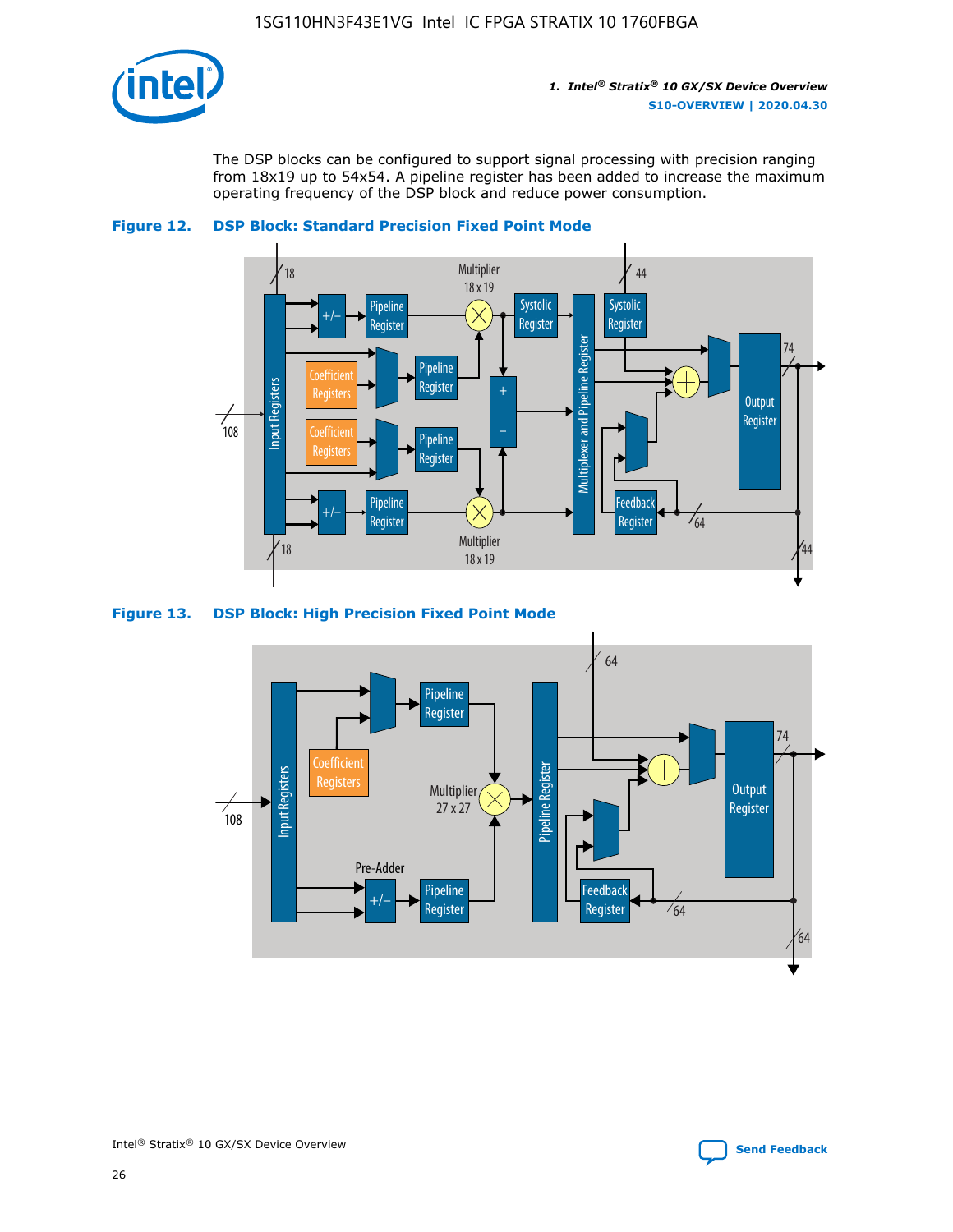



## **Figure 14. DSP Block: Single Precision Floating Point Mode**

Each DSP block can be independently configured at compile time as either dual 18x19 or a single 27x27 multiply accumulate. With a dedicated 64 bit cascade bus, multiple variable precision DSP blocks can be cascaded to implement even higher precision DSP functions efficiently.

In floating point mode, each DSP block provides one single precision floating point multiplier and adder. Floating point additions, multiplications, mult-adds and multaccumulates are supported.

The following table shows how different precisions are accommodated within a DSP block, or by utilizing multiple blocks.

| <b>Multiplier Size</b>             | <b>DSP Block Resources</b>                                                               | <b>Expected Usage</b>           |
|------------------------------------|------------------------------------------------------------------------------------------|---------------------------------|
| $18x19$ bits                       | 1/2 of Variable Precision DSP Block                                                      | Medium precision fixed point    |
| 27x27 bits                         | 1 Variable Precision DSP Block                                                           | High precision fixed point      |
| $19x36$ bits                       | 1 Variable Precision DSP Block with external<br>adder                                    | Fixed point FFTs                |
| 36x36 bits                         | 2 Variable Precision DSP Blocks with external<br>adder                                   | Very high precision fixed point |
| 54x54 bits                         | 4 Variable Precision DSP Blocks with external<br>adder                                   | Double Precision floating point |
| Single Precision<br>floating point | 1 Single Precision floating point adder, 1 Single<br>Precision floating point multiplier | Floating point                  |

#### **Table 11. Variable Precision DSP Block Configurations**

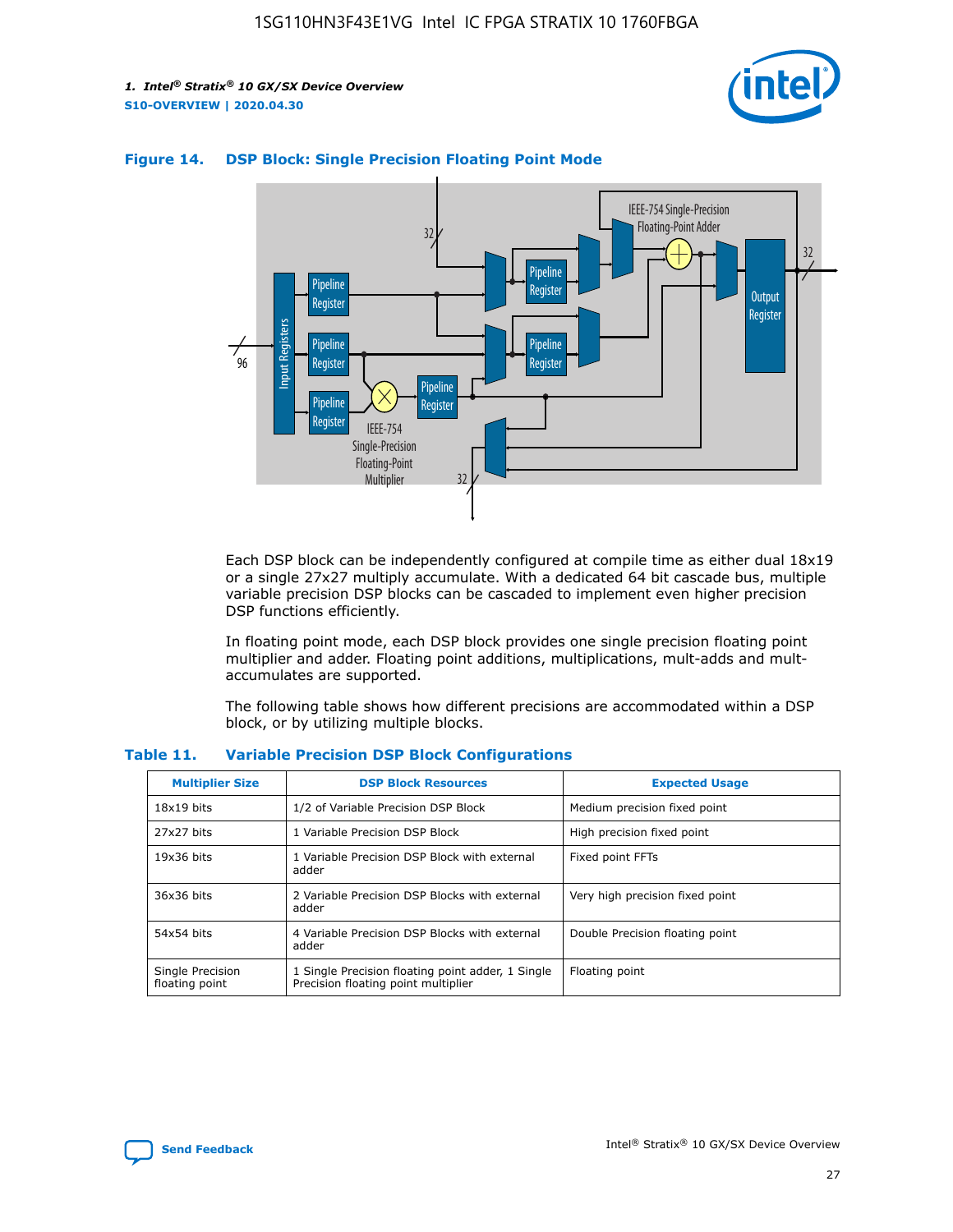

Complex multiplication is very common in DSP algorithms. One of the most popular applications of complex multipliers is the FFT algorithm. This algorithm has the characteristic of increasing precision requirements on only one side of the multiplier. The Variable Precision DSP block supports the FFT algorithm with proportional increase in DSP resources as the precision grows.

### **Table 12. Complex Multiplication With Variable Precision DSP Block**

| <b>Complex Multiplier</b><br><b>Size</b> | <b>DSP Block Resources</b>      | <b>FFT Usage</b>       |
|------------------------------------------|---------------------------------|------------------------|
| $18x19$ bits                             | 2 Variable Precision DSP Blocks | Resource optimized FFT |
| 27x27 bits                               | 4 Variable Precision DSP Blocks | Highest precision FFT  |

For FFT applications with high dynamic range requirements, the Intel FFT IP Core offers an option of single precision floating point implementation with resource usage and performance similar to high precision fixed point implementations.

Other features of the DSP block include:

- Hard 18 bit and 25 bit pre-adders
- Hard floating point multipliers and adders
- 64 bit dual accumulator (for separate I, Q product accumulations)
- Cascaded output adder chains for 18 and 27 bit FIR filters
- Embedded coefficient registers for 18 and 27 bit coefficients
- Fully independent multiplier outputs
- Inferability using HDL templates supplied by the Intel Quartus Prime software for most modes

The Variable Precision DSP block is ideal to support the growing trend towards higher bit precision in high performance DSP applications. At the same time, it can efficiently support the many existing 18 bit DSP applications, such as high definition video processing and remote radio heads. With the Variable Precision DSP block architecture and hard floating point multipliers and adders, Intel Stratix 10 devices can efficiently support many different precision levels up to and including floating point implementations. This flexibility can result in increased system performance, reduced power consumption, and reduce architecture constraints on system algorithm designers.

## **1.18. Hard Processor System (HPS)**

The Intel Stratix 10 SoC Hard Processor System (HPS) is Intel's third generation HPS. Leveraging the performance of Intel 14 nm tri-gate technology, Intel Stratix 10 SoC devices more than double the performance of previous generation SoCs with an integrated quad-core 64-bit Arm Cortex-A53. The HPS also enables system-wide hardware virtualization capabilities by adding a system memory management unit. These architecture improvements ensure that Intel Stratix 10 SoCs meet the requirements of current and future embedded markets, including wireless and wireline communications, datacenter acceleration, and numerous military applications.

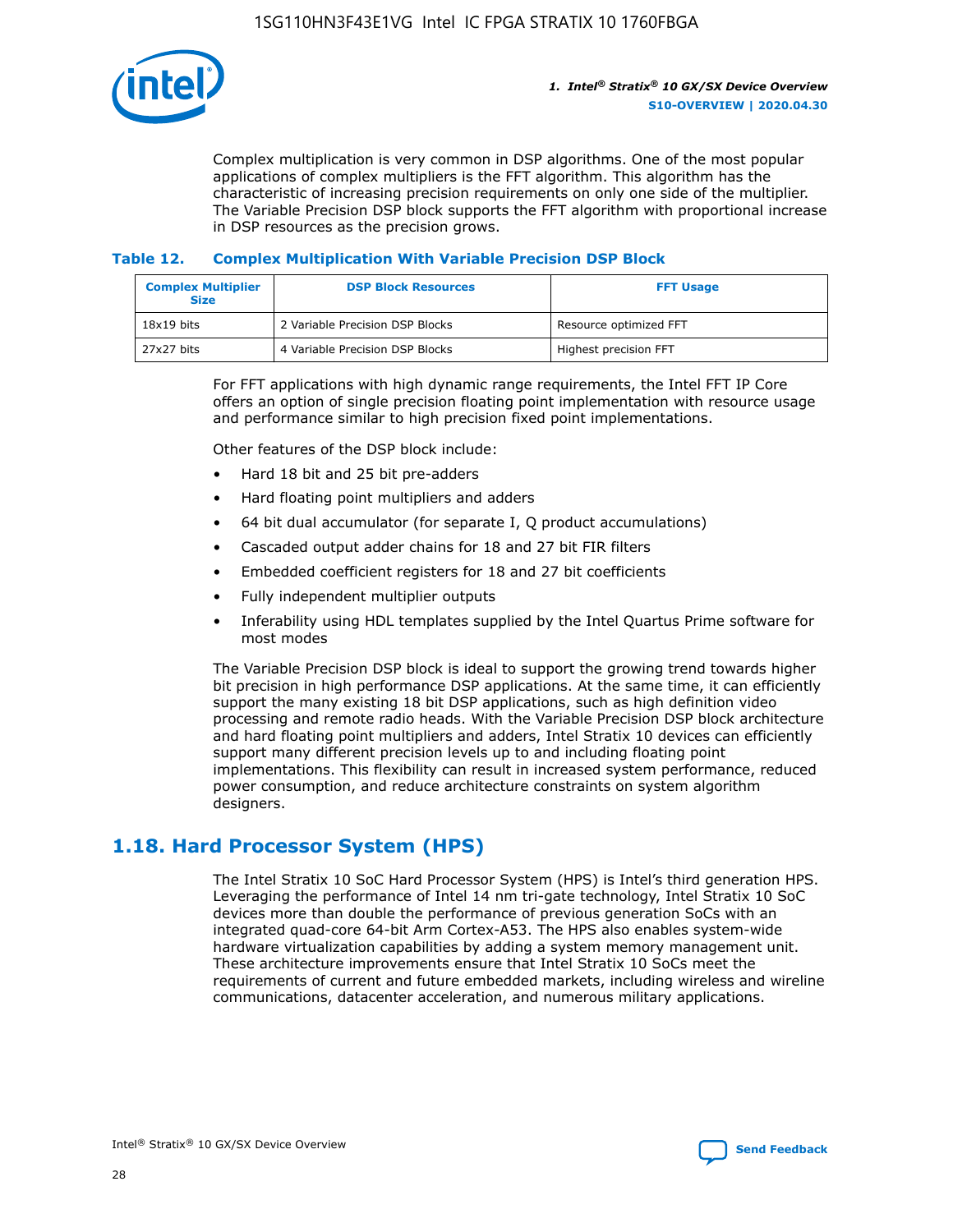

### **Figure 15. HPS Block Diagram**

| Quad Arm Cortex-A53-Based Hard Processor System |  |                                                       |                                                           |  |                              |                                     |                                        |
|-------------------------------------------------|--|-------------------------------------------------------|-----------------------------------------------------------|--|------------------------------|-------------------------------------|----------------------------------------|
| Arm Cortex - A53                                |  | Arm Cortex - A53                                      |                                                           |  |                              | SD/SDIO/                            |                                        |
| <b>NEON</b>                                     |  | <b>FPU</b>                                            | <b>NEON</b>                                               |  | <b>FPU</b>                   | USB OTG                             | $MMC$ <sup>1,2</sup>                   |
| 32 KB I-Cache<br>with Parity                    |  | 32 KB D-Cache<br>with ECC                             | 32 KB I-Cache<br>with Parity                              |  | 32 KB D - Cache<br>with ECC  | $(x2)^{1,2}$                        |                                        |
| Arm Cortex - A53                                |  |                                                       |                                                           |  | Arm Cortex - A53             | UART (x2)                           | <b>DMA</b><br>(8 Channel) <sup>2</sup> |
| <b>NEON</b>                                     |  | <b>FPU</b>                                            | <b>NEON</b>                                               |  | <b>FPU</b>                   |                                     |                                        |
| 32 KB I-Cache<br>with Parity                    |  | 32 KB D-Cache<br>with ECC                             | 32 KB I-Cache<br>32 KB D-Cache<br>with ECC<br>with Parity |  | I <sup>2</sup> C(x5)         | <b>HPS 10</b>                       |                                        |
| <b>System MMU</b>                               |  | 1 MB L2 Cache with ECC<br><b>Cache Coherency Unit</b> |                                                           |  | <b>EMAC</b> $(x3)^{1,2}$     | <b>NAND</b><br>Flash <sup>1,2</sup> |                                        |
| <b>JTAG Debug</b><br>or Trace                   |  | 256 KB                                                | <b>Timers</b><br>RAM <sup>2</sup><br>(x8)                 |  |                              | SPI(x4)                             |                                        |
| Lightweight HPS-to-<br><b>FPGA BRIDGE</b>       |  |                                                       | HPS-to-FPGA<br><b>BRIDGE</b>                              |  | FPGA-to-HPS<br><b>BRIDGE</b> | HPS-to-SDM<br>SDM-to-HPS            | <b>SDRAM</b><br>Scheduler <sup>3</sup> |
|                                                 |  |                                                       |                                                           |  |                              |                                     |                                        |
| <b>FPGA Fabric</b>                              |  |                                                       |                                                           |  |                              | <b>SDM</b>                          | <b>Hard Memory</b><br>Controller       |

Notes:

1. Integrated direct memory access (DMA)

2. Integrated error correction code (ECC)

3. Multiport front-end interface to hard memory controller

## **1.18.1. Key Features of the Intel Stratix 10 HPS**

## **Table 13. Key Features of the Intel Stratix 10 GX/SX HPS**

| <b>Feature</b>                                    | <b>Description</b>                                                                                                                                                                                                                                                                                                                                     |
|---------------------------------------------------|--------------------------------------------------------------------------------------------------------------------------------------------------------------------------------------------------------------------------------------------------------------------------------------------------------------------------------------------------------|
| Quad-core Arm Cortex-A53<br>MPCore processor unit | 2.3 MIPS/MHz instruction efficiency<br>$\bullet$<br>CPU frequency up to 1.5 GHz<br>٠<br>At 1.5 GHz total performance of 13,800 MIPS<br>Army8-A architecture<br>Runs 64 bit and 32 bit Arm instructions<br>16 bit and 32 bit Thumb instructions for 30% reduction in memory footprint<br>Jazelle* RCT execution architecture with 8 bit Java byte codes |
|                                                   |                                                                                                                                                                                                                                                                                                                                                        |

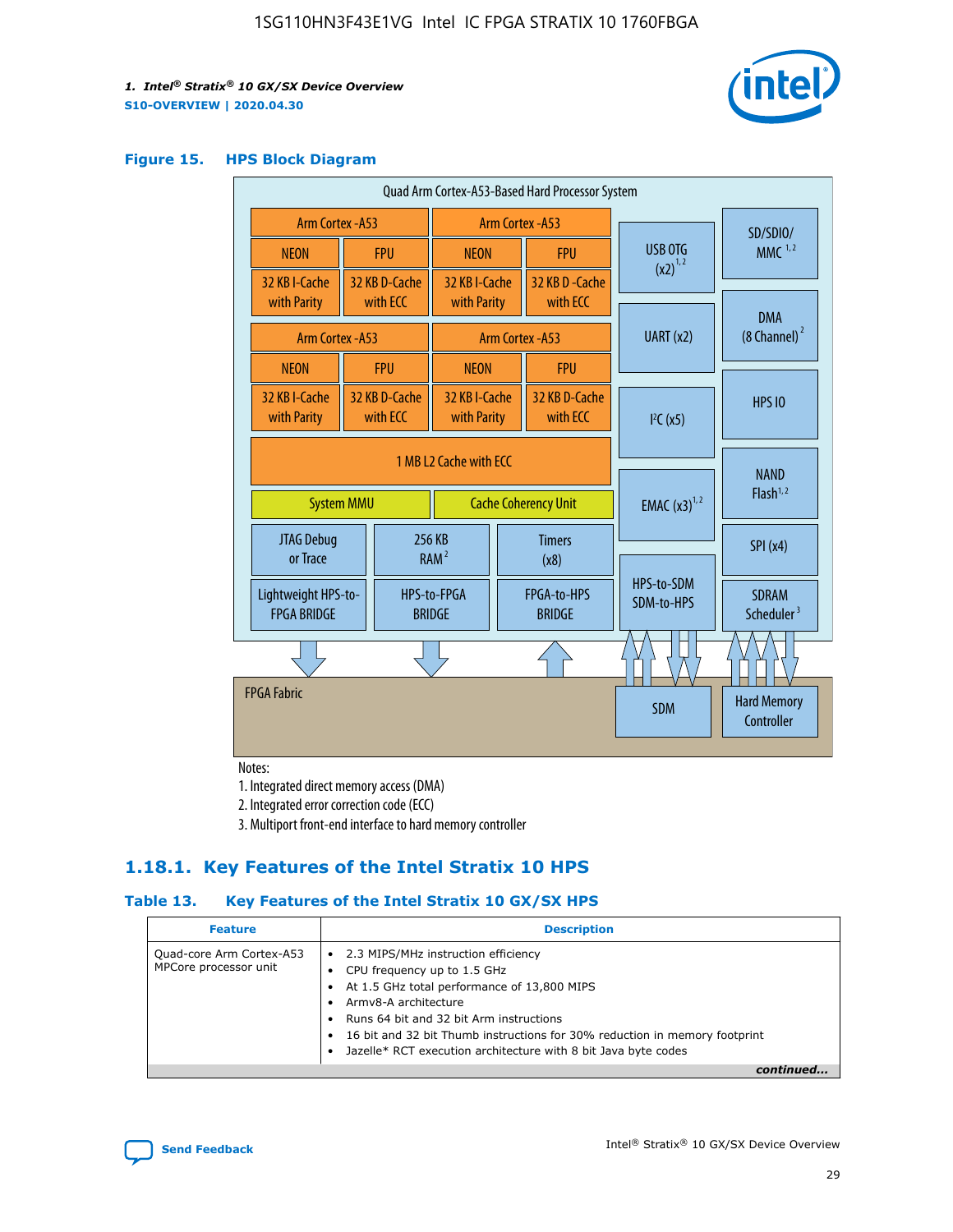

| <b>Feature</b>                                        | <b>Description</b>                                                                                                                                                                                                                                                                                                                                                                                                                                                                                                                                                                                                                                                                                                                                                                                                                                                                                                                                                                                                                                                                                                                                                                                               |
|-------------------------------------------------------|------------------------------------------------------------------------------------------------------------------------------------------------------------------------------------------------------------------------------------------------------------------------------------------------------------------------------------------------------------------------------------------------------------------------------------------------------------------------------------------------------------------------------------------------------------------------------------------------------------------------------------------------------------------------------------------------------------------------------------------------------------------------------------------------------------------------------------------------------------------------------------------------------------------------------------------------------------------------------------------------------------------------------------------------------------------------------------------------------------------------------------------------------------------------------------------------------------------|
|                                                       | Superscalar, variable length, out-of-order pipeline with dynamic branch prediction<br>Improved Arm Neon* media processing engine<br>$\bullet$<br>Single- and double-precision floating-point unit<br>Arm CoreSight* debug and trace technology                                                                                                                                                                                                                                                                                                                                                                                                                                                                                                                                                                                                                                                                                                                                                                                                                                                                                                                                                                   |
| <b>System Memory</b><br>Management Unit               | Enables a unified memory model and extends hardware virtualization into peripherals<br>implemented in the FPGA fabric                                                                                                                                                                                                                                                                                                                                                                                                                                                                                                                                                                                                                                                                                                                                                                                                                                                                                                                                                                                                                                                                                            |
| Cache Coherency unit                                  | Changes in shared data stored in cache are propagated throughout the system<br>$\bullet$<br>providing bi-directional coherency for co-processing elements.                                                                                                                                                                                                                                                                                                                                                                                                                                                                                                                                                                                                                                                                                                                                                                                                                                                                                                                                                                                                                                                       |
| Cache                                                 | • L1 Cache<br>- 32 KB of instruction cache w/ parity check<br>- 32 KB of L1 data cache w /ECC<br>- Parity checking<br>L2 Cache<br>$-$ 1MB shared<br>- 8-way set associative<br>- SEU Protection with parity on TAG ram and ECC on data RAM<br>- Cache lockdown support                                                                                                                                                                                                                                                                                                                                                                                                                                                                                                                                                                                                                                                                                                                                                                                                                                                                                                                                           |
| On-Chip Memory                                        | 256 KB of scratch on-chip RAM                                                                                                                                                                                                                                                                                                                                                                                                                                                                                                                                                                                                                                                                                                                                                                                                                                                                                                                                                                                                                                                                                                                                                                                    |
| External SDRAM and Flash<br>Memory Interfaces for HPS | Hard memory controller with support for DDR4, DDR3<br>$\bullet$<br>$-$ 40 bit (32 bit + 8 bit ECC) with select packages supporting 72 bit (64 bit + 8 bit<br>ECC)<br>- Support for up to 2666 Mbps DDR4 and 2166 Mbps DDR3 frequencies<br>- Error correction code (ECC) support including calculation, error correction, write-<br>back correction, and error counters<br>- Software Configurable Priority Scheduling on individual SDRAM bursts<br>- Fully programmable timing parameter support for all JEDEC-specified timing<br>parameters<br>- Multiport front-end (MPFE) scheduler interface to the hard memory controller, which<br>supports the $AXI^{\circledR}$ Quality of Service (QoS) for interface to the FPGA fabric<br>NAND flash controller<br>$-$ ONFI 1.0<br>- Integrated descriptor based with DMA<br>- Programmable hardware ECC support<br>- Support for 8 and 16 bit Flash devices<br>Secure Digital SD/SDIO/MMC controller<br>$-$ eMMC 4.5<br>- Integrated descriptor based DMA<br>- CE-ATA digital commands supported<br>- 50 MHz operating frequency<br>Direct memory access (DMA) controller<br>٠<br>$-$ 8-channel<br>- Supports up to 32 peripheral handshake interface<br>continued |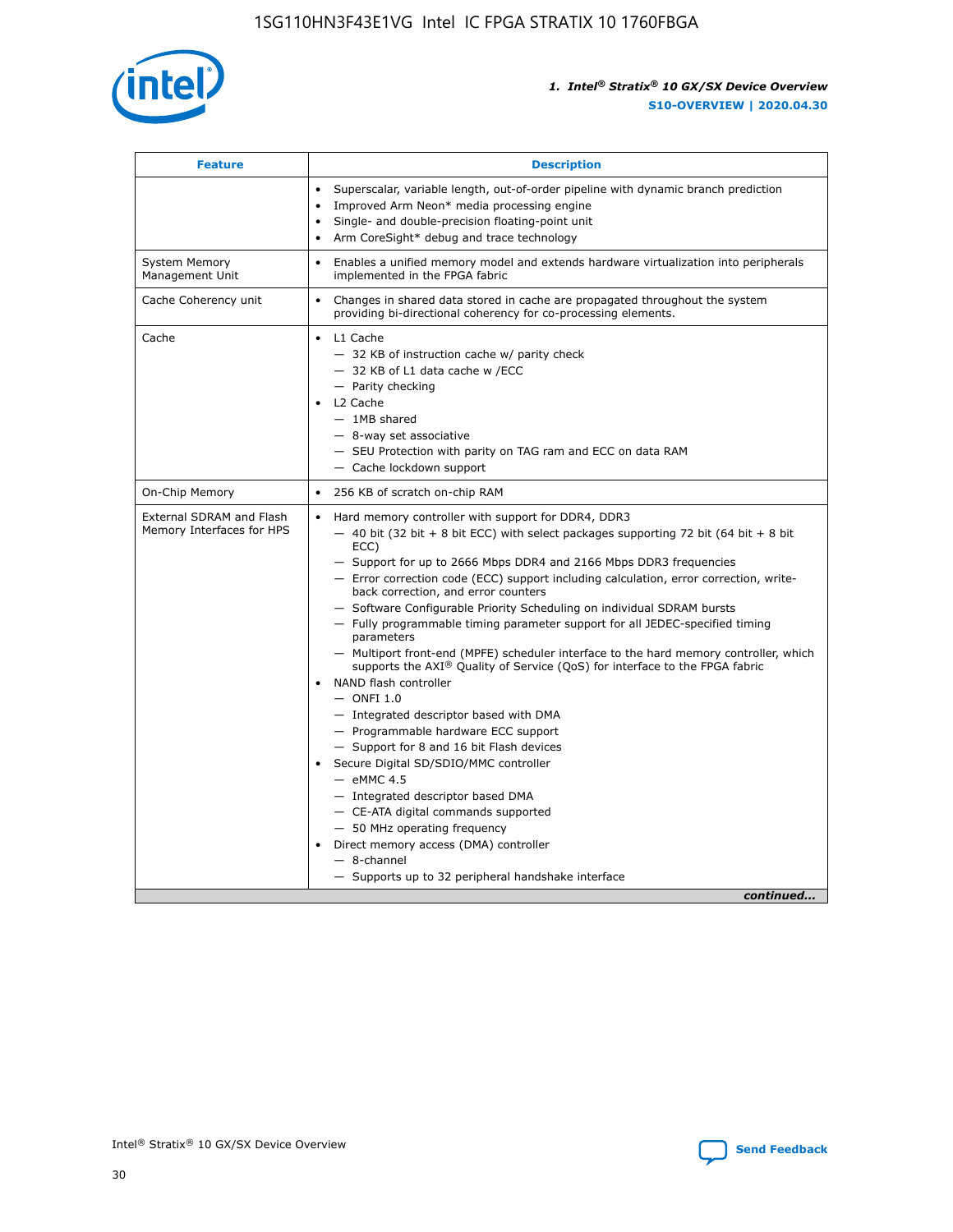

| <b>Feature</b>                         | <b>Description</b>                                                                                                                                                                                                                                                                                                                                                                                                                                                                                                                                                                                                                                                                                                                                                                                                                                                                                                                                                                                                                                                                                                                                                                                                                                                                                                                                                                                                                                                                                                     |
|----------------------------------------|------------------------------------------------------------------------------------------------------------------------------------------------------------------------------------------------------------------------------------------------------------------------------------------------------------------------------------------------------------------------------------------------------------------------------------------------------------------------------------------------------------------------------------------------------------------------------------------------------------------------------------------------------------------------------------------------------------------------------------------------------------------------------------------------------------------------------------------------------------------------------------------------------------------------------------------------------------------------------------------------------------------------------------------------------------------------------------------------------------------------------------------------------------------------------------------------------------------------------------------------------------------------------------------------------------------------------------------------------------------------------------------------------------------------------------------------------------------------------------------------------------------------|
| Communication Interface<br>Controllers | Three 10/100/1000 Ethernet media access controls (MAC) with integrated DMA<br>- Supports RGMII and RMII external PHY Interfaces<br>- Option to support other PHY interfaces through FPGA logic<br>$\bullet$ GMII<br>MII<br>$\bullet$<br>RMII (requires MII to RMII adapter)<br>$\bullet$<br>• RGMII (requires GMII to RGMII adapter)<br>• SGMII (requires GMII to SGMII adapter)<br>- Supports IEEE 1588-2002 and IEEE 1588-2008 standards for precision networked<br>clock synchronization<br>- Supports IEEE 802.1Q VLAN tag detection for reception frames<br>- Supports Ethernet AVB standard<br>Two USB On-the-Go (OTG) controllers with DMA<br>- Dual-Role Device (device and host functions)<br>• High-speed (480 Mbps)<br>• Full-speed (12 Mbps)<br>• Low-speed (1.5 Mbps)<br>• Supports USB 1.1 (full-speed and low-speed)<br>- Integrated descriptor-based scatter-gather DMA<br>- Support for external ULPI PHY<br>- Up to 16 bidirectional endpoints, including control endpoint<br>$-$ Up to 16 host channels<br>- Supports generic root hub<br>- Configurable to OTG 1.3 and OTG 2.0 modes<br>Five I <sup>2</sup> C controllers (three can be used by EMAC for MIO to external PHY)<br>- Support both 100 Kbps and 400 Kbps modes<br>- Support both 7 bit and 10 bit addressing modes<br>- Support Master and Slave operating mode<br>Two UART 16550 compatible<br>- Programmable baud rate up to 115.2 Kbaud<br>Four serial peripheral interfaces (SPI) (2 Masters, 2 Slaves)<br>- Full and Half duplex |
| Timers and I/O                         | • Timers<br>- 4 general-purpose timers<br>$-4$ watchdog timers<br>48 HPS direct I/O allow HPS peripherals to connect directly to I/O<br>Up to three IO48 banks may be assigned to HPS for HPS DDR access                                                                                                                                                                                                                                                                                                                                                                                                                                                                                                                                                                                                                                                                                                                                                                                                                                                                                                                                                                                                                                                                                                                                                                                                                                                                                                               |
| Interconnect to Logic Core             | • FPGA-to-HPS Bridge<br>- Allows IP bus masters in the FPGA fabric to access to HPS bus slaves<br>- Configurable 32, 64, or 128 bit AMBA AXI interface<br>HPS-to-FPGA Bridge<br>- Allows HPS bus masters to access bus slaves in FPGA fabric<br>- Configurable 32, 64, or 128 bit AMBA AXI interface allows high-bandwidth HPS<br>master transactions to FPGA fabric<br>HPS-to-SDM and SDM-to-HPS Bridges<br>- Allows the HPS to reach the SDM block and the SDM to bootstrap the HPS<br>Light Weight HPS-to-FPGA Bridge<br>- Light weight 32 bit AXI interface suitable for low-latency register accesses from HPS<br>to soft peripherals in FPGA fabric<br>FPGA-to-HPS SDRAM Bridge<br>- Up to three AMBA AXI interfaces supporting 32, 64, or 128 bit data paths                                                                                                                                                                                                                                                                                                                                                                                                                                                                                                                                                                                                                                                                                                                                                    |

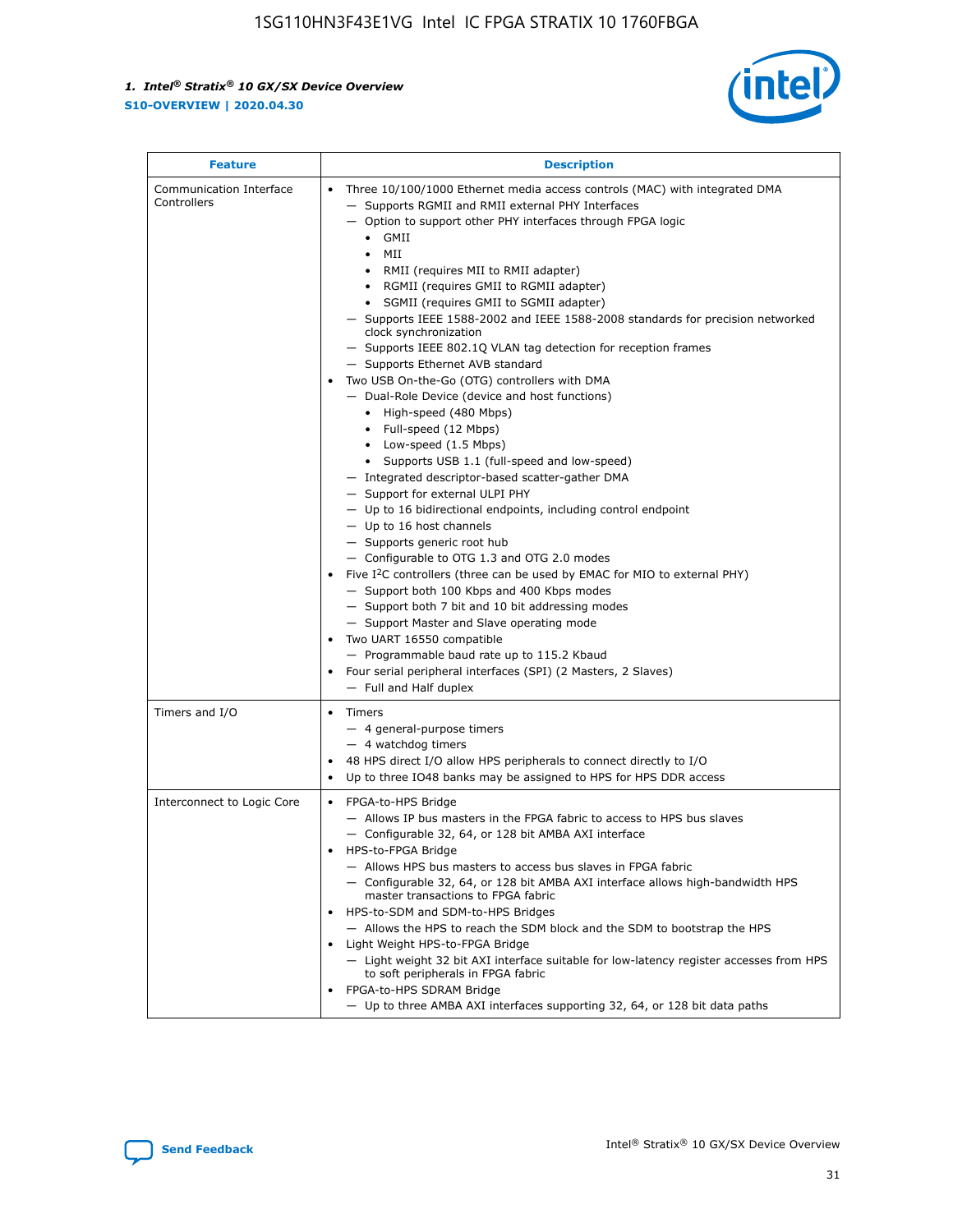

## **1.19. Power Management**

Intel Stratix 10 devices use the advanced Intel 14 nm tri-gate process technology, the all new Intel Hyperflex core architecture to enable Hyper-Folding, power gating, and several optional power reduction techniques to reduce total power consumption by as much as 70% compared to previous generation high-performance Stratix V devices.

Intel Stratix 10 standard power devices (-V) are SmartVID devices. The core voltage supplies (VCC and VCCP) for each SmartVID device must be driven by a PMBus voltage regulator dedicated to that Intel Stratix 10 device. Use of a PMBus voltage regulator for each SmartVID (-V) device is mandatory; it is not an option. A code is programmed into each SmartVID device during manufacturing that allows the PMBus voltage regulator to operate at the optimum core voltage to meet the device performance specifications.

With the new Intel Hyperflex core architecture, designs can run 2X faster than previous generation FPGAs. With 2X performance and same required throughput, architects can cut the data path width in half to save power. This optimization is called Hyper-Folding. Additionally, power gating reduces static power of unused resources in the FPGA by powering them down. The Intel Quartus Prime software automatically powers down specific unused resource blocks such as DSP and M20K blocks, at configuration time.

The optional power reduction techniques in Intel Stratix 10 devices include:

• **Available Low Static Power Devices**—Intel Stratix 10 devices are available with a fixed core voltage that provides lower static power than the SmartVID standard power devices, while maintaining device performance

Furthermore, Intel Stratix 10 devices feature Intel's low power transceivers and include a number of hard IP blocks that not only reduce logic resources but also deliver substantial power savings compared to soft implementations. In general, hard IP blocks consume up to 50% less power than the equivalent soft logic implementations.

## **1.20. Device Configuration and Secure Device Manager (SDM)**

All Intel Stratix 10 devices contain a Secure Device Manager (SDM), which is a dedicated triple-redundant processor that serves as the point of entry into the device for all JTAG and configuration commands. The SDM also bootstraps the HPS in SoC devices ensuring that the HPS can boot using the same security features that the FPGA devices have.

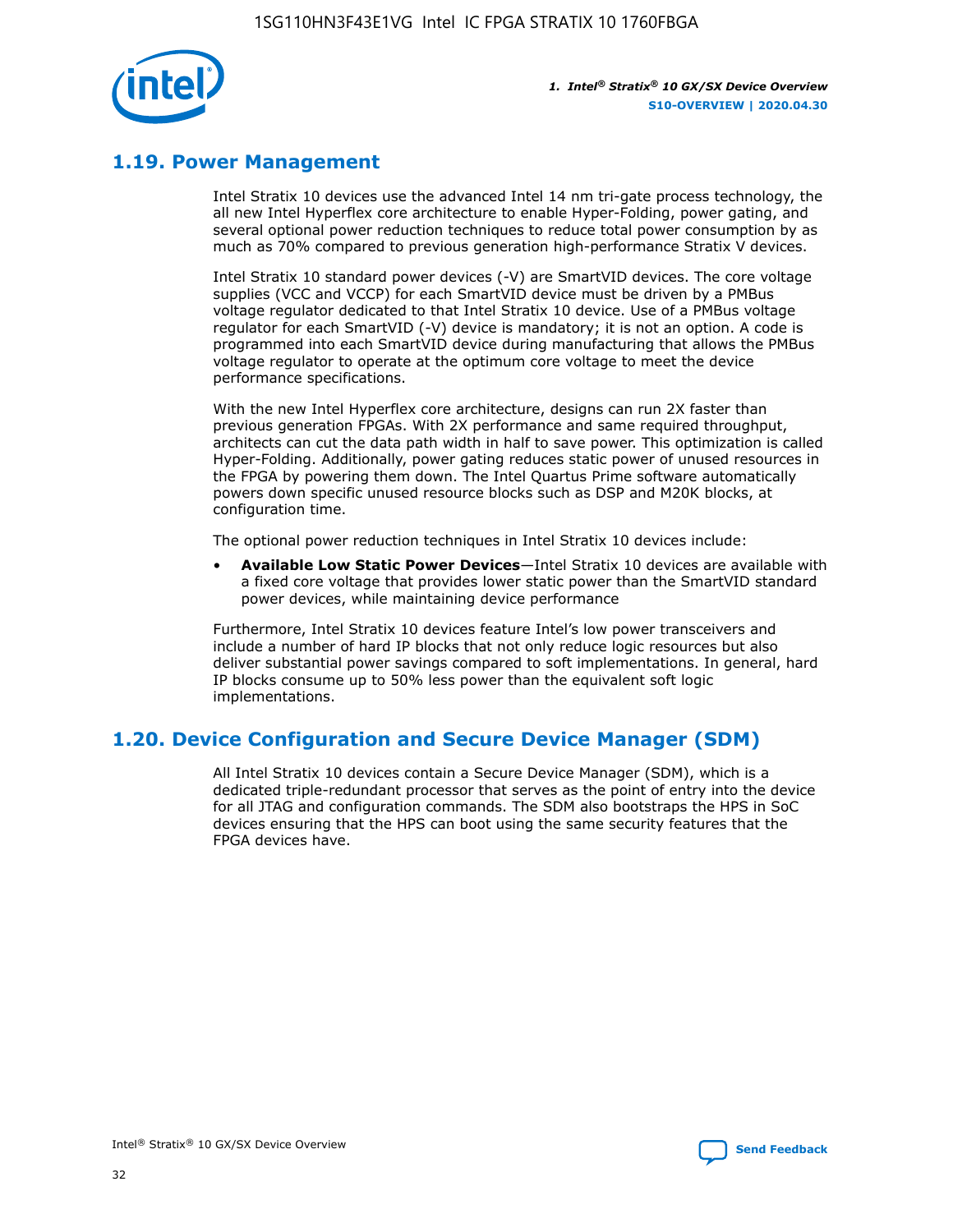





During configuration, Intel Stratix 10 devices are divided into logical sectors, each of which is managed by a local sector manager (LSM). The SDM passes configuration data to each of the LSMs across the on-chip configuration network. This allows the sectors to be configured independently, one at a time, or in parallel. This approach achieves simplified sector configuration and reconfiguration, as well as reduced overall configuration time due to the inherent parallelism. The same sector-based approach is used to respond to single-event upsets and security attacks.

While the sectors provide a logical separation for device configuration and reconfiguration, they overlay the normal rows and columns of FPGA logic and routing. This means there is no impact to the Intel Quartus Prime software place and route, and no impact to the timing of logic signals that cross the sector boundaries.

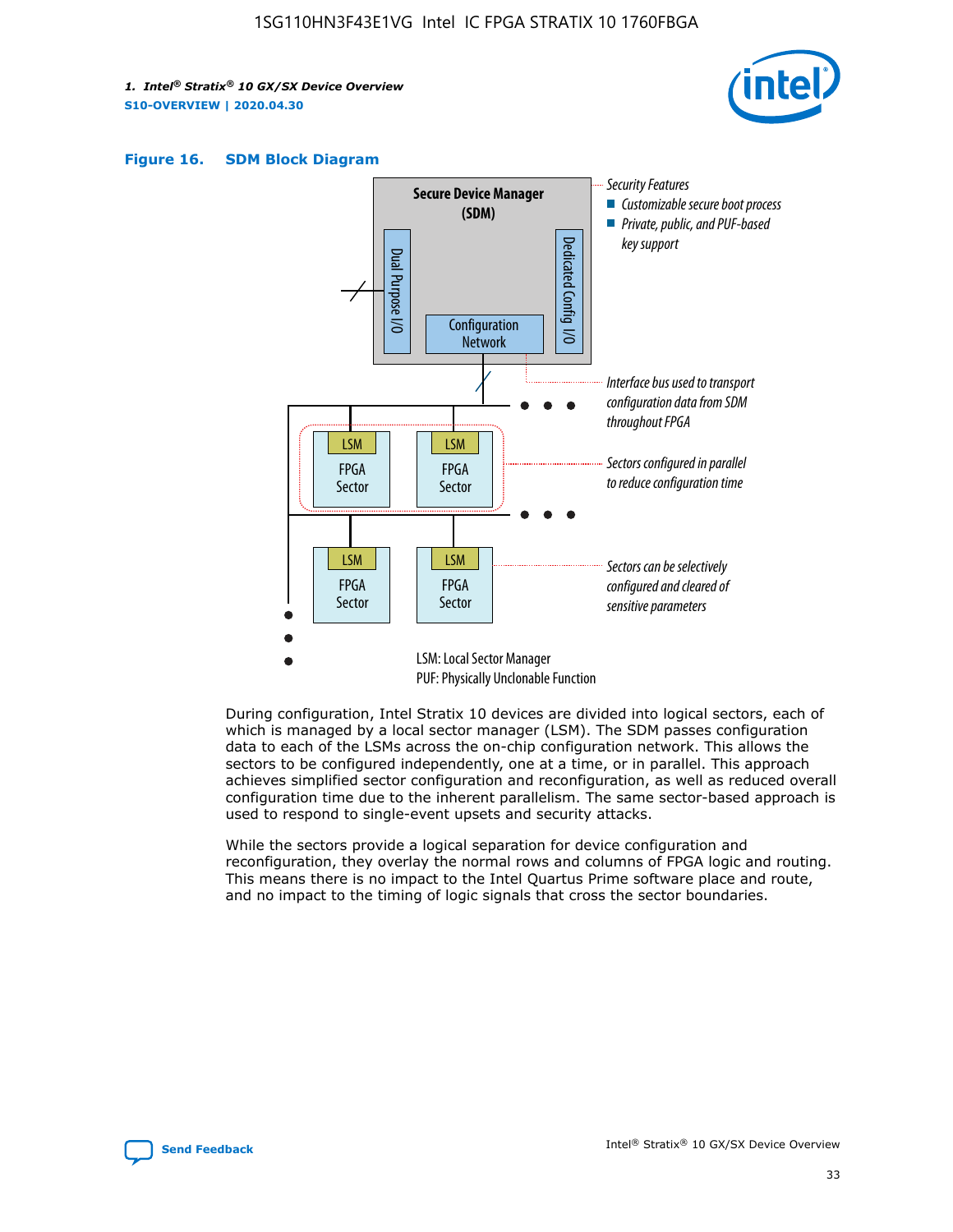

The SDM enables robust, secure, fully-authenticated device configuration. It also allows for customization of the configuration scheme, which can enhance device security. For configuration and reconfiguration, this approach offers a variety of advantages:

- Dedicated secure configuration manager
- Reduced device configuration time, because sectors are configured in parallel
- Updateable configuration process
- Reconfiguration of one or more sectors independent of all other sectors
- Zeroization of individual sectors or the complete device

The SDM also provides additional capabilities such as register state readback and writeback to support ASIC prototyping and other applications.

## **1.21. Device Security**

Building on top of the robust security features present in the previous generation devices, Intel Stratix 10 FPGAs and SoCs include a number of new and innovative security enhancements. These features are also managed by the SDM, tightly coupling device configuration and reconfiguration with encryption, authentication, key storage and anti-tamper services.

Security services provided by the SDM include:

- Bitstream encryption
- Multi-factor authentication
- Hard encryption and authentication acceleration; AES-256, SHA-256/384, ECDSA-256/384
- Volatile and non-volatile encryption key storage and management
- Boot code authentication for the HPS
- Physically Unclonable Function (PUF) service
- Updateable configuration process
- Secure device maintenance and upgrade functions
- Side channel attack protection
- Scripted response to sensor inputs and security attacks, including selective sector zeroization
- Readback, JTAG and test mode disable
- Enhanced response to single-event upsets (SEU)
- Black key provisioning
- Physical anti-tamper

See the *Intel Stratix 10 Device Security User Guide* for a complete list of all security features.

The SDM and associated security services provide a robust, multi-layered security solution for your Intel Stratix 10 design.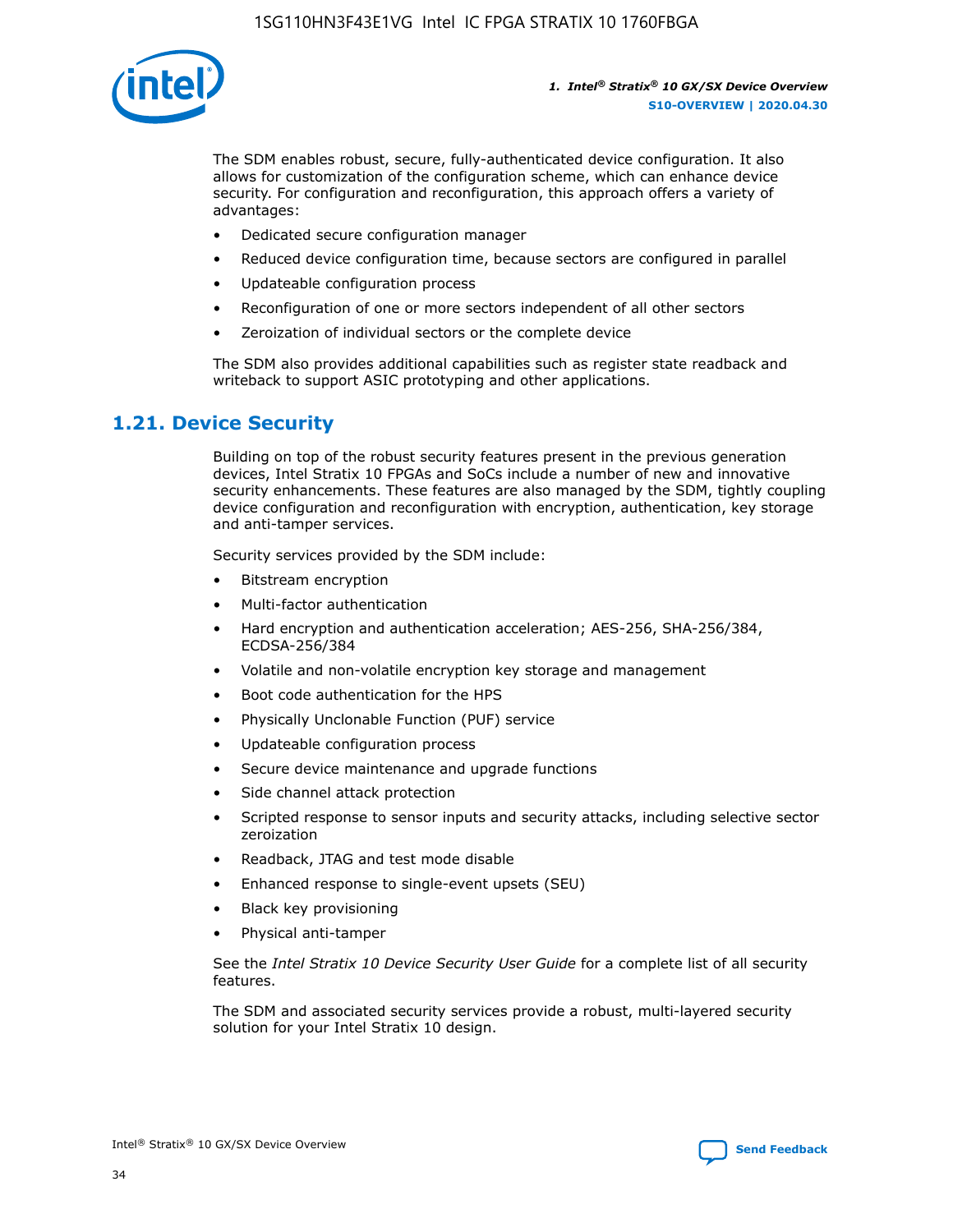

#### **Table 14. Device Security**

| <b>Intel Stratix 10 Family Variant</b> | <b>Bitstream Authentication</b> | <b>Advanced Security Features</b> <sup>(12)</sup> |
|----------------------------------------|---------------------------------|---------------------------------------------------|
| GX/SX                                  | All devices                     | -AS suffix part number required                   |

#### **Related Information**

- [My Intel Support](https://www.intel.com/content/www/us/en/programmable/my-intel/mal-home.html)
- [Intel Stratix 10 Device Security User Guide](https://www.intel.com/content/www/us/en/programmable/documentation/ndq1483601370898.html#wcd1483611014402)

## **1.22. Configuration via Protocol Using PCI Express**

Configuration via protocol using PCI Express allows the FPGA to be configured across the PCI Express bus, simplifying the board layout and increasing system integration. Making use of the embedded PCI Express hard IP operating in autonomous mode before the FPGA is configured, this technique allows the PCI Express bus to be powered up and active within the 100 ms time allowed by the PCI Express specification. Intel Stratix 10 devices also support partial reconfiguration across the PCI Express bus which reduces system down time by keeping the PCI Express link active while the device is being reconfigured.

## **1.23. Partial and Dynamic Reconfiguration**

Partial reconfiguration allows you to reconfigure part of the FPGA while other sections continue running. This capability is required in systems where uptime is critical, because it allows you to make updates or adjust functionality without disrupting services.

In addition to lowering power and cost, partial reconfiguration also increases the effective logic density by removing the necessity to place in the FPGA those functions that do not operate simultaneously. Instead, these functions can be stored in external memory and loaded as needed. This reduces the size of the required FPGA by allowing multiple applications on a single FPGA, saving board space and reducing power. The partial reconfiguration process is built on top of the proven incremental compile design flow in the Intel Quartus Prime design software

Dynamic reconfiguration in Intel Stratix 10 devices allows transceiver data rates, protocols and analog settings to be changed dynamically on a channel-by-channel basis while maintaining data transfer on adjacent transceiver channels. Dynamic reconfiguration is ideal for applications that require on-the-fly multiprotocol or multirate support. Both the PMA and PCS blocks within the transceiver can be reconfigured using this technique. Dynamic reconfiguration of the transceivers can be used in conjunction with partial reconfiguration of the FPGA to enable partial reconfiguration of both core and transceivers simultaneously.

## **1.24. Fast Forward Compile**

The innovative Fast Forward Compile feature in the Intel Quartus Prime software identifies performance bottlenecks in your design and provides detailed, step-by-step performance improvement recommendations that you can then implement. The Compiler reports estimates of the maximum operating frequency that can be achieved

<sup>(12)</sup> Contact My Intel Support for additional information.

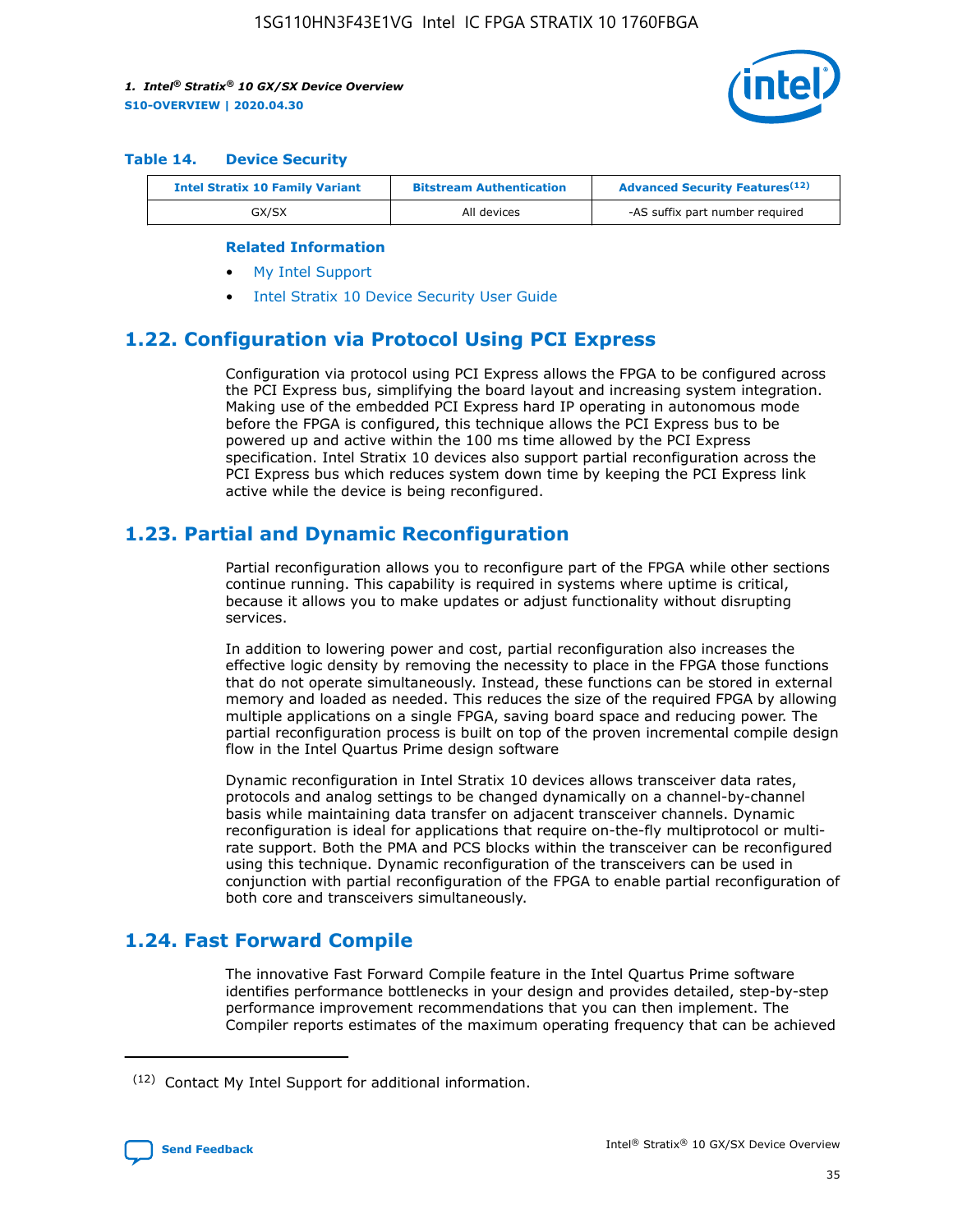

by applying the recommendations. As part of the new Hyper-Aware design flow, Fast Forward Compile maximizes the performance of your Intel Stratix 10 design and achieves rapid timing closure.

Previously, this type of optimization required multiple time-consuming design iterations, including full design re-compilation to determine the effectiveness of the changes. Fast Forward Compile enables you to make better decisions about where to focus your optimization efforts, and how to increase your design performance and throughput. This technique removes much of the guesswork of performance exploration, resulting in fewer design iterations and as much as 2X core performance gains for Intel Stratix 10 designs.

## **1.25. Single Event Upset (SEU) Error Detection and Correction**

Intel Stratix 10 FPGAs and SoCs offer robust SEU error detection and correction circuitry. The detection and correction circuitry includes protection for Configuration RAM (CRAM) programming bits and user memories. The CRAM is protected by a continuously running parity checker circuit with integrated ECC that automatically corrects one or two bit errors and detects higher order multibit errors.

The physical layout of the CRAM array is optimized to make the majority of multi-bit upsets appear as independent single-bit or double-bit errors which are automatically corrected by the integrated CRAM ECC circuitry. In addition to the CRAM protection, user memories also include integrated ECC circuitry and are layout optimized for error detection and correction.

The SEU error detection and correction hardware is supported by both soft IP and the Intel Quartus Prime software to provide a complete SEU mitigation solution. The components of the complete solution include:

- Hard error detection and correction for CRAM and user M20K memory blocks
- Optimized physical layout of memory cells to minimize probability of SEU
- Sensitivity processing soft IP that reports if CRAM upset affects a used or unused bit
- Fault injection soft IP with the Intel Quartus Prime software support that changes state of CRAM bits for testing purposes
- Hierarchy tagging in the Intel Quartus Prime software
- Triple Mode Redundancy (TMR) used for the Secure Device Manager and critical on-chip state machines

In addition to the SEU mitigation features listed above, the Intel 14 nm tri-gate process technology used for Intel Stratix 10 devices is based on FinFET transistors which have reduced SEU susceptibility versus conventional planar transistors.

## **1.26. Document Revision History for the Intel Stratix 10 GX/SX Device Overview**

| <b>Document</b><br><b>Version</b> | <b>Changes</b>             |
|-----------------------------------|----------------------------|
| 2020.04.30                        | Made the following change: |
|                                   | continued                  |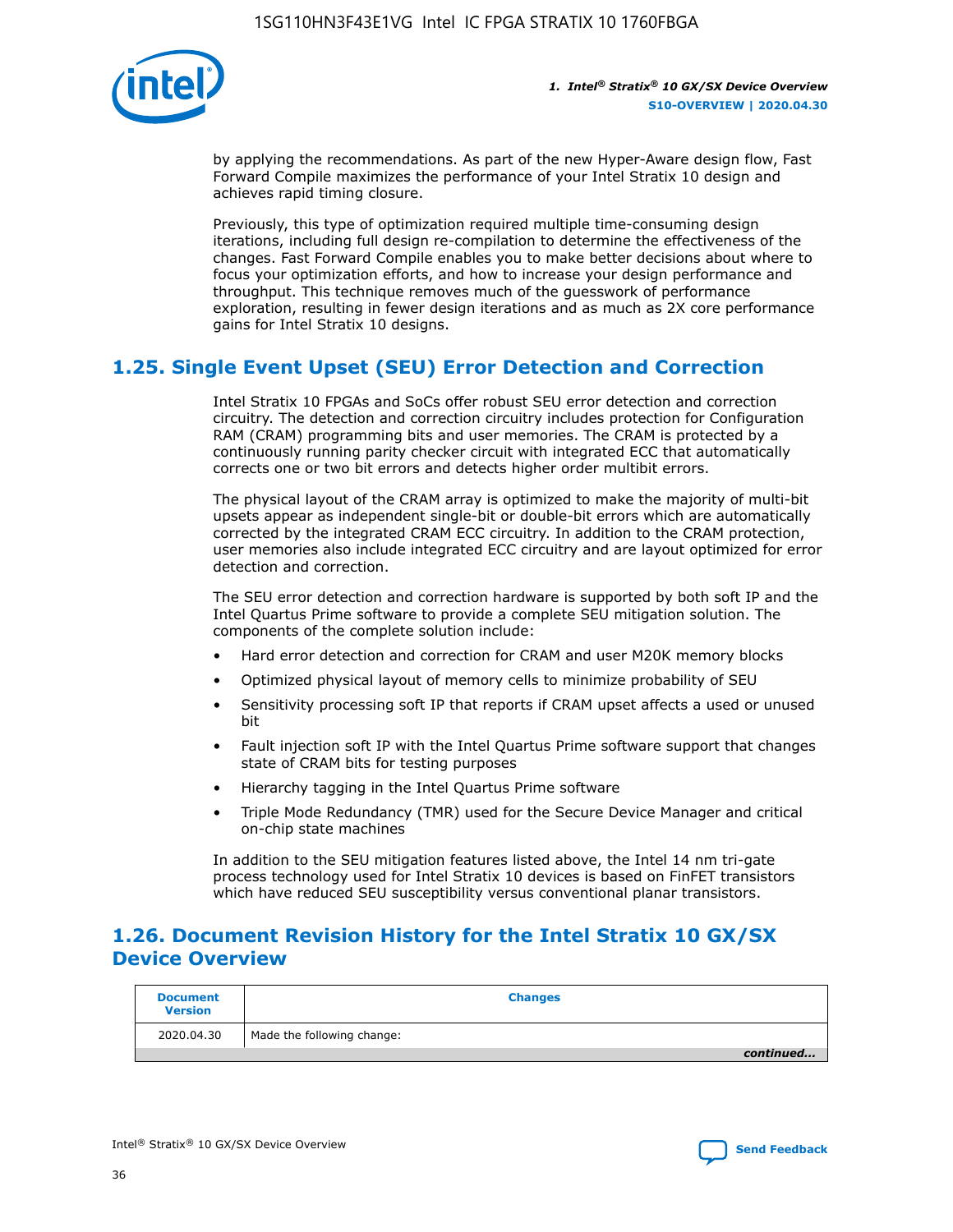

| • Added the GX 10M variant.<br>Made the following changes:<br>Added advanced security (-AS) devices.<br>$\bullet$<br>Added level shifter details for the Intel Stratix 10 SX/GX 400 device.<br>$\bullet$<br>Made the following changes:<br>Added composition details for the leaded and lead-free contact device options.                                                                                                                                                                                                                                                                                                                                                                                                                                                                                                                                                                                                                                                                                                     |
|-------------------------------------------------------------------------------------------------------------------------------------------------------------------------------------------------------------------------------------------------------------------------------------------------------------------------------------------------------------------------------------------------------------------------------------------------------------------------------------------------------------------------------------------------------------------------------------------------------------------------------------------------------------------------------------------------------------------------------------------------------------------------------------------------------------------------------------------------------------------------------------------------------------------------------------------------------------------------------------------------------------------------------|
|                                                                                                                                                                                                                                                                                                                                                                                                                                                                                                                                                                                                                                                                                                                                                                                                                                                                                                                                                                                                                               |
|                                                                                                                                                                                                                                                                                                                                                                                                                                                                                                                                                                                                                                                                                                                                                                                                                                                                                                                                                                                                                               |
| Updated the I/O PLL counts.<br>$\bullet$                                                                                                                                                                                                                                                                                                                                                                                                                                                                                                                                                                                                                                                                                                                                                                                                                                                                                                                                                                                      |
| Made the following changes:<br>Changed the number of included logic elements globally.<br>$\bullet$<br>Removed logic density 450, logic density 550, and package code 48 from the "Sample Ordering<br>$\bullet$<br>Code and Available Options for Intel Stratix 10 Devices" figure.<br>Updated description of the higher density in the "Innovations in Intel Stratix 10 FPGAs and SoCs"<br>section.<br>Updated description of the general purpose I/Os in the "Intel Stratix 10 FPGA and SoC Common<br>$\bullet$<br>Device Features" table.<br>Removed support for LPDDR3 globally.<br>٠<br>Updated the "Intel Stratix 10 FPGA and SoC Architecture Block Diagram" figure.<br>Updated the "Intel Stratix 10 GX/SX FPGA and SoC Family Plan-FPGA Core (part 1)" table.<br>$\bullet$<br>Updated the "Intel Stratix 10 GX/SX FPGA and SoC Family Plan-Interconnects, PLLs and Hard IP<br>$\bullet$<br>(part 2)" table.<br>Updated and merged the "Intel Stratix 10 GX/SX FPGA and SoC Family Package Plan" tables.<br>$\bullet$ |
| Made the following changes:<br>Changed the specs for ODRII+ and ODRII+ Xtreme and added specs for ODRIV in the "External<br>$\bullet$<br>Memory Interface Performance" table.<br>Updated description of the power options in the "Sample Ordering Code and Available Options for<br>Intel Stratix 10 Devices" figure.<br>Changed the description of the technology and power management features in the "Intel Stratix 10<br>FPGA and SoC Common Device Features" table.<br>Changed the description of SmartVID in the "Power Management" section.<br>Changed the direction arrow from the coefficient registers block in the "DSP Block: High Precision<br>Fixed Point Mode" figure.                                                                                                                                                                                                                                                                                                                                         |
| Made the following changes:<br>Removed the embedded eSRAM feature globally.<br>$\bullet$<br>Removed the Low Power (VID) and Military operating temperature options, and package code 53<br>$\bullet$<br>from the "Sample Ordering Code and Available Options for Stratix 10 Devices" figure.<br>Changed the Maximum transceiver data rate (chip-to-chip) specification for L-Tile devices in the<br>٠<br>"Key Features of Intel Stratix 10 Devices Compared to Stratix V Devices" table.                                                                                                                                                                                                                                                                                                                                                                                                                                                                                                                                      |
| Made the following changes:<br>• Changed the number of available transceivers to 96, globally.<br>Changed the single-precision floating point performance to 10 TFLOP, globally.<br>Changed the maximum datarate to 28.3 Gbps, globally.<br>Changed some of the features listed in the "Stratix 10 GX/SX Device Overview" section.<br>٠<br>Changed descriptions for the GX and SX devices in the "Stratix 10 Family Variants" section.<br>٠<br>Changed the "Sample Ordering Code and Available Options for Stratix 10 Devices" figure.<br>٠<br>Changed the features listed in the "Key Features of Stratix 10 Devices Compared to Stratix V<br>٠<br>Devices" table.<br>Changed the descriptions of the following areas of the "Stratix 10 FPGA and SoC Common Device<br>Features" table:<br>- Transceiver hard IP<br>- Internal memory blocks<br>- Core clock networks<br>- Packaging<br>Reorganized and updated all tables in the "Stratix 10 FPGA and SoC Family Plan" section.<br>continued                                |
|                                                                                                                                                                                                                                                                                                                                                                                                                                                                                                                                                                                                                                                                                                                                                                                                                                                                                                                                                                                                                               |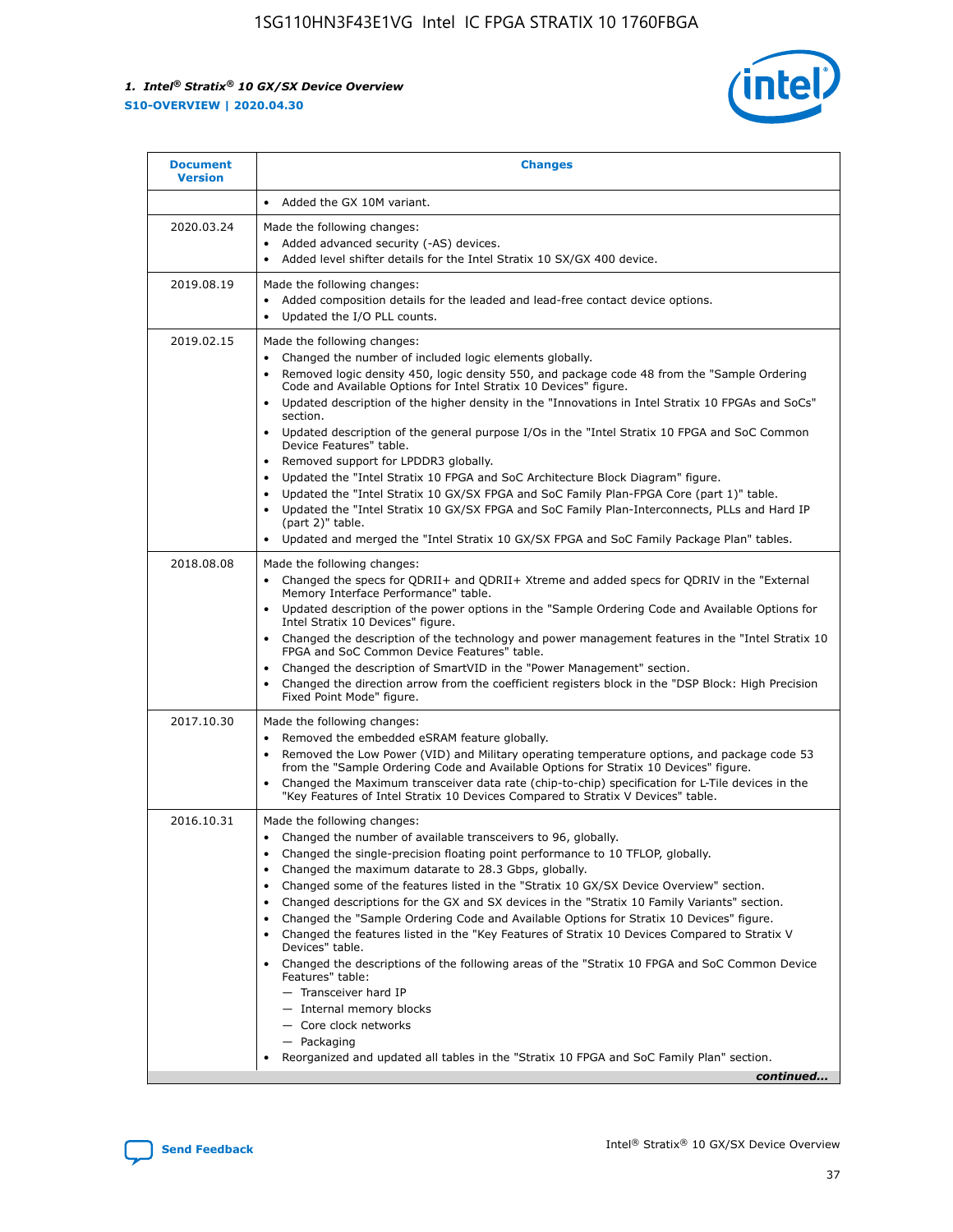

| <b>Document</b><br><b>Version</b> | <b>Changes</b>                                                                                                                                                                                                                                                                                                                                                                                                                                                                                                                                                                                                                                                                                                                                                                                                                                                                                                                                                                                     |
|-----------------------------------|----------------------------------------------------------------------------------------------------------------------------------------------------------------------------------------------------------------------------------------------------------------------------------------------------------------------------------------------------------------------------------------------------------------------------------------------------------------------------------------------------------------------------------------------------------------------------------------------------------------------------------------------------------------------------------------------------------------------------------------------------------------------------------------------------------------------------------------------------------------------------------------------------------------------------------------------------------------------------------------------------|
|                                   | Removed the "Migration Between Arria 10 FPGAs and Stratix 10 FPGAs" section.<br>Removed footnotes from the "Transceiver PCS Features" table.<br>Changed the HMC description in the "External Memory and General Purpose I/O" section.<br>Changed the number of fPLLs in the "Fractional Synthesis PLLs and I/O PLLs" section.<br>Clarified HMC data width support in the "Key Features of the Stratix 10 HPS" table.<br>Changed the description in the "Internal Embedded Memory" section.<br>Changed the datarate for the Standard PCS and SDI PCS features in the "Transceiver PCS Features"<br>table.<br>Added a note to the "PCI Express Gen1/Gen2/Gen3 Hard IP" section.<br>Updated the "Key Features of the Stratix 10 HPS" table.<br>Changed the description for the Cache coherency unit in the "Key Features of the Stratix 10 HPS"<br>table.<br>Changed the description for the external SDRAM and Flash memory interfaces for HPS in the "Key<br>Features of the Stratix 10 HPS" table. |
| 2015.12.04                        | Initial release.                                                                                                                                                                                                                                                                                                                                                                                                                                                                                                                                                                                                                                                                                                                                                                                                                                                                                                                                                                                   |